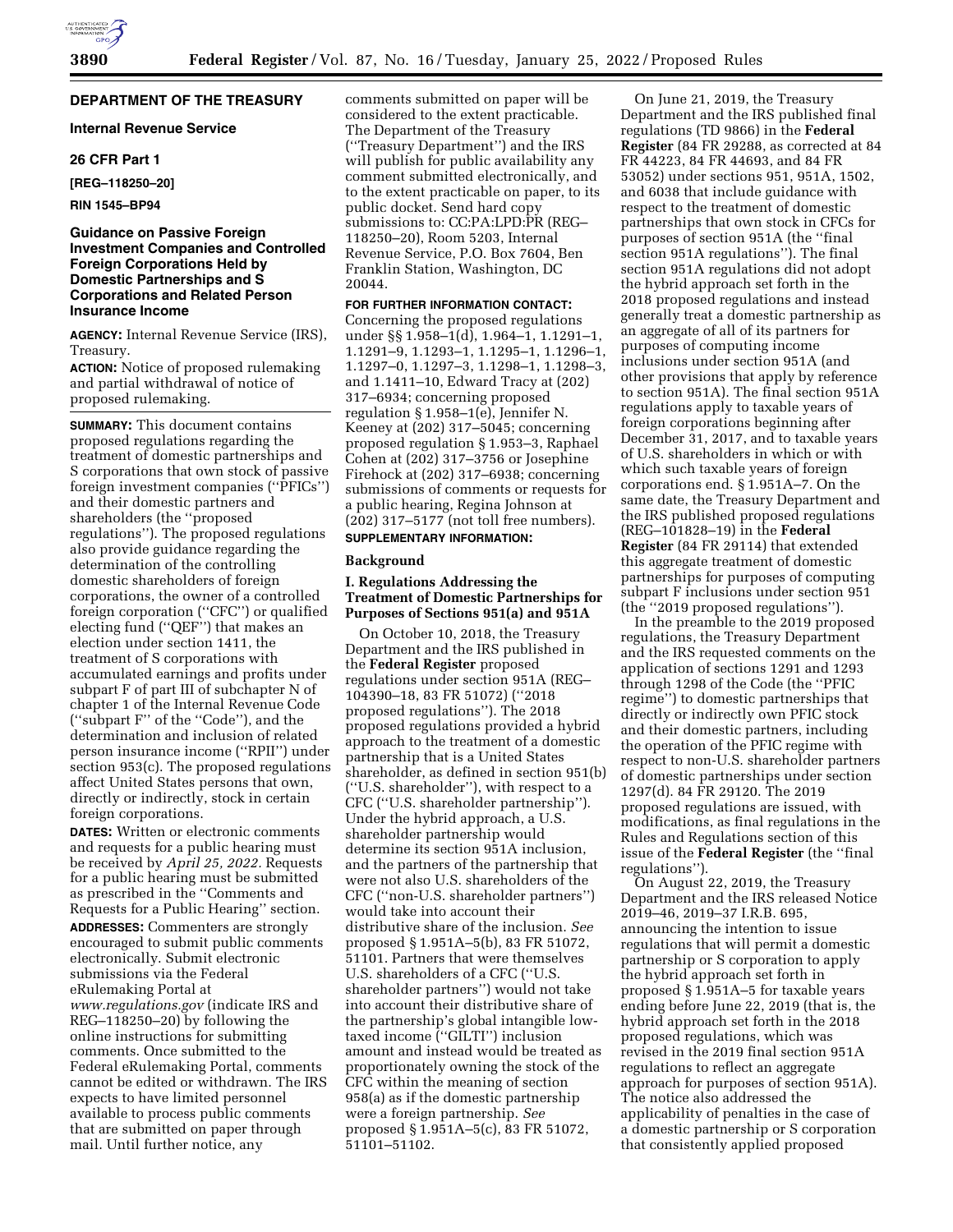§ 1.951A–5 on or before June 21, 2019, but filed a tax return consistent with the final section 951A regulations under § 1.951A–1(e). The notice was issued to address the compliance burden, and related penalty exposure, of domestic partnerships and S corporations that filed returns based on the hybrid approach set forth in the 2018 proposed regulations for taxable years ending before June 22, 2019, but later became subject to the aggregate approach of § 1.951A–1(e) for those years.

## **II. Treatment of Domestic Partnerships as Entities or Aggregates of their Partners—In General**

For purposes of applying a particular provision of the Code, a partnership may be treated as either an entity separate from its partners or as an aggregate of its partners. Under the aggregate approach, the partners of a partnership, and not the partnership, are treated as owning the partnership's assets and conducting the partnership's operations. Under the entity approach, the partnership is respected as separate and distinct from its partners, and therefore the partnership, and not the partners, is treated as owning the partnership's assets and conducting the partnership's operations. Whether the aggregate or entity approach applies depends on which approach is more appropriate to carry out the scope and purpose of a particular Code provision. *See* H.R. Rep. No. 83–2543, at 59 (1954) (Conf. Rep.) (''Both the House provisions and the Senate amendment provide for the use of the 'entity' approach in the treatment of transactions between a partner and a partnership . . . . No inference is intended, however, that a partnership is to be considered as a separate entity for the purpose of applying other provisions of the internal revenue laws if the concept of the partnership as a collection of individuals is more appropriate for such provisions.''); *see also Holiday Village Shopping Center* v. *United States,* 5 Cl. Ct. 566, 570 (1984), aff'd 773 F.2d 276 (Fed. Cir. 1985) (''[T]he proper inquiry is not whether a partnership is an entity or an aggregate for purposes of applying the internal revenue laws generally, but rather which is the more appropriate and more consistent with Congressional intent with respect to the operation of the particular provision of the Internal Revenue Code at issue.''); *Casel* v. *Commissioner,* 79 T.C. 424, 433 (1982) (''When the 1954 Code was adopted by Congress, the conference report . . . clearly stated that whether an aggregate or entity theory of partnerships should be applied to a particular Code section

depends upon which theory is more appropriate to such section.''); § 1.701– 2(e)(1) (''The Commissioner can treat a partnership as an aggregate of its partners in whole or in part as appropriate to carry out the purpose of any provision of the Internal Revenue Code or the regulations promulgated thereunder.'').

Consistent with this authority under subchapter K, the Treasury Department and the IRS have previously adopted the aggregate approach to partnerships to carry out the purpose of various provisions, including international provisions, of the Code. In addition to applying the aggregate approach for purposes of determining section 951 and section 951A inclusions in the final section 951A regulations and the final regulations, regulations under section 871 apply the aggregate approach in applying the 10 percent shareholder test of section 871(h)(3) to determine whether interest paid to a partnership would be considered portfolio interest under section 871(h)(2). § 1.871– 14(g)(3)(i). The aggregate approach was also adopted in regulations issued under section 367(a) to address the transfer of property by a domestic or foreign partnership to a foreign corporation in an exchange described in section 367(a)(1). *See* § 1.367(a)–1T(c)(3)(i)(A). Similarly, the Treasury Department and the IRS adopted the aggregate approach for purposes of applying the regulations under section 367(b). *See* § 1.367(b)– 2(k); *see also* §§ 1.367(e)–1(b)(2) (treating stock and securities of a distributing corporation owned by or for a partnership (domestic or foreign) as owned proportionately by its partners) and 1.861–9(e)(2) (requiring certain corporate partners to apportion interest expense, including the partner's distributive share of partnership interest expense, by reference to the partner's assets).

## **III. PFIC Rules**

## *A. Section 1291*

Under section 1291, a United States person (''U.S. person'') may be subject to ordinary income treatment and an interest charge when it receives an ''excess distribution'' from a PFIC or recognizes gain on the sale or disposition of PFIC stock (the ''excess distribution rules''). These charges are determined based on the person's holding period and the years in which the foreign corporation qualified as a PFIC. The excess distribution rules do not apply, however, if a shareholder makes certain elections with respect to the PFIC for its entire holding period of the PFIC stock.

The Treasury regulations under section 1291 apply the excess distribution rules to ''shareholders'' of a PFIC. *See* § 1.1291–1(b)(2)(v). Under § 1.1291-1(b)(7), a "shareholder" of a PFIC generally is defined as a U.S. person that owns PFIC stock directly or indirectly through certain corporations or pass-through entities (an ''indirect shareholder''), within the meaning of section 1298(a) and § 1.1291–1(b)(8) (collectively, a ''PFIC shareholder''). For purposes of sections 1291 and 1298, neither a domestic partnership nor an S corporation is treated as a PFIC shareholder except for purposes of any information reporting requirements (including the requirement to file an annual report under section 1298(f)) or where otherwise explicitly provided in regulations. Section 1.1291–  $1(b)(8)(iii)(A)$  and  $(B)$  provides that if a domestic partnership or S corporation owns PFIC stock, the partners or S corporation shareholders, respectively, are considered to own the PFIC stock proportionately in accordance with their ownership interests. As a result, if a domestic partnership or S corporation owns PFIC stock, the excess distribution rules apply at the partner or S corporation shareholder level.

#### *B. Qualified Electing Funds*

A PFIC shareholder may elect to treat the PFIC as a QEF (a ''QEF election'') under the rules in sections 1293 through 1295 (the ''QEF rules''). Under the QEF rules, provided the PFIC complies with certain information reporting requirements, the PFIC shareholder includes its pro rata share of the ordinary earnings and net capital gain generated by the QEF on a current basis under section 1293(a) (''QEF inclusions''), and any gain on a future disposition of the QEF shares may be treated as capital gain not subject to the excess distribution rules. Unlike for the excess distribution rules, under § 1.1295–1(j) domestic partnerships and S corporations are treated as PFIC shareholders for purposes of the QEF rules. A PFIC shareholder making a valid QEF election effective as of the beginning of its holding period in the PFIC stock is not subject to the excess distribution rules with respect to that PFIC (a ''pedigreed QEF''). Conversely, a PFIC shareholder that makes a QEF election effective after the beginning of its holding period in the PFIC stock is simultaneously subject to the excess distribution rules and the QEF rules with respect to that PFIC (an ''unpedigreed QEF'').

A domestic partnership or S corporation that owns PFIC stock generally makes the QEF election with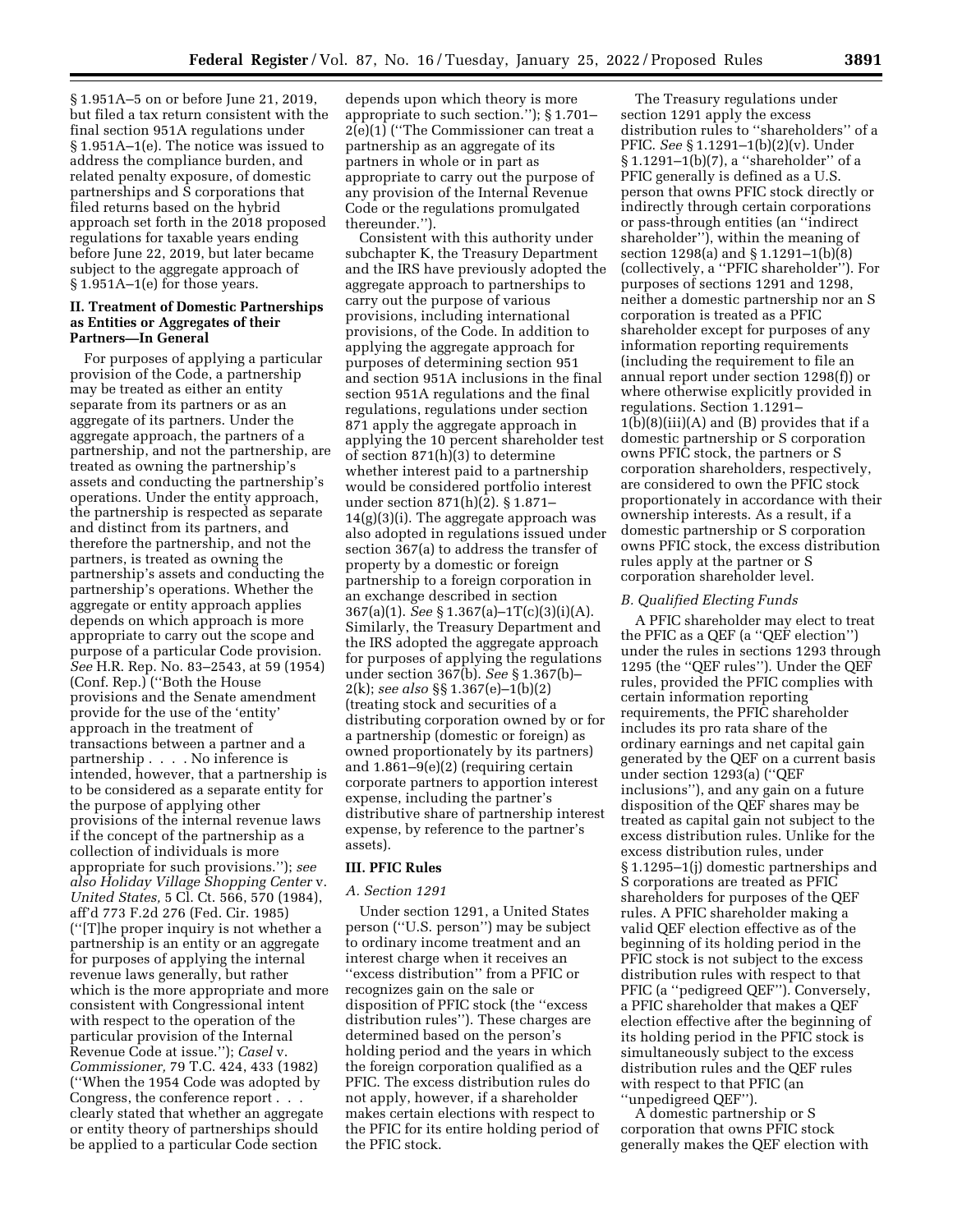respect to the PFIC under § 1.1295–  $1(d)(2)(i)(A)$  and  $(d)(2)(ii)$ . Section  $1.1293-1(c)(1)$  provides that the domestic partnership or S corporation recognizes any QEF inclusions at the entity level, and each U.S. person that is an interest holder in the domestic partnership or S corporation takes into account its pro rata share of the inclusions.

#### *C. Mark-to-Market PFICs*

Under section 1296 (the ''mark-tomarket (MTM) rules''), if stock in a PFIC is marketable stock (''section 1296 stock''), a U.S. person owning that stock can make a mark-to-market election with respect to the PFIC (an ''MTM election''). For this purpose, pursuant to section  $1296(g)(1)$ , U.S. persons may be deemed to own certain marketable stock held by foreign partnerships, trusts, or estates. Section 1296(a) provides that if a U.S. person makes an MTM election with respect to a PFIC, the U.S. person is treated as if it sold the section 1296 stock at the end of each year, with any gain being recognized as ordinary income (''MTM gain'') and any loss potentially resulting in a deduction (''MTM loss,'' and together with MTM gains, ''MTM amounts'').

If a domestic partnership or an S corporation owns, or is treated as owning under § 1.1296–1(e) (providing ownership rules for PFIC stock owned through certain foreign entities), section 1296 stock, the domestic partnership or S corporation can make an MTM election with respect to the PFIC because the election is made by the U.S. person owning or treated as owning the stock. *See* § 1.1296–1(h)(1)(i). The domestic partnership or S corporation, by virtue of being a U.S. person, includes or deducts any MTM amounts at the entity level. *See* § 1.1296–1(c)(1) and (3).

# *D. CFC/PFIC Overlap*

Section 957(a) defines a CFC as any foreign corporation in which U.S. shareholders own (within the meaning of section 958(a)), or are considered as owning by applying the ownership rules of section 958(b), more than 50 percent of the total combined voting power or value of the stock of the corporation on any day during the taxable year of the corporation. Under section 951(b), a U.S. shareholder is a U.S. person that owns (within the meaning of section 958(a)), or is considered as owning by applying the ownership rules of section 958(b), at least 10 percent of the total combined voting power of all classes of stock entitled to vote or at least 10 percent of the total value of all classes of stock of a foreign corporation. Section

957(c) defines a U.S. person by reference to section 7701(a)(30), which defines the term as a citizen or resident of the United States, a domestic partnership, a domestic corporation, and certain domestic estates and trusts.

Under section 1297(d), a foreign corporation that is both a CFC and a PFIC (a ''CFC/PFIC'') is not considered to be a PFIC with respect to a shareholder during the shareholder's qualified portion (as defined in section 1297(d)(2)) of its holding period (the ''CFC overlap rule''). The term ''qualified portion'' generally means the portion of the shareholder's holding period during which the shareholder is a U.S. shareholder with respect to the PFIC and during which the PFIC is also a CFC. Generally, this means that the PFIC regime should not apply to a U.S. person that is subject to the subpart F rules. The legislative history to the CFC overlap rule indicates that it was enacted due to concern about the simultaneous application of the subpart F and PFIC regimes to the same shareholders, explaining that ''a shareholder that is subject to current inclusion under the subpart F rules with respect to stock of a PFIC that is also a CFC generally is not subject also to the PFIC provisions with respect to the same stock.'' H.R. Rep. 105–148, at 534 (1997).

## *E. PFIC Purging Elections*

#### 1. Section 1291(d)(2) Purging Elections

Under section 1291(d)(2), a PFIC shareholder that owns, or is treated as owning, shares in an unpedigreed QEF may make certain elections to ''purge'' the PFIC taint and thereby no longer be subject simultaneously to the excess distribution and QEF rules with respect to that PFIC. Under section 1291(d)(2)(A) and § 1.1291–10, a PFIC shareholder may elect to recognize any gain on a deemed disposition of its PFIC stock with the gain being subject to the excess distribution rules. Alternatively, under section 1291(d)(2)(B) and § 1.1291–9, if the unpedigreed QEF is also a CFC (that is, it is a CFC/PFIC), the PFIC shareholder may elect to include its share of the CFC/PFIC's post-1986 accumulated earnings and profits (''E&P'') as a dividend subject to the excess distribution rules (together with the election described in the preceding sentence, the ''section 1291 purging elections''). The section 1291 purging elections are made by a PFIC ''shareholder'' as defined in § 1.1291– 9(j)(3), which is a U.S. person that is a shareholder or indirect shareholder, as defined in § 1.1291–1(b)(7) or (8), respectively. If the PFIC shareholder

makes one of the section 1291 purging elections, the QEF is a pedigreed QEF with respect to the shareholder.

2. Section 1298(b)(1) Purging Elections

Pursuant to section 1298(b)(1) and § 1.1298–3, a PFIC shareholder may make certain purging elections with respect to a foreign corporation that qualifies as a ''former PFIC'' or a ''section 1297(e) PFIC.'' These purging elections result in the foreign corporation no longer being treated as a PFIC as to the shareholder.

Under § 1.1291–9(j)(2)(iv), a ''former PFIC'' is a foreign corporation that satisfies neither the income test nor the asset test under section 1297(a), but its stock held by the PFIC shareholder is treated as stock of a PFIC as a result of section 1298(b)(1) (that is, the corporation was a PFIC that was not a QEF at some time during the PFIC shareholder's holding period). Pursuant to § 1.1291–9(j)(2)(v), a foreign corporation is a ''section 1297(e) PFIC'' 1 if it (i) qualifies as a PFIC under section 1297(a) on the first day on which the ''qualified portion'' (as defined in section 1297(d)(2)) of the PFIC shareholder's holding period in the foreign corporation begins (as determined under section 1297(e)(2)); and (ii) the stock of the foreign corporation held by the PFIC shareholder is treated as stock of a PFIC pursuant to section 1298(b)(1) because at any time during the PFIC shareholder's holding period of the stock, other than the qualified portion, the corporation was a PFIC that was not a QEF.

Similar to the section 1291 purging elections, under §§ 1.1297–3 and 1.1298–3, a PFIC shareholder can make either a deemed sale election or deemed dividend purging election with respect to either a former PFIC or section 1297(e) PFIC (the ''section 1298 purging elections'' and, together with the section 1291 purging elections, the ''PFIC purging elections''). The rules applicable to the section 1298 purging elections in §§ 1.1297–3(a) and 1.1298– 3(a) are substantially the same as those applicable to the section 1291 purging elections, including that each section 1298 purging election is made by a PFIC ''shareholder'' as defined in § 1.1291–  $9(i)(3)$ .

<sup>1</sup>Although the PFIC regulations use the term ''section 1297(e)'' PFIC, the term refers to CFC/ PFICs under current section 1297(d). The regulations were issued before section 1297(e) was redesignated as section 1297(d) by the Tax Technical Corrections Act of 2007, Public Law 110– 172, sec. 11(a)(24)(A), Dec. 29, 2007, 121 Stat 2473.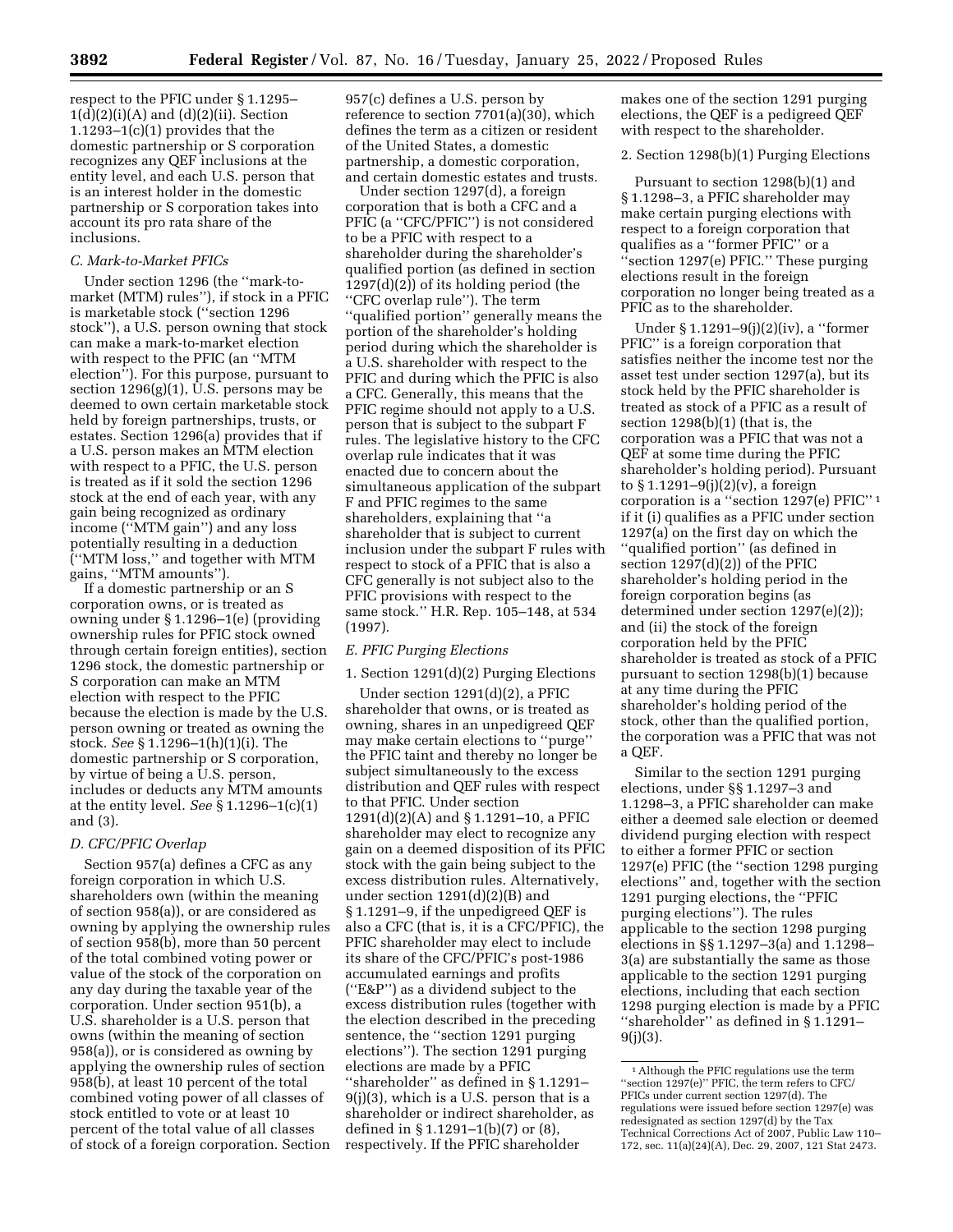## *F. PFIC Information Reporting Requirements Under Section 1298(f)*

Under section 1298(f), each U.S. person that is a PFIC shareholder as defined in § 1.1291–1(b)(7) must file an annual report with respect to the PFIC containing the information required by the IRS. Generally, pursuant to § 1.1298–1(b)(1), a U.S. person that is a PFIC shareholder must file Form 8621, ''Information Return by a Shareholder of a Passive Foreign Investment Company or Qualified Electing Fund,'' if, during the shareholder's taxable year, it is (i) a direct PFIC shareholder; (ii) an indirect PFIC shareholder that holds any interest in the PFIC through one or more foreign entities; or (iii) an indirect PFIC shareholder that is treated as the owner of any portion of a domestic grantor trust that owns stock of a PFIC directly or through one or more foreign entities.

Certain other indirect PFIC shareholders are also required to file Form 8621. Specifically, under § 1.1298–1(b)(2)(i), an indirect PFIC shareholder that owns stock of a PFIC through one or more U.S. persons must file Form 8621 with respect to the PFIC if, during the indirect shareholder's taxable year, it is (i) treated as receiving an excess distribution with respect to the PFIC; (ii) treated as recognizing gain that is treated as an excess distribution as a result of a disposition of the PFIC; (iii) required to recognize QEF inclusions under section 1293(a); (iv) required to include or deduct MTM amounts under section 1296(a); or (v) required to report the status of an election under section 1294 with respect to the PFIC. However, under § 1.1298– 1(b)(2)(ii), an indirect PFIC shareholder that is required to either recognize QEF inclusions under section 1293(a) or MTM amounts under section 1296(a) is generally not required to file Form 8621 if another PFIC shareholder through which the indirect PFIC shareholder owns its interest in the PFIC timely files Form 8621. Thus, if an indirect PFIC shareholder is treated as owning an interest in a PFIC by reason of an interest in a domestic partnership or S corporation and the domestic partnership or S corporation recognizes QEF inclusions or MTM amounts and timely files Form 8621, the indirect PFIC shareholder is generally not required to file Form 8621. Pursuant to § 1.1298–1(b)(2)(ii), this exception does not apply to a PFIC shareholder that transfers stock in a PFIC subject to a QEF election to a domestic partnership or S corporation if the domestic partnership or S corporation does not make a QEF election with respect to the PFIC after the transfer, in which case the transferor-PFIC shareholder is still required to file Form 8621.

## *G. Section 1298 Attribution of Ownership Provisions*

For purposes of the entire PFIC regime, section 1298(a) contains various attribution rules that generally apply to treat stock of a PFIC as owned by a U.S. person. However, pursuant to section 1298(a)(1)(B), except as provided in regulations, section 1298(a) does not apply to treat stock owned (or treated as owned) by a U.S. person as owned by any other person. Under section 1298(a)(3), stock owned directly or indirectly by a partnership, estate, or trust is considered as being owned proportionately by its partners or beneficiaries.

## **IV. Subpart F Rules**

#### *A. Controlling Domestic Shareholders*

The controlling domestic shareholders of a foreign corporation take certain actions with respect to the foreign corporation, such as electing the method of calculating its E&P under section 964(a). *See* § 1.964–1(c)(3). Under  $\S 1.964-1(c)(5)(i)$ , the controlling domestic shareholders of a CFC are defined as the United States shareholders, within the meaning of section 951(b) or section 953(c), that, in the aggregate, own (within the meaning of section 958(a)) more than 50 percent of the total combined voting power of all classes of stock of the CFC entitled to vote and that undertake to act on the CFC's behalf. If the more than 50 percent ownership requirement is not satisfied, the controlling domestic shareholders of the CFC are all of the U.S. shareholders that own (within the meaning of section 958(a)) stock of the CFC. Under § 1.964–1(c)(5)(ii), with respect to a noncontrolled section 902 corporation (as defined in section  $904(d)(2)(E)$ , the controlling domestic shareholders are the majority domestic corporate shareholders, which are those domestic corporations that meet certain ownership requirements under section 902(a) (as it existed before its repeal in 2017) and that own, directly or indirectly, more than 50 percent of the combined voting power of the stock of the noncontrolled section 902 corporation owned, directly or indirectly, by all domestic corporations. Under  $\S 1.964-1(c)(3)(iii)$ , a controlling domestic shareholder that takes actions with respect to a foreign corporation under § 1.964–1(c)(3) must provide notice of those actions to certain other domestic shareholders of the foreign corporation.

With respect to a U.S. shareholder partnership, the 2019 proposed regulations provided that aggregate treatment does not apply for purposes of determining whether any U.S. shareholder is a controlling domestic shareholder. Proposed § 1.958–1(d)(2). In response to a request for comments on this rule in the preamble to the 2019 proposed regulations, one comment was received. That comment recommended, on balance, that aggregate treatment should not apply for purposes of determining whether a U.S. shareholder is a controlling domestic shareholder for purposes of section 964.

The final regulations do not extend aggregate treatment for purposes of determining controlling domestic shareholders of foreign corporations and, thus, adopt the exception included in the 2019 proposed regulations.  $\S 1.958 - 1(d)(2)(v)$ .

## *B. Treatment of S Corporation Distributions Under Section 1368 and Treatment of S Corporations and S Corporation Shareholders Under Section 1373 and Subpart F*

#### 1. S Corporation Distributions

Section 1368(b) and (c) provides for the treatment of distributions made by an S corporation (as defined in section  $1361(a)(1)$ ) with respect to its stock to which section 301(c) would apply but for section 1368(a). Section 1368(b) addresses the treatment of those distributions by an S corporation that does not have accumulated E&P (''AE&P''). Section 1368(b)(1) provides that a distribution by an S corporation is not included in the gross income of an S corporation shareholder to the extent that the amount of the distribution does not exceed the shareholder's adjusted basis in its S corporation stock. Section 1368(b)(2) provides that, if the amount of the distribution exceeds the shareholder's adjusted basis in its S corporation stock, that excess is treated as gain from the sale or exchange of property.

Section 1368(c) addresses the treatment of distributions by an S corporation that has AE&P (for example, if the S corporation generated E&P in years before its election to be treated as an S corporation) and therefore has an accumulated adjustments account (''AAA''), as defined by section 1368(e)(1). AE&P does not include amounts that would increase an S corporation's AAA. *See* section 1371(c). Accordingly, an S corporation's AAA functions similarly to the stock basis adjustment rules of section 1367 and is increased to account for income taxed to its shareholders. *See* section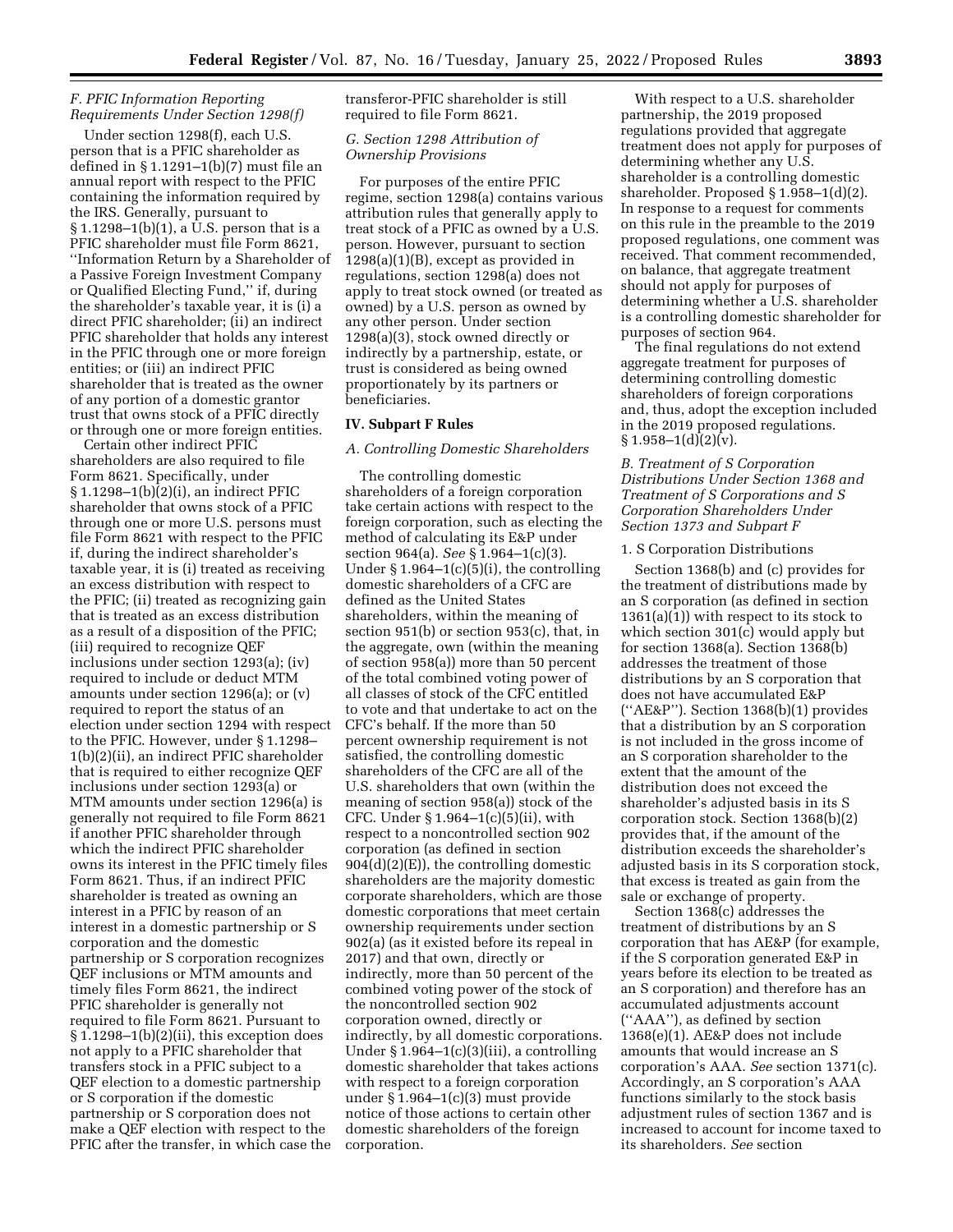$1368(e)(1)(A)$ . AAA is limited to income generated by the corporation during its status as an S corporation and preserves the single-level-of-tax treatment to S corporation shareholders.

With regard to distributions by S corporations with AE&P, section 1368(c) first applies the distribution to the S corporation's AAA. Section 1368(c)(1) provides that the portion of the distribution that does not exceed the S corporation's AAA is governed by section 1368(b) and is either not included in a shareholder's gross income (if that amount does not exceed the shareholder's adjusted basis in its S corporation stock) or is treated as gain from the sale or exchange of property (if that amount does not exceed the S corporation's AAA but exceeds the shareholder's adjusted basis in its S corporation stock). After the application of section 1368(c)(1), section 1368(c)(2) provides that any remaining portion of the distribution that exceeds the amount of the S corporation's AAA is treated as a dividend (as defined in section 316) to the extent of the S corporation's remaining AE&P. Lastly, under section  $1368(c)(3)$ , the portion of the distribution remaining after the application of section  $1368(c)(1)$  and  $(2)$ is governed by section 1368(b) and either not included in gross income or treated as gain, depending on the shareholder's adjusted basis in its S corporation stock.

## 2. Treatment of S Corporations for Purposes of Subpart F

Section 1373(a) provides that an S corporation is treated as a domestic partnership and its shareholders as partners of a domestic partnership for purposes of subpart F of the Code, which includes sections 951, 951A, and 958. Therefore, under § 1.958–1(d)(1) of the final regulations, for purposes of determining section 951 or section 951A inclusions with respect to a CFC owned by an S corporation, the S corporation is not treated as owning the CFC's stock within the meaning of section 958(a). Instead, the CFC stock is treated as owned by a foreign partnership for purposes of determining the U.S. person that owns the CFC stock within the meaning of section 958(a).

As a result, section 951 or section 951A inclusions with respect to CFC stock held by an S corporation are determined and taken into account at the S corporation shareholder level but only if the S corporation shareholder is a U.S shareholder of the CFC. With respect to S corporations with AE&P, this aggregate treatment does not increase the S corporation's AAA because any section 951 or section 951A inclusions are taken into account directly by the S corporation shareholders. An S corporation's AAA generally is increased, however, by dividends received by the S corporation from a foreign corporation even if the E&P from which the dividend distributions are made is attributable to amounts that are, or have been, included in gross income of one or more shareholders of the S corporation under section 951(a) or 951A(a). *See* section  $1368(e)(1)(A)$ . In contrast, if section 951 and 951A amounts were included by a S corporation, the S corporation's AAA would not be increased for distributions excluded from the S corporation's gross income pursuant to section 959(a).

#### 3. Notice 2020–69

In response to the final section 951A regulations, a comment asserted that aggregate treatment for purposes of computing section 951A inclusions is inappropriate for S corporations, notwithstanding the language of section 1373(a) (treating an S corporation as a partnership and S corporation shareholders as partners of a partnership), particularly where an S corporation has AE&P. Specifically, the comment suggested that the aggregate approach creates a mismatch between when S corporation shareholders recognize income with respect to a CFC and the creation of AAA maintained by the S corporation. This mismatch can cause certain distributions out of AE&P made by an S corporation to be taxable to its shareholders despite the fact that the shareholders were already taxed on the CFC's earnings under the final section 951A regulations.

Notice 2020–69, 2020–39 I.R.B. 604, released on September 1, 2020, announced that the Treasury Department and the IRS intend to issue regulations under section 958 to ease the transition of S corporations with AE&P on September 1, 2020, from the historic entity treatment (and the hybrid treatment under proposed § 1.951A–5) to the aggregate treatment required under the final section 951A regulations (the ''S corporation transition approach''). Under the S corporation transition approach, an S corporation is subject to entity treatment with respect to a taxable year if (i) an election is made; (ii) the corporation has elected S corporation status before June 22, 2019; (iii) the S corporation would be treated as owning, within the meaning of section 958(a), stock of a CFC on June 22, 2019, if entity treatment applied; (iv) the S corporation has ''transition AE&P'' on September 1, 2020, or on the first day of any subsequent taxable year; and (v) the S corporation maintains records to

support the determination of the transition AE&P amount. Under this entity treatment, an S corporation that owns stock of a CFC is treated as owning, within the meaning of section 958(a), the CFC stock for purposes of applying section 951A such that the S corporation determines its GILTI inclusion amount, and its shareholders take into account their distributive share of that amount. Generally, an electing S corporation is treated as an entity under the S corporation transition approach until the first taxable year for which it has no transition AE&P on the first day of that year, at which point it is treated as an aggregate of its shareholders for that year and each successive year.

#### *C. Related Person Insurance Income*

Section 952(a) provides that subpart F income includes insurance income, as defined in section 953. Under section 953(c)(2), RPII is any insurance income (as defined in section 953(a)) attributable to a policy of insurance or reinsurance that directly or indirectly insures a United States shareholder (as defined in section  $953(c)(1)(A)$  of the controlled foreign corporation (as defined in section  $953(c)(1)(B)$ , or a person related to that shareholder. Under section  $953(c)(1)(A)$ , the term ''United States shareholder'' means, with respect to any foreign corporation, a U.S. person (as defined in section 957(c)) who owns (within the meaning of section 958(a)) any stock of the foreign corporation (''RPII U.S. shareholder''). Section 953(c)(1)(B) provides that the term ''controlled foreign corporation'' has the meaning given to such term by section 957(a) determined by substituting ''25 percent or more'' for ''more than 50 percent'' (''RPII CFC'').

On April 17, 1991, the Treasury Department and the IRS published in the **Federal Register** proposed regulations under section 953 (INTL– 939–86, 56 FR 15540) (the ''1991 proposed regulations''). Section 1.953–3 of the 1991 proposed regulations contains, among other provisions, general rules for determining RPII and definitions that apply for RPII purposes. Section 1.953–3(b)(1) of the 1991 proposed regulations defines RPII as premium and investment income attributable to a policy of insurance or reinsurance that provides insurance coverage to a related insured on risks located outside the RPII CFC's country of incorporation and also provides an analogous rule for annuity contracts.

Section 1.953–3(b)(5) of the 1991 proposed regulations provides that insurance income attributable to a crossinsurance arrangement is treated as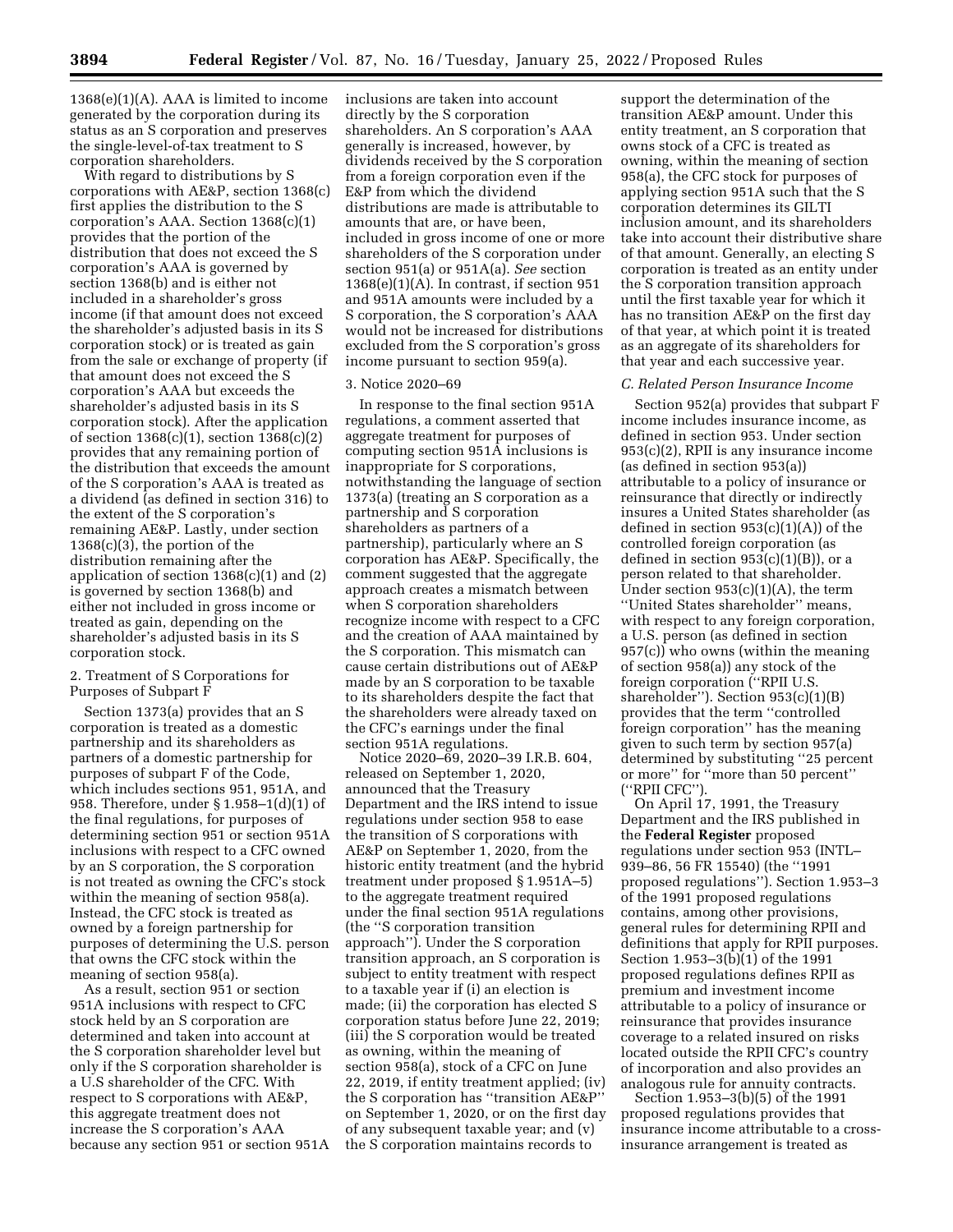RPII. In general, a cross-insurance arrangement is an arrangement in which a RPII CFC insures a person that is not a related insured and, as part of the same arrangement, another person insures a person that would be a related insured if insured by the RPII CFC.

The cross-insurance rule was issued pursuant to section  $953(c)(8)(A)$ , which as the Conference Report states, ''*requires* the Secretary to prescribe such regulations as may be necessary to carry out the purposes of the new sub-part F rules for captive insurers, including regulations preventing the avoidance of the new rules through cross-insurance arrangements or otherwise.'' H.R. Rep. No. 99–841 at II–620 (Sep. 18, 1986) (emphasis added). Congress recognized the need for regulations because crossinsurance can be used to replicate the economics and tax benefits of a captive insurance arrangement through cooperative risk sharing while improperly avoiding the application of section 953(c)(2). ''The conferees do not believe that U.S. shareholders should be able to obtain the deferral of U.S. tax on income attributable to insurance of risks of U.S. persons who are in turn insuring the risks of those shareholders. Accordingly, under the regulations, the income of the two companies in the example attributable to the insurance business described [in a cross-insurance arrangement] is to be treated as related person insurance income.'' *Id.* at II–621.

Regulatory activity on the 1991 proposed regulations was suspended in 1999 due to the temporary enactment of changes to the definition of insurance income under section 953 and the temporary enactment of section 954(i) (together, the ''Insurance Active Financing Exception''). *See* Unified Agenda, 64 FR 21831 (Apr. 26, 1999). These statutory changes were adopted on a permanent basis by the Protecting Americans from Tax Hikes Act of 2015, Public Law 114–113 (Dec. 18, 2015). Although much of the 1991 proposed regulations requires modification to account for the Insurance Active Financing Exception, other provisions in the 1991 proposed regulations, including the cross-insurance rule, were not affected by the statutory changes.

#### **V. Net Investment Income Tax**

Section 1411 imposes a 3.8-percent tax on the net investment income of certain individuals, trusts, and estates. Under § 1.1411–10(g), an election can be made with respect to a CFC or PFIC that is a QEF to treat amounts included in income under section 951(a) or section  $1293(a)(1)(A)$  with respect to the CFC or QEF as net investment income for purposes of  $\S 1.1411-4(a)(1)(i)$ , and to

take amounts included in income under section 1293(a)(1)(B) into account for purposes of calculating the net gain attributable to dispositions of property under  $\S 1.1411-4(a)(1)(iii)$ . Pursuant to § 1.1411–10(g)(3), the election may be made by any individual, estate, trust, domestic partnership, S corporation, or common trust fund that owns the relevant CFC or QEF directly or indirectly through one or more foreign entities. In addition, if a domestic partnership, S corporation, estate, trust, or common trust fund that directly owns the CFC or QEF does not make the election, an individual, estate, trust, domestic partnership, S corporation, or common trust fund that owns the CFC or PFIC indirectly through the nonelecting entity may itself make the election. § 1.1411–10(g)(3).

## **Explanation of Provisions**

#### **I. PFIC Rules**

#### *A. Definition of PFIC Shareholder*

The Treasury Department and the IRS have concluded that, because domestic partnerships and S corporations should be treated as aggregates of their partners and shareholders, respectively, for purposes of the QEF and MTM rules (see parts I.B.1 and I.C.1 of this Explanation of Provisions), the definition of shareholder under § 1.1291–1(b)(7) should be updated to reflect aggregate treatment for purposes of the PFIC regime. Thus, under the proposed regulations, neither domestic partnerships nor S corporations are considered shareholders for purposes of making QEF or MTM elections, recognizing QEF inclusions or MTM amounts, making PFIC purging elections, or filing Forms 8621. Proposed §§ 1.1291–1(b)(7), 1.1295–  $1(j)(3), 1.1296 - 1(a)(4).$ 

#### *B. QEF Rules*

1. Treatment of Pass-Through Entities for Purposes of Sections 1293 and 1295

Various comments in response to the 2019 proposed regulations addressed the treatment of domestic partnerships as aggregates of their partners for purposes of the QEF rules. Some comments requested that domestic partnerships continue to be treated as PFIC shareholders for purposes of making QEF elections and recognizing QEF inclusions based on administrability considerations (including reducing compliance burdens for small partners) and access to information. Other comments recommended an aggregate approach to QEFs, citing consistency with section 951, section 951A, and other aspects of

the PFIC regime (specifically sections 1291, 1294, and 1297(d)). Additionally, comments recommended that, because QEF inclusions are taken into account in computing taxable income at the partner level, a partner should determine whether the QEF rules apply. One comment recommended a transition to an aggregate approach to QEFs with an alternative that would permit a domestic partnership to make a QEF election on behalf of its partners if permitted under the partnership agreement.

The Treasury Department and the IRS have concluded that it is more appropriate to treat domestic partnerships and S corporations as aggregates of their partners and shareholders, respectively, for purposes of sections 1293 and 1295. Aggregate treatment is consistent with the general treatment of partnerships for purposes of the PFIC regime under section 1298(a)(3) and aligns the QEF rules with the treatment of domestic partnerships and S corporations for purposes of the CFC overlap rule. It also provides partners and S corporation shareholders, the persons most affected by a QEF election, with the ability to decide whether to make the election. In addition, the new reporting by partnerships on Schedule K–2, ''Partners' Distributive Share Items— International,'' and Schedule K–3, ''Partner's Share of Income, Deductions, Credits, etc.—International'' is expected to facilitate a partner's ability to make the QEF election. The Treasury Department and the IRS are aware that in limited circumstances, as a result of certain nonconforming tax years between a partner and a partnership, the partner may be required to file its return on which it makes a QEF election (and includes its QEF inclusion) before the deadline for the partnership to provide it with Schedule K–3. In such a case, the Treasury Department and the IRS expect that a partner seeking to make a QEF election will make arrangements with the partnership to provide the partner with the necessary information in a timely fashion.

Accordingly, the proposed regulations provide that a partner or S corporation shareholder, rather than the domestic partnership or S corporation, respectively, makes a QEF election, and each electing partner or S corporation shareholder must notify the partnership or S corporation, respectively, of the election to assist the partnership or S corporation with information reporting and tracking basis in the QEF stock. Proposed § 1.1295–1(d)(2)(i)(A) and (d)(2)(ii)(A). Similarly, partners and S corporation shareholders include their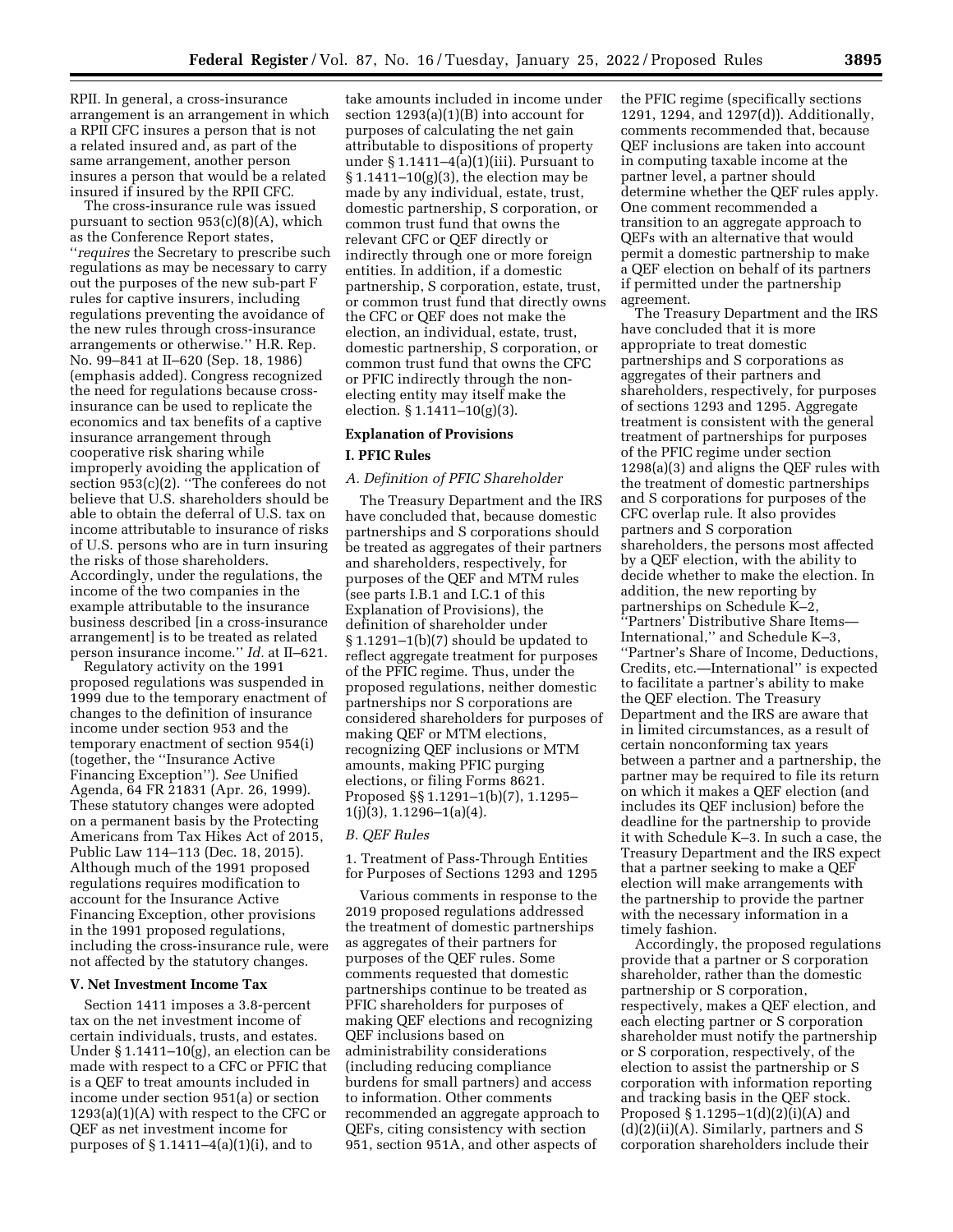pro rata shares of ordinary earnings and net capital gain attributable to the QEF stock as if such shareholder owned its share of the QEF stock directly, and not as a share of the pass-through entity's income. *See* proposed § 1.1293–1(c)(1). Contrary to the current regulations, however, a QEF election made under proposed § 1.1295–1(d)(2)(i)(A) or  $(d)(2)(ii)(A)$  by a partner or S corporation shareholder with respect to PFIC stock held indirectly through a domestic partnership or S corporation applies to all stock of that PFIC owned by such partner or S corporation shareholder, even if owned outside of the partnership or S corporation.

In response to the comments' concerns regarding the administrability of partner-level QEF elections, the Treasury Department and the IRS request comments on whether final regulations should permit a domestic partnership- or S corporation-level QEF election on behalf of its partners or shareholders, respectively, in conjunction with the general rule requiring the partner or shareholder to make the election. Comments should specifically address (i) the legal mechanism by which the domestic partnership or S corporation would be delegated the ability to make a QEF election on behalf of its partners or shareholders; (ii) the standard of delegation that should be required, including whether delegation should be based on the partnership agreement or the S corporation's organizational documents, or some other instrument, and, if so, whether delegation should be explicit or implicit within the instrument; (iii) whether the domestic partnership or S corporation's election should be binding on all partners or shareholders, or only on certain partners or shareholders; (iv) if binding on all partners or shareholders, whether certain partners or shareholders should be allowed to opt out and whether an opt-out is consistent with the current rules; and (v) the timing, filing, and notification requirements that should apply to a domestic partnership- or S corporation-level QEF election, taking into account the possibility of nonconforming taxable years among the partners and partnership (or shareholders and S corporation) and the QEF.

#### 2. Transfers of Stock to Domestic Pass-Through Entities

The current regulations include special rules that apply when stock of a PFIC subject to a QEF election is transferred to a domestic pass-through entity, depending on whether the transferee entity makes a QEF election

with respect to the transferred PFIC. Under § 1.1293–1(c)(2)(i), if PFIC stock subject to a QEF election is transferred to a domestic pass-through entity of which the transferor is an interest holder, and the transferee pass-through entity makes a QEF election with respect to the PFIC, thereafter the transferor and other interest holders that become PFIC shareholders as a result of the transfer begin taking into account their pro rata shares of the pass-through entity's QEF inclusions. However, under § 1.1293–1(c)(2)(ii), if the transferee pass-through entity does not make a QEF election with respect to the transferred PFIC, the transferorshareholder (but not other indirect shareholders resulting from the transfer) continues to be subject to QEF inclusions with respect to the PFIC.

To provide consistency with the aggregate treatment of domestic partnerships and S corporations under the QEF rules, the proposed regulations provide that, if a shareholder transfers stock of a PFIC with respect to which it has made a QEF election to a passthrough entity, the transferor continues to be subject to QEF inclusions with respect to the transferred stock, and the other interest holders of the passthrough entity are subject to QEF inclusions from the PFIC only if they make a QEF election with respect to the transferred stock. Proposed § 1.1293– 1(c)(3)(i) and (ii). However, because domestic nongrantor trusts continue to be shareholders for purposes of the QEF rules, the proposed regulations retain the rule in current  $\S 1.1293-1(c)(2)(i)$ but limit its application to domestic nongrantor trusts. Therefore, if stock of a PFIC subject to a QEF election is transferred to a domestic nongrantor trust, and the transferee trust makes a QEF election with respect to the stock, the electing trust includes its pro rata share of the QEF inclusions, and its beneficiaries account for such amounts according to the general rules applicable to inclusions of income from the trust. *See* proposed § 1.1293–1(c)(3)(iii). If the domestic nongrantor trust does not make a QEF election with respect to the transferred stock, only the transferor is subject to QEF inclusions with respect to the transferred stock. *Id.* 

3. Continuation of Preexisting QEF Elections

The Treasury Department and the IRS have concluded that QEF elections made by a domestic partnership or S corporation that are effective for taxable years of a PFIC ending on or before the date of publication of the Treasury decision adopting these rules as final regulations in the **Federal Register** 

(such PFIC a ''preexisting QEF,'' and the election, a ''preexisting QEF election'') will continue for any partner or S corporation shareholder owning an interest in a preexisting QEF on that date. *See* proposed § 1.1295–  $1(d)(2)(i)(B), (d)(2)(ii)(B), and (f)(3).$ Treating the preexisting QEF elections as if they were effectively made by each partner or S corporation shareholder owning an interest in the preexisting QEF before the date of publication of the Treasury decision adopting these rules as final regulations in the **Federal Register** should minimize the number of additional QEF elections required by partners and S corporation shareholders, thus making the QEF rules more administrable for taxpayers and the IRS when transitioning from the historic entity approach to the aggregate approach of the proposed regulations. However, although a new election is not required to be made with respect to a preexisting QEF by partners or S corporation shareholders that indirectly owned the QEF before the finalization of the proposed regulations, they are subject to QEF inclusions under the new aggregate approach. *See* proposed  $§ 1.1293 - 1(c)(1).$ 

#### 4. Additional Changes to QEF Rules

The proposed regulations make several modifications to the rules that characterize stock held through a passthrough entity under § 1.1295– 1(b)(3)(iv). First, consistent with the general aggregate approach to domestic pass-through entities under the QEF rules (other than domestic nongrantor trusts and domestic estates), the rule now governs how stock of a PFIC will be treated as stock of a pedigreed QEF to a shareholder, as defined in proposed § 1.1295–1(j)(3), rather than all interest holders or beneficiaries of a passthrough entity as under the current provision. This paragraph is also modified to address both the treatment of PFICs as pedigreed QEFs to shareholders owning such PFICs through domestic partnerships and S corporations that have made preexisting QEF elections, and the treatment of PFICs owned through domestic passthrough entities (other than domestic nongrantor trusts and domestic estates) to shareholders making the QEF election. Further, the rule addresses the treatment of PFICs as pedigreed QEFs when PFIC stock is acquired by, or transferred to, pass-through entities. *See*  proposed § 1.1295–1(b)(3)(iv)(A) through (C). Additionally, in order to ensure the proper application of proposed § 1.1295–1(b)(3)(iv), proposed § 1.1295–1(b)(3)(iv)(A) and (B) do not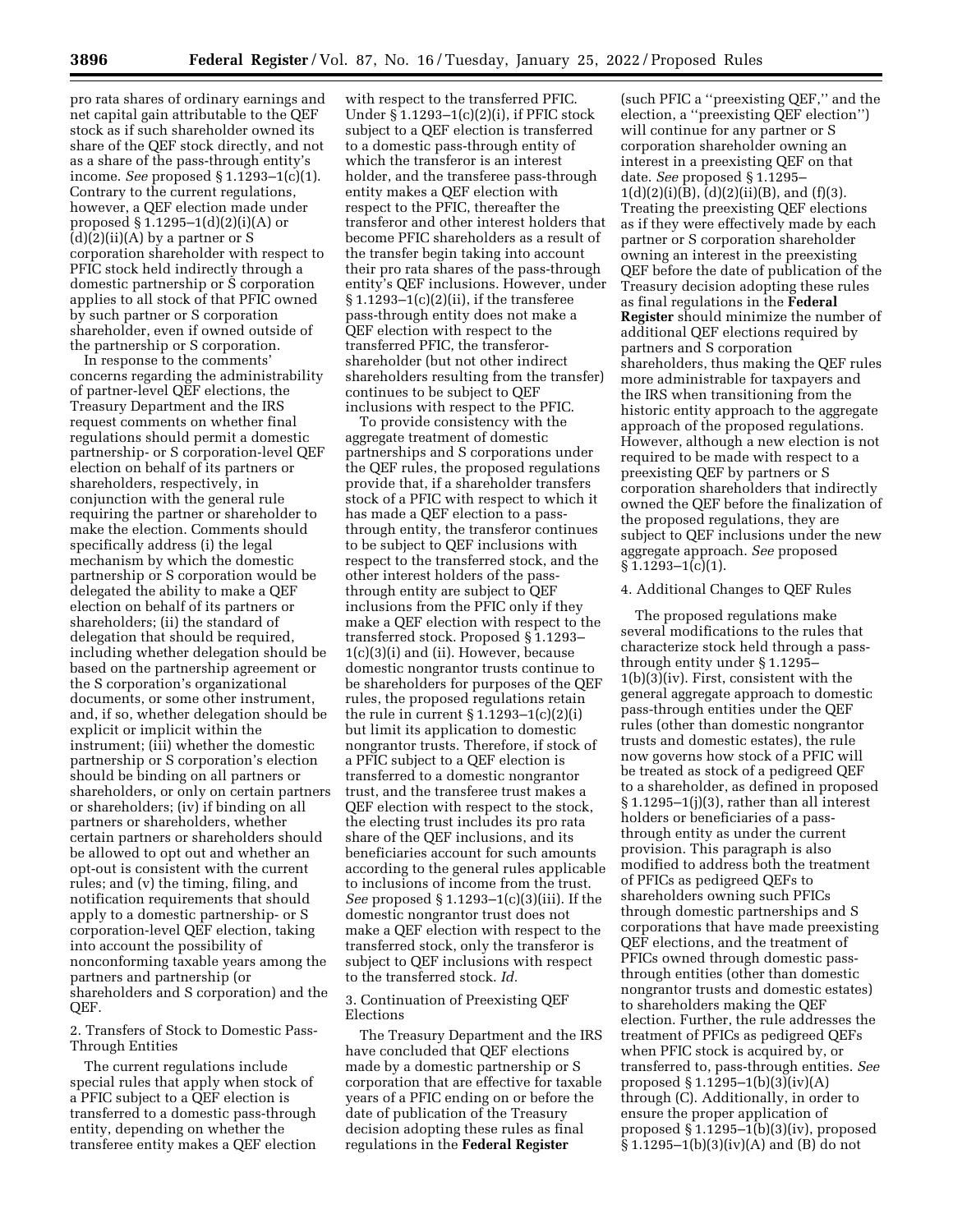apply to transactions in which gain is not fully recognized.

The proposed regulations also make several changes to conform § 1.1295–1 to the general aggregate treatment of domestic pass-through entities (other than domestic non-grantor trusts and domestic estates) under the QEF rules. These changes include (i) limiting the application of paragraphs (b)(3)(i) and (ii) to domestic nongrantor trusts and domestic estates, which are the only domestic pass-through entities that may make a QEF election under the proposed regulations; (ii) applying the partnership termination rule only with respect to partnerships that have made preexisting QEF elections and their partners; (iii) revising rules governing the treatment of PFIC stock distributed by a partnership as stock of a pedigreed QEF to transferee partners; and (iv) providing that shareholders owning QEF stock through a domestic partnership or S corporation that has made a preexisting QEF election are required to file Form 8621 for such QEFs. Proposed § 1.1295–1(b)(3)(i) through (iii) and  $(v)$  and  $(f)(2)(i)$ . In addition, the proposed regulations remove the rule in  $\S 1.1295-1(i)(1)(ii)$ that allows the Commissioner to invalidate a pass-through entity QEF election with respect to a shareholder if, as a result of nonconforming taxable years between the shareholder and a pass-through entity, the QEF inclusion is not included in income within two years of the PFIC's year end. The rule was removed because it specifically applies to pass-through entity QEF elections and inclusions, which, as a result of aggregate treatment, generally will only be relevant in limited circumstances involving domestic trusts. The Commissioner continues to have discretion to invalidate or terminate a shareholder's QEF election in appropriate circumstances if the requirements of section 1295 are not met by a shareholder, an intermediary, or the relevant PFIC. § 1.1295–1(i)(1)(i).

#### *C. MTM Rules*

1. Treatment of Pass-Through Entities for Purposes of Section 1296

The Treasury Department and the IRS received comments addressing the treatment of domestic partnerships as aggregates of their partners for purposes of the MTM rules, which generally were similar to the comments received with respect to QEFs. For reasons similar to those noted for QEFs, some comments recommended maintaining entity treatment of domestic partnerships under the MTM rules for administrability reasons, such as

reduced compliance burdens for small partners and limited access to information. Other comments recommended an aggregate approach to maintain consistency with sections 951 and 951A and the PFIC regime (including the comments' proposed aggregate treatment of domestic partnerships for the QEF rules) and to allow the persons most affected by a MTM election, the partners, to determine whether the MTM rules apply. The comment discussed in part I.B.1 of this Explanation of Provisions that recommended an alternative that would permit a domestic partnership to make a QEF election on behalf of its partners made the same recommendation with respect to MTM elections.

For the reasons noted by the comments recommending an aggregate approach and to further consistency in the treatment of domestic partnerships and S corporations across the PFIC regime, the Treasury Department and the IRS have concluded that domestic partnerships and S corporations should also be treated as aggregates of their partners and shareholders, respectively, for purposes of the MTM rules. Accordingly, the proposed regulations extend aggregate treatment to domestic partnerships and S corporations for purposes of the MTM rules by providing that the MTM rules apply to PFIC shareholders, as defined in proposed § 1.1291–1(b)(7), which term does not include domestic partnerships or S corporations. *See* proposed § 1.1296– 1(a)(4) and (e). As a result, partners of a domestic partnership or S corporation shareholders make an MTM election with respect to PFIC stock owned through the partnership or S corporation and determine their own MTM gain or loss, rather than taking into account their distributive share of the domestic partnership or S corporation's MTM gain or loss. *See* proposed § 1.1296–  $1(b)(1)$  and  $(c)(1)$  and  $(3)$ . Partners and S corporation shareholders making an MTM election with respect to a PFIC held through a partnership or S corporation, respectively, must notify the partnership or S corporation of the election to assist the partnership or S corporation with information reporting and tracking basis in the PFIC stock. Proposed § 1.1296–1(h)(1)(i)(B). Incorporating the proposed § 1.1291– 1(b)(7) definition of shareholder into § 1.1296–1 also clarifies that the MTM rules apply to grantors of domestic grantor trusts that own PFIC stock, and that domestic nongrantor trusts and domestic estates continue to be treated

as entities for purposes of the MTM rules.

To reflect the transition to the aggregate treatment of domestic partnerships and S corporations for purposes of the MTM rules, various other conforming changes are made to apply the MTM rules to PFIC shareholders rather than U.S. persons. *See* proposed § 1.1296–1(b)(2) and (3); § 1.1296–1(c)(5); § 1.1296–1(d)(1) and (2); § 1.1296–1(e) and (f); § 1.1296–  $1(g)(1)$  and  $(2)$ ; § 1.1296–1(h)(1)(i) and (ii); § 1.1296–1(h)(2)(ii); § 1.1296– 1(h)(3); and § 1.1296–1(i)(1). Additionally, the rule in § 1.1296– 1(g)(3), providing that when an MTM PFIC is owned through certain foreign pass-through entities any MTM gain or loss is determined as of the end of the foreign pass-through entity's tax year, has been removed. Under the general aggregate treatment of pass-through entities (besides domestic nongrantor trusts and domestic estates) for purposes of the MTM rules, the appropriate taxable year with respect to which any MTM gain or loss is determined is the taxable year end of the shareholder that owns the MTM PFIC through a passthrough entity, not the pass-through entity's taxable year.

As in part I.B.1 of this Explanation of Provisions, the Treasury Department and the IRS request comments on whether a form of partnership- or S corporation-level MTM election could be accommodated in final regulations. Comments should address the same considerations noted in part I.B.1 of this Explanation of Provisions regarding the delegation of authority to make an MTM election to a domestic partnership or S corporation.

#### 2. Continuation of Preexisting MTM Elections

The Treasury Department and the IRS have concluded that MTM elections made with respect to a PFIC by a domestic partnership or S corporation for taxable years of the PFIC ending on or before the date of publication of the Treasury decision adopting these rules as final regulations in the **Federal Register** (''preexisting MTM election'') should be treated as made by any partner or S corporation shareholder owning its interest on that date. This treatment should minimize the number of additional MTM elections that would be made by such partners or S corporation shareholders, thus making the MTM rules more administrable for taxpayers and the IRS as a result of the transition from the historic entity approach to the aggregate approach of the proposed regulations. Accordingly, MTM elections made by domestic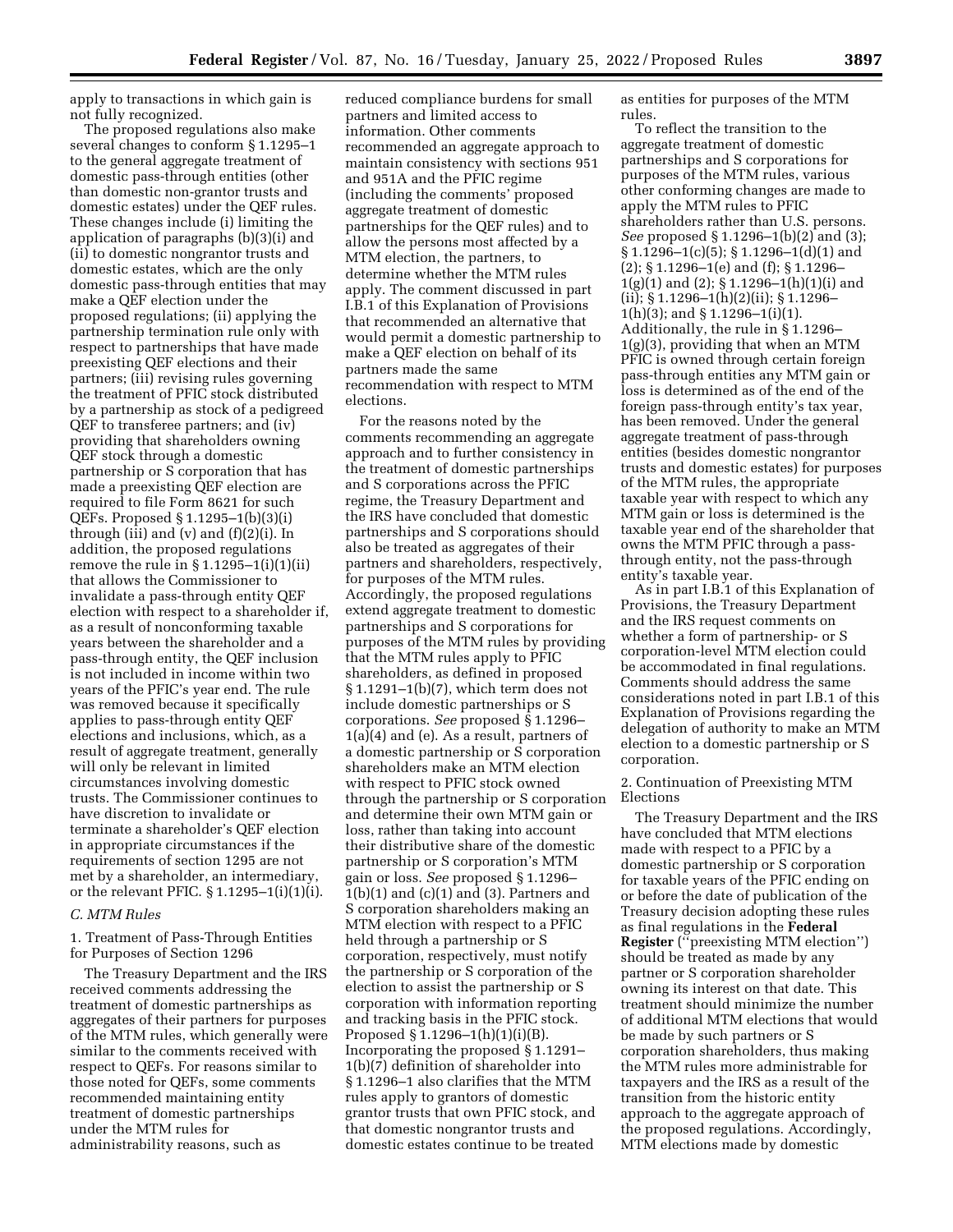partnerships and S corporations effective for taxable years of a PFIC ending on or before finalization of the proposed regulations under proposed § 1.1296–1(h)(1)(i)(A) continue to be valid and will be treated as made by the owners of such entities. As a result, going forward the owners of those entities will determine their MTM gain or loss as if they held the section 1296 stock directly.

## 3. Modifications to the MTM Coordination Rule

Under section 1296(j) and § 1.1296– 1(i), if a taxpayer makes an MTM election with respect to a foreign corporation that was a PFIC (other than a QEF) before the first taxable year to which the MTM election was effective, the excess distribution rules apply to any (i) distributions by the PFIC with respect to the section 1296 stock; (ii) disposition of the section 1296 stock; and (iii) MTM gain recognized on the last day of the U.S. person's taxable year (the ''MTM coordination rule''). Before the proposed regulations, if section 1296 stock subject to the MTM coordination rule was held by a domestic partnership or S corporation, it may have been unclear how to apply the MTM coordination rule since the excess distribution rules are not applied at the domestic partnership or S corporation level.

Accordingly, to conform to the general transition to an aggregate approach under the MTM rules, the proposed regulations clarify that the MTM coordination rule is applied to a PFIC shareholder. *See* proposed § 1.1296–1(i)(2) introductory text and (i)(2)(ii). To coordinate with MTM rules other than those under section 1296, the proposed regulations also modify  $§ 1.1291-1(c)(4)(ii)$  so that computations apply to PFIC shareholders.

#### *D. CFC Overlap Rule*

1. Application Based on Aggregate Treatment for Sections 951 and 951A

The CFC overlap rule provides that, for purposes of the PFIC regime, a corporation is not treated as a PFIC with respect to a shareholder during the qualified portion of the shareholder's holding period with respect to stock in the corporation. Section 1297(d)(1). Thus, this rule applies separately with respect to each shareholder of the foreign corporation, and the foreign corporation may be a PFIC with respect to one shareholder but not another. The CFC overlap rule was intended to eliminate the simultaneous application of the subpart F and PFIC regimes only for a shareholder that is ''subject to

current inclusion under the subpart F rules.'' H.R. Rep. 105–148 at 534.

Under the final regulations (and § 1.951A–1(e) as applicable before the final regulations), domestic partnerships and S corporations do not have inclusions under section 951 or section 951A and, because the inclusions are instead determined directly and solely by the partners or S corporation shareholders that are U.S. shareholders, partners and S corporation shareholders that are not U.S. shareholders do not have section 951 or section 951A inclusions. *See* § 1.958–1(d)(1). Thus, a U.S. person that is not a U.S. shareholder of a foreign corporation that would otherwise be a PFIC with respect to that person if held directly should not be permitted to rely on the CFC overlap rule to avoid the PFIC regime simply because the U.S. person owns its interest in the foreign corporation indirectly through a domestic partnership or S corporation.

Although section 1297(d) does not define the term ''shareholder'' for this purpose, under § 1.1291–1(b)(7), a domestic partnership or S corporation is not a shareholder to which the CFC overlap rule applies.2 Thus, this regulation sets forth an exception to the general rule in section 1298(a)(1)(B), which provides that a U.S. person is not treated as constructively owning stock that is owned by another U.S. person (including, for example, a domestic partnership). Accordingly, under the general rule of section 1298(a)(1)(A), constructive ownership of PFIC stock under section 1298(a) applies to the extent that the effect is to treat PFIC stock held by a domestic partnership or S corporation as owned by partners and shareholders of the entities that are U.S. persons. The ownership provisions of section 1298(a), in turn, apply for purposes of sections 1291 through 1298, including section 1297(d). Thus, neither a domestic partnership nor an S corporation is a shareholder for purposes of section 1297(d) by

operation of § 1.1291–1(b)(7), notwithstanding that, under § 1.958– 1(d)(2)(i), a domestic partnership or an S corporation may be a U.S. shareholder of the foreign corporation within the meaning of section 951(b). Consistent with this aggregate approach to section 951 and section 951A in applying the CFC overlap rule under the existing regulations, the proposed regulations confirm that for purposes of section 1297(d), the term ''qualified portion'' does not include any portion of a domestic partner or S corporation shareholder's holding period during which the partner or shareholder was not a U.S. shareholder with respect to the CFC/PFIC. Proposed § 1.1291–  $1(c)(5)(i)$ .

#### 2. Transition Rule for Entity Treatment

Although the CFC overlap rule, in conjunction with the shareholder definition in § 1.1291–1(b)(7), properly reflects the aggregate approach to subpart F (as discussed in part III.A of this Explanation of Provisions), the Treasury Department and the IRS have determined that the application of these rules could lead to inappropriate results under the entity approach to subpart F that applied under prior law. In particular, under entity treatment for subpart F, the CFC overlap rule would not apply with respect to partners or S corporation shareholders of the CFC/ PFIC that were not U.S. shareholders even though they would take into account their share of inclusions of the domestic partnership or S corporation under section 951 and, as applicable, section 951A. Thus, the CFC/PFIC would be treated as a PFIC with respect to such partners or S corporation shareholders even though the partner or shareholder was subject to current inclusions under the subpart F regime.

Accordingly, the Treasury Department and the IRS have determined that it is appropriate to provide a transition rule that would apply to taxable years of shareholders beginning before the date of publication of the Treasury decision adopting these rules as final regulations in the **Federal Register**, or for taxable years of shareholders of an S corporation in which the S corporation elects to apply § 1.958–1(e). When this transition rule applies, the CFC overlap rule will benefit certain persons that are indirect PFIC shareholders, but not U.S. shareholders, due to owning stock of foreign corporations through domestic partnerships or S corporations, during periods when the shareholder was subject to current inclusions under section 951 or section 951A (for example, under the rules described in Notices 2019–46 and 2020–69) as a

<sup>2</sup>Section 1.1291–1(b)(7) provides that a PFIC shareholder is a U.S. person that directly owns PFIC stock or that is an indirect shareholder under § 1.1291–1(b)(8); further, it states that for purposes of sections 1291 and 1298, neither a domestic partnership nor an S corporation is treated as a PFIC shareholder, except for information reporting purposes. This definition of shareholder was first adopted as a temporary regulation, applicable to taxable years of shareholders ending on or after December 31, 2013 (T.D. 9650, 78 FR 79602, 79608 (Dec. 31, 2013)) and was subsequently issued as a final regulation without substantive change with the same applicability date (T.D. 9806, 81 FR 95459, 95465 (Dec. 28, 2016)). Both temporary and final § 1.1291–1(b)(7) were issued after several private letter rulings (''PLRs''), such as PLR 201108020 (Feb. 25, 2011) and PLR 200943004 (Oct. 23, 2009), which were issued with respect to the application of section 1297(d) to domestic partnerships.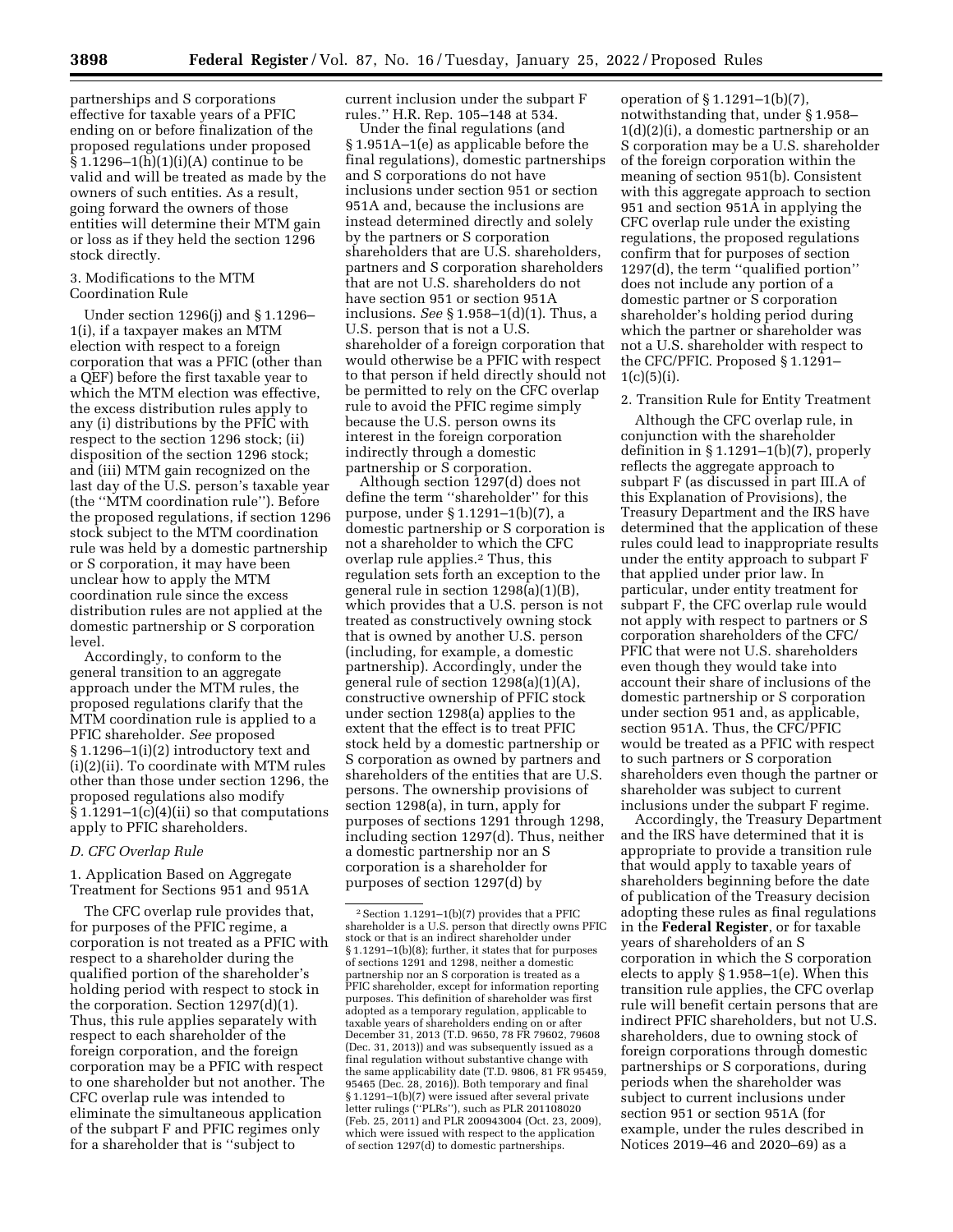share of a domestic partnership or S corporation's income inclusions. Proposed § 1.1291–1(c)(5)(ii).

## *E. PFIC Purging Elections*

Under the current regulations, it may be unclear whether a domestic partnership or an S corporation that owns PFIC stock is eligible to make a PFIC purging election, particularly with respect to the section 1291 purging elections, both of which require simultaneous QEF elections that are generally made by domestic partnerships and S corporations.

Consistent with the aggregate treatment of domestic partnerships and S corporations for purposes of making elections and determining income inclusions within the PFIC regime, the Treasury Department and the IRS have determined that the PFIC purging elections with respect to PFICs owned by partnerships and S corporations should be made at the partner or shareholder level because each of the PFIC purging elections can result in the recognition of excess distributions under section 1291, and those inclusions are directly taken into account at the partner or shareholder level and rely on partner or shareholder specific tax attributes, such as holding period. Each PFIC purging election is made by a shareholder as defined in proposed  $\S 1.1291-1(b)(7)$ , which has been modified to make explicit that neither domestic partnerships nor S corporations are PFIC shareholders for any purpose. As a result, under the proposed regulations, PFIC purging elections are made at the partner or S corporation shareholder level.

## *F. PFIC Information Reporting*

Consistent with the aggregate treatment of domestic partnerships and S corporations for purposes of the QEF and MTM rules, the Treasury Department and the IRS have concluded that domestic partnerships and S corporations should no longer be required to file an annual report (Form 8621) under section 1298(f) and § 1.1298–1. The requirement to file Form 8621 applies only to PFIC shareholders within the meaning of § 1.1291–1(b)(7), which includes, for example, partners or S corporation shareholders that indirectly own PFICs through domestic partnerships or S corporations. § 1.1298–1(a). Domestic partnerships and S corporations will not be subject to this filing obligation due to the revised definition of shareholder in proposed § 1.1291–1(b)(7), under which domestic partnerships and S corporations are not PFIC shareholders for any purpose.

To reflect this change, proposed § 1.1298–1(b)(1) revises the general rule requiring a PFIC shareholder to file Form 8621 to clarify that the requirement applies to PFIC shareholders as defined in § 1.1291– 1(b)(7). Additionally, proposed § 1.1298–1(b)(1)(i) and (ii) provides that the general rule concerning who has to file Form 8621 with respect to a PFIC applies to a PFIC shareholder that is either (i) a direct PFIC shareholder or (ii) an indirect PFIC shareholder (within the meaning of  $\S 1.1291-1(b)(8)$  that holds an interest in a PFIC through one or more entities, each of which is not a PFIC shareholder within the meaning of § 1.1291–1(b)(7). As a result, because a domestic grantor trust is not a PFIC shareholder within the meaning of § 1.1291–1(b)(7), the proposed regulations remove § 1.1298–1(b)(1)(iii). Similarly, the proposed regulations remove § 1.1298–1(c)(6) because domestic partnerships are not PFIC shareholders under proposed § 1.1291– 1(b)(7) and thus have no filing obligation under the proposed regulations.

These changes limit the application of § 1.1298–1(b)(2) (which currently requires certain indirect shareholders to file Form 8621 when those shareholders own an interest in a PFIC through one or more U.S. persons) to only beneficiaries of domestic estates and domestic nongrantor trusts, because an indirect PFIC shareholder owning stock in a PFIC through a domestic partnership, S corporation, or domestic grantor trust will be required to file a Form 8621 under proposed § 1.1298– 1(b)(1)(ii). An indirect PFIC shareholder owning stock of a PFIC by reason of an interest in a domestic estate or domestic nongrantor trust that recognizes its share of the estate or trust's QEF inclusions or MTM amounts would continue to be able to rely on the exception of  $\S 1.1298-1(b)(2)(ii)$  if the domestic estate or domestic nongrantor trust files Form 8621 with respect to the QEF or MTM PFIC. The proposed regulations remove the last sentence of § 1.1298–1(b)(2)(ii) regarding the inability to apply the exception with respect to stock in a QEF contributed to domestic partnerships or S corporations, because these entities cannot make a QEF election under the proposed regulations.

The changes to the section 1298(f) information reporting requirements in proposed § 1.1298–1 reflect the general shift in the treatment of domestic partnerships and S corporations as aggregates for purposes of the PFIC regime. While these changes represent a change in the PFIC shareholders

required to file an annual report under section 1298(f), a domestic partnership or S corporation will continue to have a responsibility to report information with respect to the PFICs it owns to its interest holders on Schedule K–3, ''Partner's Share of Income, Deductions, Credits, etc.—International,'' of Forms 1065, ''U.S. Return of Partnership Income,'' and 1120–S, ''U.S. Income Tax Return for an S Corporation,'' respectively, when required. The general information reporting obligations of domestic partnerships and S corporations with respect to their interest holders should result in the interest holders receiving the information required to satisfy their filing obligations under section 1298(f).

#### *G. Other Changes*

#### 1. Section 1297(e) PFICs

The term ''section 1297(e) PFIC'' and other associated references to ''section 1297(e)'' related to section 1297(e) before it was re-designated as current section 1297(d) by the Tax Technical Corrections Act of 2007. Accordingly, the proposed regulations change the defined term ''section 1297(e) PFIC'' to ''section 1297(d) PFIC'' and replace references to ''section 1297(e) PFICs'' and ''section 1297(e)(2)'' with references to ''section 1297(d) PFICs'' and ''section  $1297(d)(2)$ ," respectively.

2. Changes to Definition of Post-1986 Earnings and Profits

The term ''post-1986 earnings and profits'' is the basis upon which a deemed dividend under §§ 1.1291–9, 1.1297–3, and 1.1298–3 is determined, and each of those sections generally defines the term by reference to the definition of ''undistributed earnings, within the meaning of section 902(c)." However, because section 902 was repealed by the Tax Cuts and Jobs Act, Public Law 115–97, December 22, 2017, 131 Stat 2054 (''TCJA''), the proposed regulations revise the definition of post-1986 earnings and profits in §§ 1.1291–  $9(a)(2)(i)$ , 1.1297–3(c)(3)(i)(A), and 1.1298–3(c)(3)(i) to eliminate references to section 902(c) and to define the term by reference to earnings and profits computed in accordance with sections 964(a) and 986.

#### **II. Subpart F Rules**

## *A. Modifications to § 1.964–1(c), Including Determination of Controlling Domestic Shareholders*

As discussed in part IV.A of the Background section of this preamble, the final regulations do not extend aggregate treatment for purposes of determining controlling domestic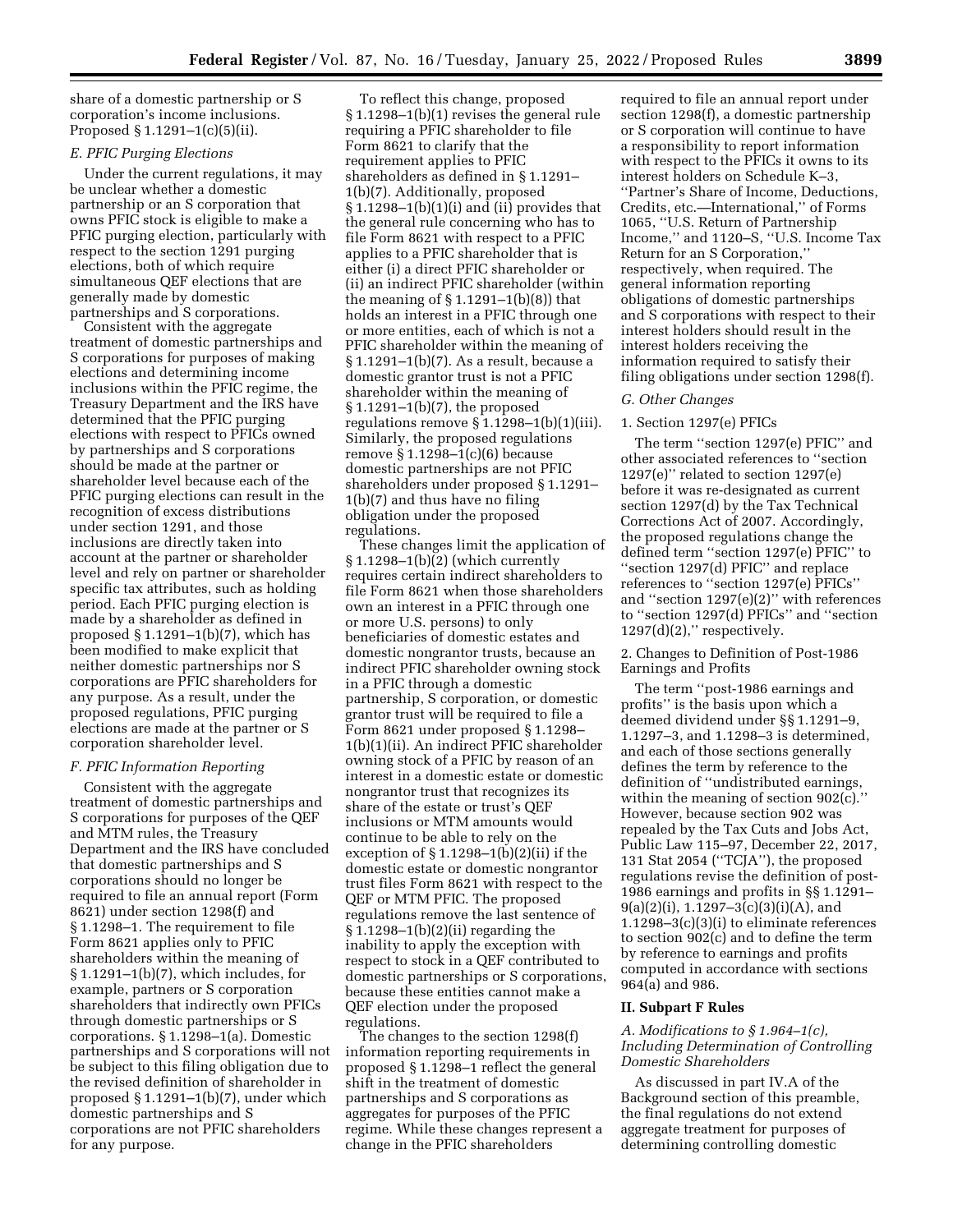shareholders of foreign corporations. Nevertheless, the Treasury Department and the IRS have further considered the benefits of maintaining entity treatment of domestic partnerships for purposes of determining the controlling domestic shareholders of a CFC, including the administrative convenience of centralizing the various actions taken by controlling domestic shareholders, and have concluded that such actions should generally be taken by those persons whose tax liability is directly affected thereby. Accordingly, the Treasury Department and the IRS have concluded that domestic partnerships should be treated as aggregates for purposes of determining whether a U.S. shareholder is a controlling domestic shareholder of a CFC. This approach is consistent with the final regulations, which provide that neither section 951 nor section 951A inclusions arise at the U.S. shareholder partnership level but instead arise directly to U.S. shareholder partners. In other words, actions that affect the determination of inclusions under sections 951 and 951A are determined by the same persons that have the direct inclusions under those provisions.

Accordingly, proposed § 1.958–1(d)(1) provides that domestic partnerships are not considered to own stock of a foreign corporation under section 958(a) for purposes of § 1.964–1(c) as well as any provision that specifically applies by reference to  $\S 1.964-1(c)$ . As a result, domestic partnerships and S corporations (by virtue of section 1373(a)) would be treated as aggregates of their partners and shareholders, respectively, for purposes of determining the controlling domestic shareholders of foreign corporations under the proposed regulations.

In addition to applying for purposes of determining the controlling domestic shareholders of a foreign corporation, aggregate treatment also generally applies for purposes of the notice requirement of  $\S 1.964-1(c)(3)(iii)$ . Extending aggregate treatment to this notice requirement ensures that other persons known by the controlling domestic shareholders to be U.S. persons that own (within the meaning of section 958(a)) stock of a foreign corporation (''domestic shareholders'') through a domestic partnership (but that are not themselves controlling domestic shareholders) are made aware of any action undertaken by the controlling domestic shareholders under § 1.964–  $1(c)(3)$ . However, proposed § 1.964– 1(c)(3)(iii)(B) provides that a controlling domestic shareholder is deemed to satisfy the notice requirement with respect to domestic shareholders that

are partners in a domestic partnership by providing the notice to the domestic partnership (known to the controlling domestic shareholder) through which the domestic shareholders own stock of the foreign corporation, which could then provide the notice to its partners that are domestic shareholders. Additionally, to help facilitate notice to the person that prepares and maintains the foreign corporation's books and records for U.S. federal income tax purposes, notice is also required to be provided to any U.S. person (such as a domestic partnership) that controls, within the meaning of section 6038(e), the foreign corporation (in other words, any U.S. person that is a Category 4 filer of Form 5471, ''Information Return of U.S. Persons With Respect to Certain Foreign Corporations,'' with respect to the foreign corporation).

Additionally, in light of the repeal of section 902 as part of the TCJA, the proposed regulations replace the term ''noncontrolled section 902 corporation" in  $\S 1.964-1(c)(5)(ii)$  with the term ''noncontrolled foreign corporation,'' which is defined as any foreign corporation (other than a CFC as defined in section 957 or section 953) as to which a U.S. shareholder owns stock within the meaning of section 958(a). Proposed § 1.964–1(c)(5)(ii). The proposed regulations similarly replace the term ''majority domestic corporate shareholders'' with the term ''majority domestic shareholders,'' to reflect the repeal of section 902. *Id.* 

## *B. Treatment of S Corporations With AE&P*

After the issuance of Notice 2020–69 (announcing an intent to issue regulations adopting the S corporation transition approach), a comment requested additional guidance on issues applicable to S corporations under sections 951 and 951A. Specifically, the comment requested (i) transition rules for taxpayers that elected into the S corporation transition approach; (ii) guidance on the aggregate treatment of S corporations for purposes of sections 951 and 951A; and (iii) the ability of all S corporations to elect entity treatment similar to the S corporation transition approach described in Notice 2020–69, regardless of whether the S corporation has AE&P.3

The proposed regulations adopt the S corporation transition approach, as described in Notice 2020–69. *See*  proposed § 1.958–1(e). The Treasury Department and the IRS have concluded that the S corporation transition approach in the proposed regulations appropriately smooths the transition for S corporations to be on an equal footing with domestic partnerships. The S corporation transition approach ensures that amounts corresponding to income of a CFC already taxed to S corporation shareholders can, even without being distributed by the CFC, be distributed tax-free by the S corporation and have priority over distributions of C corporation AE&P, while the latter will continue to be taxed as dividends when distributed, consistent with section 1368. Because section 951 and section 951A inclusions at the entity level will generate AAA, S corporations with AE&P will be able to make distributions to shareholders with respect to those amounts rather than distributions of dividends out of AE&P.

The proposed regulations do not extend the S corporation transition approach to all S corporations, regardless of AE&P. The Treasury Department and the IRS believe that permitting all S corporations to elect to be treated as an entity for purposes of sections 951 and 951A is inconsistent with section 1373(a) and the aggregate approach adopted in the final section 951A regulations and the final regulations. Further, the Treasury Department and the IRS have determined that, in recognition of certain issues specific to S corporations with AE&P as of a certain date, the S corporation transition approach, with its conditions, sufficiently transitions those S corporations that elect entity treatment to the aggregate treatment provided in the final section 951A regulations and the final regulations. Accordingly, this comment is not adopted.

## *C. Entity Treatment Under Section 951A and Inapplicability of Penalties*

The proposed regulations include the rules announced in Notice 2019–46 that permit domestic partnerships and S

<sup>3</sup>This comment also requested guidance to (i) clarify the determination of a partner's proportionate share of CFC stock in accordance with the allocation of tested items under section 951A to a U.S. shareholder that owns stock in a CFC through an interest in a partnership and (ii) provide rules on the allocation of tested items under section 951A and on the maintenance of previously-taxed earnings and profits (''PTEP'') accounts. The long-

standing issues of measuring a partner's proportionate share of income under subpart F as well as the treatment of targeted capital accounts are outside the scope of these proposed regulations and therefore are not addressed. With respect to the request for guidance related to PTEP, the Treasury Department and the IRS intend to separately address certain issues pertaining to partnerships and S corporations. In particular, this guidance will include rules to address the transition of S corporations from entity treatment to aggregate treatment as noted in section 3.04 of Notice 2020– 69.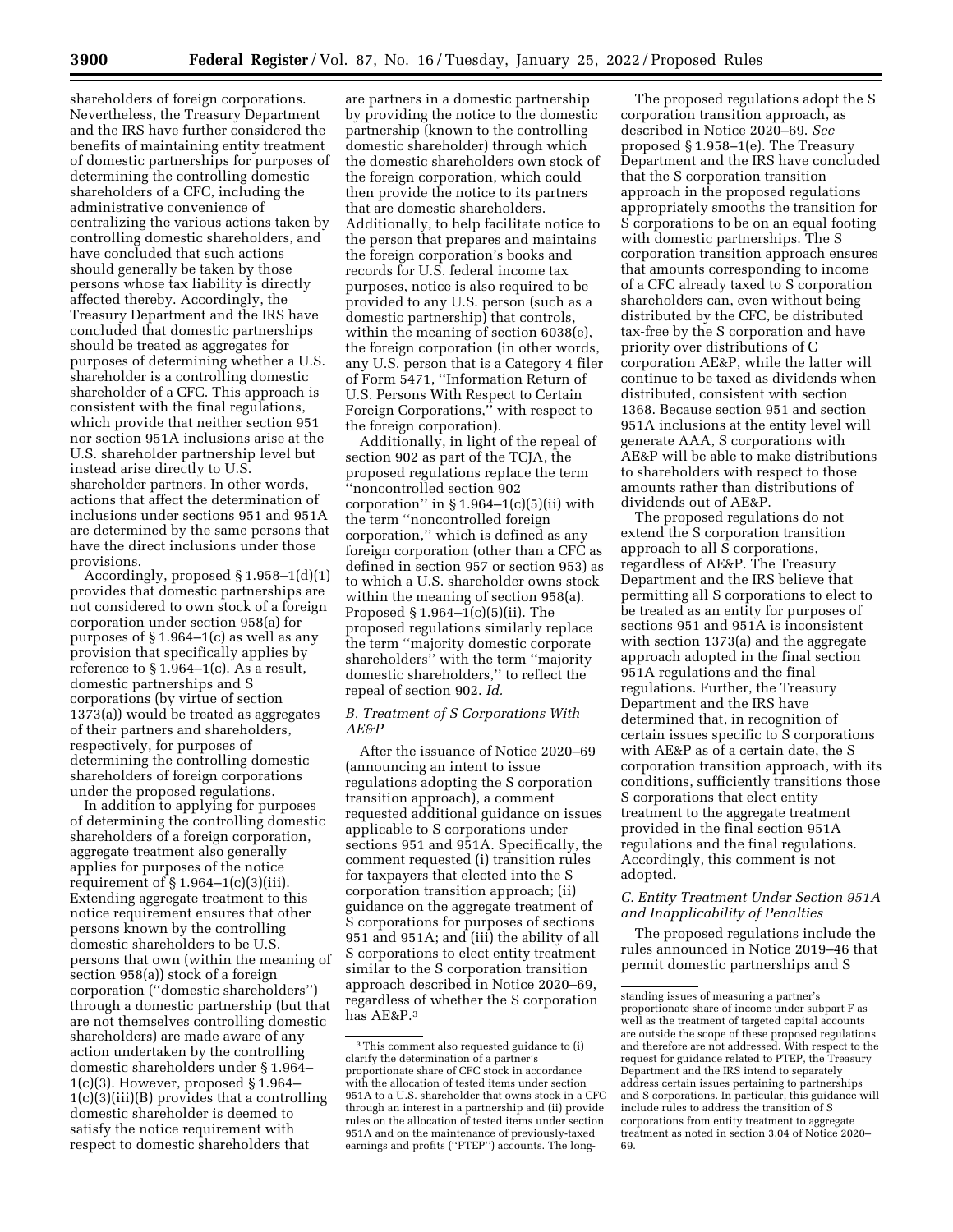corporations to apply the hybrid approach for taxable years ending before June 22, 2019. Consistent with Notice 2019–46, to apply the hybrid approach, domestic partnerships and S corporations must satisfy certain notice requirements. Proposed § 1.951A– 1(e)(2)(i) and (iii). In addition, if the domestic partnership or S corporation satisfies these notification requirements it will not be subject to certain penalties for failures to file or furnish statements to the extent such failures arise from acting consistently with the 2018 proposed regulations before June 22, 2019. Proposed § 1.951A–1(e)(2)(ii).

#### *D. Related Person Insurance Income*

1. Aggregate Treatment of Partnerships

A comment in response to the 2019 proposed regulations requested that aggregate treatment be applied to domestic partnerships for purposes of determining RPII and that domestic partnerships be treated the same way as foreign partnerships for this purpose. In addition, the Treasury Department and the IRS recognize that treating a domestic partnership as an entity for purposes of section 953(c) could produce disproportionate RPII inclusions in light of the special rules contained in section 953(c)(5). Therefore, proposed  $\S 1.958-1(d)(1)$ modifies the list of provisions subject to aggregate treatment to include section 953(c), and a domestic partnership is not treated as a RPII U.S. shareholder for the purpose of characterizing income as RPII. The proposed regulations, however, provide that  $\S 1.958-1(d)(1)$ does not apply for purposes of section 953(c)(1)(A) in determining whether any foreign corporation is a controlled foreign corporation as defined in section 953(c)(1)(B), 953(c)(3)(E), or 953(d)(1)(A). Proposed § 1.958–  $1(d)(2)(v)$ . This approach is consistent with  $\S 1.958-1(d)(2)(ii)$  (providing that  $§ 1.958-1(d)(1)$  does not apply for purposes of determining whether a foreign corporation is a controlled foreign corporation as defined in section 957).

Corresponding changes are made to the definition of RPII under proposed § 1.953–3 to conform with the aggregate treatment of partnerships under proposed § 1.958–1(d)(1). RPII is generally defined as premium and investment income attributable to an annuity, insurance, or reinsurance policy that directly or indirectly provides coverage to a related insured. Proposed  $\S 1.953-3(b)(1)(i)$ . The new definition of RPII is modeled on the 1991 proposed regulations but has been modified to account for the aggregate

treatment of partnerships and the Insurance Active Financing Exception. Section 1.953–3(b)(1) of the 1991 proposed regulations is withdrawn.

A related insured is defined to include a RPII U.S. shareholder or a person related to a RPII U.S. shareholder. Proposed § 1.953–  $3(b)(1)(ii)(A)$  and  $(B)$ . In addition, if a related insured indirectly owns stock in a RPII CFC through a partnership, the partnership is treated as a related insured. Proposed § 1.953–3(b)(1)(ii)(C). This rule applies to foreign and domestic partnerships (other than publicly traded partnerships) and to S corporations.

Proposed  $\S 1.953-3(b)(1)(ii)(D)$  also provides that a person (other than a publicly traded corporation or partnership) is treated as a related insured if it is more than 50 percent owned (directly, indirectly, or constructively) by RPII U.S. shareholders. This rule is intended to prevent the avoidance of RPII when the insured is held by multiple RPII U.S. shareholders (or their affiliates) and is issued pursuant to the authority granted in section 953(c)(8)(A). The Treasury Department and the IRS request comments on whether the final regulations should include a rule under which a U.S. person that holds an option to acquire stock (or another nonstock interest) in a RPII CFC also should be treated as a related insured.

The term ''related insured'' describes those persons who, if insured, would cause a RPII CFC's income to be characterized as RPII. A person who is not actually insured by a RPII CFC can meet the definition of a related insured for purposes of the proposed regulations (though a RPII CFC's income will not be characterized as RPII unless it is attributable to a policy that provides coverage to a related insured). No inference is intended concerning the standard for determining whether a person is characterized as being insured for other tax purposes.

When a partnership is insured by a RPII CFC, the amount of RPII is determined based on the portion of the premium that is allocated to related insureds (other than partnerships or S corporations). Proposed § 1.953– 3(b)(1)(iii). In the case of tiered partnerships, the proposed regulations take into account the portion of the premium that is allocated to a partner who indirectly owns a partnership through one or more upper-tier partnerships. The proposed regulations provide that the premium allocated to the relevant partner is determined based on the partnership agreement and section 704(b). Proposed § 1.953–

3(b)(1)(iii)(C)(*1*). The Treasury Department and the IRS are also considering whether, solely for purposes of determining the amount of RPII, another method of allocating the premium payments should be required under the authority provided in section 953(c)(8). One potential method includes allocating the premium payments in proportion to each partner's nonseparately stated share of partnership income or loss. Comments are requested on whether this or another alternative would be more appropriate.

The Treasury Department and the IRS request comments on the appropriate application of aggregate principles to RPII. The Treasury Department and the IRS also are considering revising forms and instructions to facilitate information sharing and reporting between RPII U.S. shareholders, RPII CFCs, and partnerships and request comments in this regard.

#### 2. Cross-Insurance Rule

The Treasury Department and IRS are aware of abusive marketed offshore captive insurance arrangements that, notwithstanding the directive in section 953(c)(8)(A) and legislative history described in part IV.C of the Background section of this preamble and the 1991 proposed regulations, attempt to avoid the RPII rules through the use of cross-insurance. Consistent with the Congressional directive, the proposed regulations contain a special rule to address cross-insurance arrangements, which replaces the crossinsurance rule contained in the 1991 proposed regulations. Proposed § 1.953– 3(b)(5) provides that insurance income is treated as RPII if it is attributable to an arrangement in which a RPII CFC insures a person that is not a related insured and, as part of the same arrangement, another person insures a related insured of the RPII CFC. This rule applies to direct or indirect arrangements involving two or more insurance companies, and also covers other arrangements with a similar degree of cooperative risk sharing and applies regardless of whether the shareholders of each RPII CFC are engaged in a similar line of business. Section 1.953–3(b)(5) of the 1991 proposed regulations is withdrawn.

The Treasury Department and the IRS request comments with respect to other parts of the 1991 proposed regulations relating to RPII, including whether other parts should be reproposed, such as the exception for indirect ownership through publicly traded corporations under § 1.953–3(b)(2)(iii) of the 1991 proposed regulations.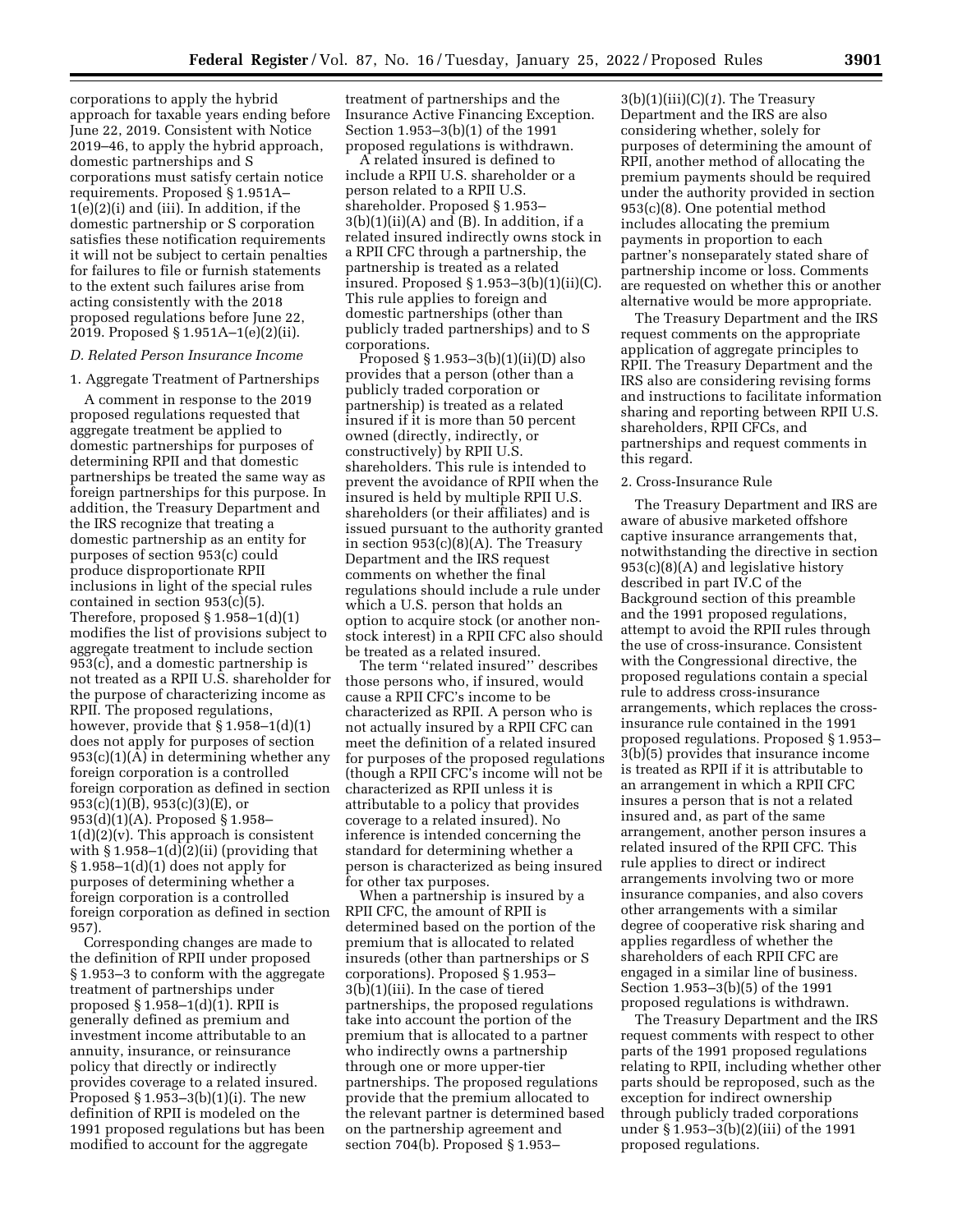## **III. Net Investment Income Tax**

As discussed in part V of the Background section of this preamble, a domestic partnership or S corporation that directly or indirectly (through one or more foreign entities) owns a CFC or QEF may make an election under § 1.1411–10(g) with respect to the CFC or QEF, and certain persons that own a CFC or QEF indirectly through a domestic partnership or S corporation may also make such an election, but only if the domestic partnership or S corporation does not make the election.

Consistent with the transition to aggregate treatment and provisions in this rulemaking requiring QEF elections to be made (and QEF inclusions to arise) at the partner or S corporation shareholder level, the Treasury Department and the IRS have determined that elections under § 1.1411–10(g) should no longer be permitted to be made by a domestic pass-through entity, but instead should be made only by an individual, estate, or trust that holds the CFC or QEF indirectly through the domestic passthrough entity. This rule permits the election to be made solely by the person whose tax liability is directly affected by the election. Accordingly, proposed  $§ 1.1411-10(g)(3)(i)$  generally requires the election to be made by an individual, estate, or trust that indirectly holds the relevant CFC or QEF indirectly through a partnership or S corporation. However, for taxable years that an S corporation elects to be treated as an entity under proposed § 1.958–1(e), the S corporation may make the election under § 1.1411–10(g) with respect to CFCs it owns, directly or indirectly; if the S corporation does not make the election under § 1.1411–10(g), its shareholders that are individuals, estates, or trusts may make it instead. Proposed § 1.1411–10(g)(3)(ii).

The proposed regulations also remove § 1.1411–10(g)(2)(iii), which provided rules applicable when a partnership terminated under section 708(b)(1)(B), because section 708(b)(1)(B) was repealed as part of the TCJA.

Finally, the Treasury Department and the IRS are considering providing additional guidance (perhaps in the finalization of these proposed regulations) under section 1411 on the calculation of net gain for indirect shareholders when, for example, PFIC stock is sold by a foreign partnership through which the indirect shareholder owns the PFIC stock in a year after the indirect shareholder includes MTM gain. *Compare* section 1296(b)(1)(A) (providing an increase to the basis of PFIC stock held by a direct shareholder),

*with* section 1296(b)(2)(A) and proposed § 1.1296–1(d)(2)(i) (providing, for purposes of chapter 1 of the Code, an increase to the basis of PFIC stock indirectly held). In light of this difference in wording, and the placement of section 1411 in chapter 2A of the Code, the question arises whether net gain under section 1411 could be overstated. *But see* section 1411(c)(1)(A)(iii) and § 1.1411– 4(a)(1)(iii) (providing that net investment income includes net gain attributable to the disposition of property but only ''to the extent taken into account in computing taxable income.'') Comments are requested on this issue.

## **IV. Applicability Dates**

## *A. In General*

The regulations under sections 964, 1291, 1293, 1295, 1296, 1298, and 1411 and § 1.958–1(d) are proposed to apply to taxable years beginning on or after the date of publication of the Treasury decision adopting these rules as final regulations in the **Federal Register**.

## *B. Entity Treatment of Certain Domestic Partnerships and S Corporations*

With respect to the rules relating to domestic partnerships and S corporations that applied the hybrid approach to determining section 951A inclusions contained in previously proposed § 1.951A–5 (83 FR 51072, 51101–51104), proposed § 1.951A– 1(e)(2) is proposed to apply to taxable years of foreign corporations ending before June 22, 2019, and to taxable years of U.S. shareholders in which or with which such taxable years end. Taxpayers may continue to rely on Notice 2019–46 until these regulations are finalized.

## *C. Elective Entity Treatment for Certain S Corporations*

With respect to the rules relating to S corporations with AE&P, proposed § 1.958–1(e) is proposed to apply to taxable years of S corporations ending on after September 1, 2020. However, taxpayers may rely on proposed § 1.958–1(e) for taxable years of S corporations ending on or after June 22, 2019, and ending before September 1, 2020, provided that the S corporation and its shareholders that are U.S. shareholders consistently apply those rules with respect to all CFCs whose stock the S corporation owns with the meaning of section 958(a).

#### *D. RPII Provisions*

The general RPII rules in proposed § 1.953–3(b)(1) apply to taxable years of foreign corporations beginning on or

after the date of publication of the Treasury decision adopting these rules as final regulations in the **Federal Register**, and to taxable years of United States persons in which or with which such taxable years of foreign corporations end.

The cross-insurance rule in proposed § 1.953–3(b)(5) applies to taxable years of foreign corporations ending on or after January 24, 2022, and to taxable years of United States persons in which or with which such taxable years of foreign corporations end. As noted in part IV.C of the Background section of this preamble, section 953(c)(8)(A) and the legislative history refer to cross insurance in offshore captive insurance arrangements as avoidance transactions, and the legislative history states that deferral is not intended for such cases. The applicability date of the final regulations is not intended to address the effect of the statute and legislative history on taxpayers who participated in cross-insurance arrangements in years ending before January 24, 2022.

## **Special Analyses**

# **I. Regulatory Planning and Review— Economic Analysis**

These regulations are not subject to review under section 6(b) of Executive Order 12866 pursuant to the Memorandum of Agreement (April 11, 2018) between the Treasury Department and the Office of Management and Budget (''OMB'') regarding review of tax regulations.

#### **II. Paperwork Reduction Act**

The Paperwork Reduction Act of 1995 (44 U.S.C. 3501–3520) (''PRA'') generally requires that a federal agency obtain the approval of the OMB before collecting information from the public, whether such collection of information is mandatory, voluntary, or required to obtain or retain a benefit.

The collections of information included in these proposed regulations are in proposed  $\S 1.951A-1(e)(2)(iii);$ proposed  $\S 1.958-1(e)(1)(v)$  and  $(e)(2)$ ; proposed  $\S 1.964-1(c)(3)(ii)$  and (iii); proposed  $§ 1.1295-1(d)(2)(i)(A)$  and (d)(2)(ii)(A); proposed § 1.1296– 1(h)(1)(i) introductory text and  $(h)(1)(i)(B)$ ; and proposed § 1.1298– 1(b)(1) and (2). The information in the collections of information provided will generally be used by the IRS for tax compliance purposes or by taxpayers to facilitate proper reporting and compliance.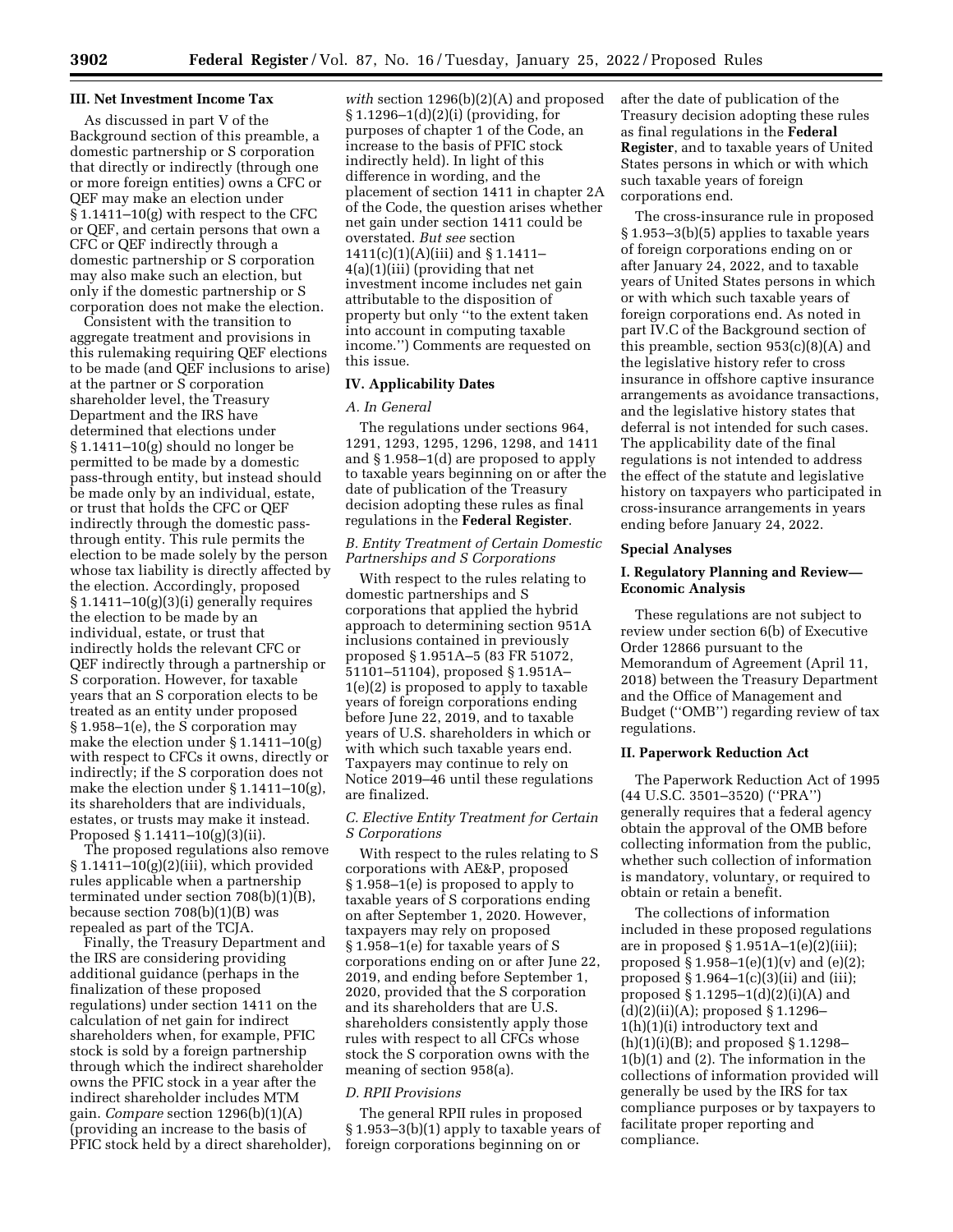# *A. Collections of Information Under Existing Tax Forms*

## 1. Collections of Information in Proposed § 1.951A–1

The collections of information in proposed § 1.951A–1(e)(2)(iii) are required to be provided by domestic partnerships and S corporations that elect to apply the rules in proposed § 1.951A–5, as contained in the 2018 proposed regulations (83 FR 51072, 51101–51104), for taxable years ending before June 22, 2019. These collections of information are satisfied by the domestic partnership or S corporation attaching a statement to its return. In certain instances, the domestic partnership or S corporation must also file Form 8992, ''U.S. Shareholder Calculation of Global Intangible Low-Taxed Income (GILTI),'' with its return and separately state each partner's or shareholder's share of any distributions of E&P received by the domestic partnership or S corporation that relate to the GILTI inclusion amount reflected on its Schedules K–1, ''Partner's Share of Income, Deductions, Credits, etc.'' or Schedules K–1, ''Shareholder's Share of Income, Deductions, Credits, etc.,'' as applicable.

For purposes of the PRA, the reporting burden associated with the collections of information in proposed § 1.951A–1(e)(2)(iii) will be reflected in the Paperwork Reduction Act Submissions associated with Forms 1065 and 1120–S (OMB control number 1545–0123).

## 2. Collections of Information in Proposed § 1.958–1

The collection of information in proposed § 1.958–1(e)(2) is a statement attached to Form 1120–S that identifies that the S corporation and its shareholders (where applicable) are electing for the S corporation to be treated as an entity for purposes of determining who is subject to income inclusions under sections 951 and 951A for the first taxable year ending on or after September 1, 2020, states the amount of the S corporation's AE&P, and is signed (where applicable) by a person authorized to sign the S corporation's Form 1120–S. A similar collection of information is required for taxpayers (certain S corporations and their shareholders) that elect for the S corporation to be treated as an entity for purposes of sections 951 and 951A for taxable years ending before September 1, 2020, and after June 21, 2019.

For purposes of the PRA, the reporting burden associated with the collection of information in proposed § 1.958–1(e)(2) will be reflected in the

Paperwork Reduction Act Submissions associated with Form 1120–S (OMB control number 1545–0123). Additionally, where an S corporation and its shareholders elect for the S corporation to be treated as an entity for taxable years ending before September 1, 2020, and after June 21, 2019, the reporting burden associated with the collection of information in proposed § 1.958–1(e)(2) will be reflected in the Paperwork Reduction Act Submissions associated with Form 1120–S (OMB control number 1545–0123), the Form 1040 series (OMB control number 1545– 0074), and the Form 1041 series (OMB control number 1545–0092).

3. Collections of Information in § 1.964– 1 and Proposed § 1.964–1

The collection of information in proposed  $\S 1.964-1(c)(3)(ii)$  applies to taxpayers that are controlling domestic shareholders of foreign corporations (as defined in  $\S 1.964-1(c)(5)$  and that make certain elections with respect to, or adopt or change methods of accounting or taxable years for, the foreign corporations. This collection of information is satisfied by the controlling domestic shareholder filing a statement containing certain prescribed information with its own tax return (or information return, if applicable) for its taxable year in which or within which the affected taxable year of the foreign corporation ends. The collection of information in proposed § 1.964–1(c)(3)(ii) applies to U.S. shareholder partners (and not to U.S. shareholder partnerships) as a result of proposed  $\S 1.958-1(d)(1)$ .

The collection of information in proposed § 1.964–1(c)(3)(iii) requires controlling domestic shareholders of foreign corporations to notify certain U.S. persons known to them of actions taken with respect to the foreign corporation, such as certain tax elections and adoptions of or changes to the foreign corporation's accounting methods or tax years. Under proposed  $§ 1.964-1(c)(3)(iii)(A)$ , this collection of information is satisfied by the controlling domestic shareholder providing notice to prescribed U.S. persons known to the controlling domestic shareholder setting forth the name, country of organization, and U.S. employer identification number (if applicable) of the foreign corporation; providing the names, addresses, and stock interests of the controlling domestic shareholders of the foreign corporation; describing the nature of the action taken on behalf of the foreign corporation and the taxable year for which the action was taken; and identifying a designated shareholder

that retains a jointly executed consent confirming that such action has been approved by all of the controlling domestic shareholders and containing the signature of a principal officer of each such shareholder (or its common parent). Proposed  $\S 1.964-1(c)(3)(iii)(B)$ provides that a controlling domestic shareholder will be deemed to satisfy the general notice requirement with respect to U.S. persons known to the controlling domestic shareholder that own stock in the foreign corporation through a domestic partnership by providing the notice containing the same information to the partnership instead of to each U.S. person.

For purposes of the PRA, the reporting burden associated with the collections of information in proposed § 1.964–1(c)(3)(ii) and (iii) will be reflected in the Paperwork Reduction Act Submissions associated with the Forms for persons which can be considered controlling domestic shareholders under the proposed regulations, including individuals and certain domestic trusts, domestic estates, domestic corporations, certain tax-exempt entities. Thus, the reporting burden associated with these collections of information will be reflected in the Paperwork Reduction Act Submissions associated with the Form 990 series (OMB control number 1545–0047), the Form 1040 series (OMB control number 1545–0074), the Form 1041 series (OMB control number 1545–0092), and the Form 1120 series (OMB control number 1545–0123).

4. Collections of Information in Proposed § 1.1295–1

The collections of information in proposed  $$ 1.1295-1(d)(2)(i)(A)$  and (d)(2)(ii)(A) apply to partners in partnerships and S corporation shareholders that make QEF elections with respect to a PFIC held through a partnership or S corporation. The collections of information in these sections are satisfied, in part, by the partners and S corporation shareholders filing Form 8621 to make the QEF election. For purposes of the PRA, the reporting burden associated with the collection of information in the Form 8621 will be reflected in the Paperwork Reduction Act Submissions associated with Form 8621 (OMB control number 1545–1002).

5. Collection of Information in Proposed § 1.1296–1

The collections of information in proposed  $\S 1.1296-1(h)(1)(i)$  apply to partners in partnerships and S corporation shareholders that make MTM elections with respect to PFICs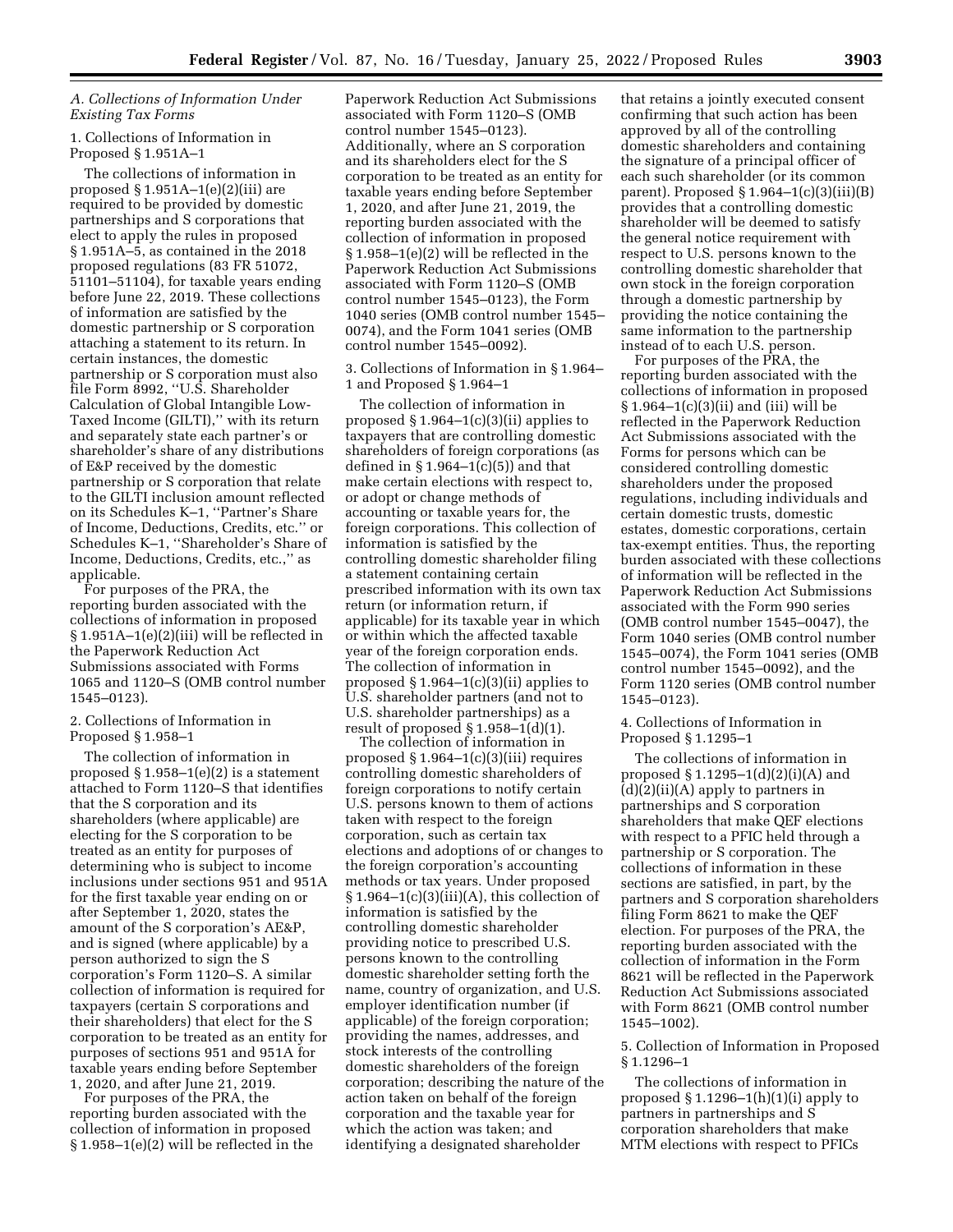held through a partnership or S corporation. These collections of information are satisfied, in part, by the partners and S corporation shareholders filing Form 8621 to make the MTM election. For purposes of the PRA, the reporting burden associated with the collections of information in the Form 8621 will be reflected in the Paperwork Reduction Act Submissions associated with Form 8621 (OMB control number 1545–1002).

## 6. Collections of Information in Proposed § 1.1298–1

The collections of information in proposed § 1.1298–1(b)(1) apply to partners in partnerships and S

corporation shareholders that own PFICs indirectly through partnerships and S corporations with respect to which they are required to file an annual report in their capacity as PFIC shareholders, as defined in proposed § 1.1291–1(b)(7). The collections of information in proposed § 1.1298– 1(b)(2) apply to certain beneficiaries of domestic estates and domestic nongrantor trusts that own PFICs indirectly through the domestic estate or domestic nongrantor trust. These collections of information are satisfied by annually filing Form 8621. For purposes of the PRA, the reporting burden associated with the collections of information in the Form 8621 will be

## TAX FORMS IMPACTED

reflected in the Paperwork Reduction Act Submissions associated with Form 8621 (OMB control number 1545–1002).

7. Estimated Number of Respondents

The following table displays the number of respondents estimated to be required to satisfy the collections of information described in this part II.A of the Special Analysis. The ranges in the following table may be overstated in some cases for various reasons, including overcounting domestic partnerships or S corporations that are themselves partners in domestic partnerships and overestimating the number of taxpayers who will make an election or take a relevant action.

| Collection of information                                                                                                                                                                        | Number of<br>respondents<br>(estimated) | Forms to which the<br>information may be<br>attached                            |
|--------------------------------------------------------------------------------------------------------------------------------------------------------------------------------------------------|-----------------------------------------|---------------------------------------------------------------------------------|
| Proposed $\S 1.951A-1(e)$ (2)(iii): Election for domestic partnerships to apply the hybrid ap-<br>proach in proposed §1.951A–5 of the 2018 proposed regulations.                                 | 0-7.000                                 | Form 1065.                                                                      |
| Proposed § 1.951A–1(e)(2)(iii): Election for S corporations to apply the hybrid approach in pro-<br>posed §1.951A–5 of the 2018 proposed regulations.                                            | 0-4,000                                 | Form 1120-S.                                                                    |
| Proposed § 1.958-1(e)(2): Election for S corporations with AE&P to apply entity treatment for<br>purposes of sections 951 and 951A.                                                              | 2,300-4,300                             | Form 1120-S.<br>Form 1040 series.<br>Form 1041 series.                          |
| Proposed § 1.964-1(c)(3)(ii) and (iii): Statement attached to tax return of controlling domestic<br>shareholders of certain foreign corporations and notification to certain other U.S. persons. | $6,600 - 7,000$                         | Form 990 series.<br>Form 1040 series.<br>Form 1041 series.<br>Form 1120 series. |
| Proposed § 1.1295–1(d)(2)(i)(A): QEF election made by partner that indirectly owns stock of a<br>PFIC through a partnership.                                                                     | 1,200,000-<br>1,400,000.                | Form 8621.                                                                      |
| Proposed § 1.1295–1(d)(2)(ii)(A): QEF election made by shareholder of an S corporation that<br>indirectly owns stock of a PFIC through the S corporation.                                        | $2.000$                                 | Form 8621.                                                                      |
| Proposed §1.1296–1(h)(1)(i): MTM election made by partner that indirectly owns stock of a<br>PFIC through a partnership.                                                                         | 75,000-200,000                          | Form 8621.                                                                      |
| Proposed § 1.1296-1(h)(1)(i): MTM election made by shareholder of an S corporation that indi-<br>rectly owns stock of a PFIC through the S corporation.                                          | 200-300                                 | Form 8621.                                                                      |
| Proposed $\S 1.1298-1(b)(1)$ : Annual report for partners that indirectly own stock of a PFIC<br>through a partnership.                                                                          | 1,250,000-<br>1,500,000.                | Form 8621.                                                                      |
| Proposed §1.1298-1(b)(1): Annual report for shareholders of S corporations that indirectly own<br>stock of a PFIC through the S corporation.                                                     | 2,300-2,500                             | Form 8621.                                                                      |
| Proposed §1.1298-1(b)(2): Annual report for certain beneficiaries of domestic estates or do-<br>mestic grantor trusts that indirectly own stock of a PFIC through the estate or grantor trust.   | $5.000$                                 | Form 8621.                                                                      |

Source: Research, Applied Analytics and Statistics division (RAAS) (IRS), Compliance Data Warehouse (CDW) (IRS).

# 8. Status of PRA Submissions

The current status of the PRA submissions related to the tax forms on which reporting under these regulations will be required is summarized in the following table. The burdens associated with the information collections in the forms are included in aggregated burden estimates for the OMB control numbers 1545–0047 (which represents a total estimated burden time for all forms and schedules for tax-exempt entities of 50.5 million hours and total estimated monetized costs of \$3.59 billion (\$2018)), 1545–0074 (which represents a total estimated burden time for all forms and schedules for individuals of 1.784 billion hours and total estimated

monetized costs of \$31.764 billion (\$2017)), 1545–0092 (which represents a total estimated burden time for all forms and schedules for trusts and estates of 307.8 million hours and total estimated monetized costs of \$9.95 billion (\$2016)), and 1545–0123 (which represents a total estimated burden time for all forms and schedules for corporations of 3.157 billion hours and total estimated monetized costs of \$58.148 billion (\$2017)). The burden estimates provided in the OMB control numbers in the following table are aggregate amounts that relate to the entire package of forms associated with the OMB control number and will in the future include, but not isolate, the

estimated burden of the tax forms that will be revised as a result of the information collections in these proposed regulations. These numbers are therefore unrelated to the future calculations needed to assess the burden imposed by these proposed regulations. To guard against over-counting the burden that international tax provisions imposed prior to the Act, the Treasury Department and the IRS urge readers to recognize that these burden estimates have also been cited by regulations (such as the foreign tax credit regulations, 84 FR 69022) that rely on the applicable OMB control numbers in order to collect information from the applicable types of filers.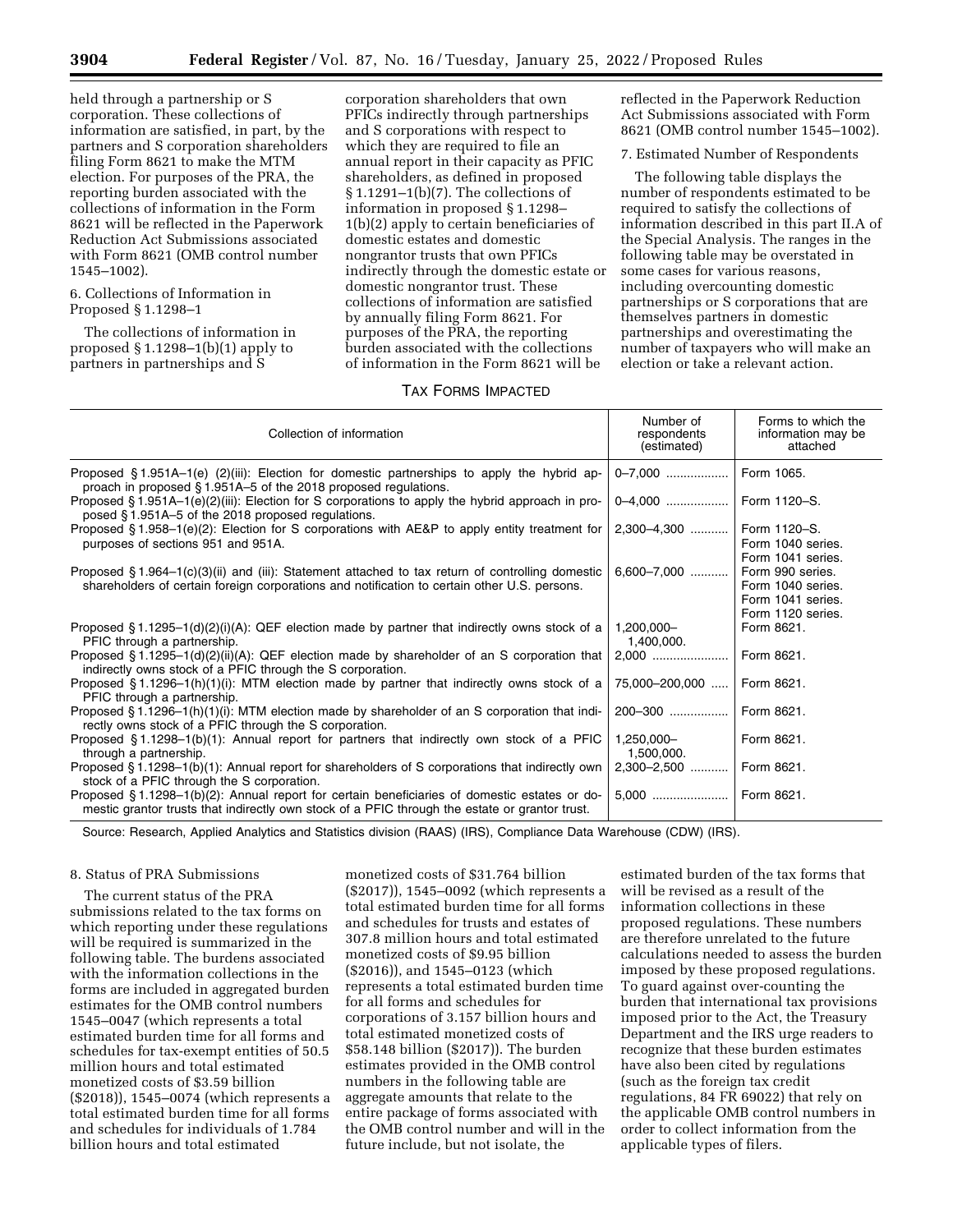In 2018, the IRS released and invited comment on drafts of Forms 990–PF (Return of Private Foundation or Section 4947(a)(1) Trust Treated as Private Foundation), 990–T (Exempt Organization Business Income Tax Return), 1040 (U.S. Individual Income Tax Return), (U.S. Income Tax Return for Estates and Trusts), 1065 (U.S. Return of Partnership Income), 1120 (U.S. Corporation Income Tax Return), and 8621 (Return by a Shareholder of a Passive Foreign Investment Company or Qualified Electing Fund). The IRS received comments only regarding Forms 1040, 1065, and 1120 during the comment period. After reviewing all such comments, the IRS made the forms available on December 21, 2018, for use by the public.

No burden estimates specific to the forms affected by the proposed regulations are currently available. The Treasury Department and the IRS have not estimated the burden, including that of any new information collections, related to the requirements under the proposed regulations. The Treasury Department and the IRS request comments on all aspects of information collection burdens related to the proposed regulations, including estimates for how much time it would take to comply with the paperwork burdens for each relevant form and ways for the IRS to minimize the paperwork burden. In addition, drafts of IRS forms are posted for public review at *[https://apps.irs.gov/app/picklist/list/](https://apps.irs.gov/app/picklist/list/draftTaxForms.htm) [draftTaxForms.htm.](https://apps.irs.gov/app/picklist/list/draftTaxForms.htm)* Comments on these forms can be submitted at *[https://](https://www.irs.gov/forms-pubs/comment-on-tax-forms-and-publications) [www.irs.gov/forms-pubs/comment-on](https://www.irs.gov/forms-pubs/comment-on-tax-forms-and-publications)[tax-forms-and-publications.](https://www.irs.gov/forms-pubs/comment-on-tax-forms-and-publications)* These forms will not be finalized until after they have been approved by OMB under the PRA.

*B. Collections of Information for Which New OMB Control Numbers Are Being Requested* 

1. Collection of Information in Proposed § 1.958–1

The collection of information in proposed  $\S 1.958-1(e)(1)(v)$  is required for certain S corporations to make valid elections under proposed § 1.958– 1(e)(1)(i) to apply entity treatment for purposes of determining income inclusions under sections 951 and 951A. This collection of information is satisfied by the S corporation maintaining sufficient records to support the determination of its AE&P amount.

*Estimated annual reporting burden:*  213.

*Estimated total annual monetized cost burden:* \$20,188.

*Estimated average annual burden hours per respondent:* 0.5. *Estimated number of respondents:*  425.

*Estimated annual frequency of responses:* Once.

2. Collections of Information in Proposed § 1.1295–1

Part of the collection of information in proposed  $\S 1.1295-1(d)(2)(i)(A)$  is for a partner to notify the partnership that the partner has made a QEF election with respect to a PFIC it owns indirectly through the partnership. This collection of information is satisfied by the partner notifying the partnership of the election no later than 30 days after filing the return with which the election is made. The partner may notify the partnership in any reasonable manner.

*Estimated annual reporting burden:*  650,000.

*Estimated total annual monetized cost burden:* \$61,750,000.

*Estimated average annual burden hours per respondent:* 0.5.

*Estimated number of respondents:*  1,300,000.

*Estimated annual frequency of responses:* One-time election.

Part of the collection of information in proposed  $\S 1.1295-1(d)(2)(ii)(A)$  is for an S corporation shareholder to notify the S corporation that the shareholder has made a QEF election with respect to a PFIC it owns indirectly through the S corporation. This collection of information is satisfied by the shareholder notifying the S corporation of the election no later than 30 days after filing the return with which the election is made. The shareholder may notify the S corporation in any reasonable manner.

*Estimated annual reporting burden:*  1,000.

*Estimated total annual monetized cost burden:* \$95,000.

*Estimated average annual burden hours per respondent:* 0.5.

*Estimated number of respondents:*  2,000.

*Estimated annual frequency of responses:* One-time election.

3. Collection of Information in Proposed § 1.1296–1

The collection of information in proposed  $\S 1.1296-1(h)(1)(i)(B)$  is for a partner or an S corporation shareholder to notify the partnership or S corporation, respectively, that the partner or shareholder has made an MTM election with respect to a PFIC it owns indirectly through the partnership or S corporation. This collection of information is satisfied by the partner or shareholder notifying the partnership or

S corporation of the election no later than 30 days after filing the return with which the election is made. The partner or shareholder may notify the partnership or S corporation in any reasonable manner.

*Estimated annual reporting burden:*  35,500.

*Estimated total annual monetized cost burden:* \$3,372,500.

*Estimated average annual burden hours per respondent:* 0.5.

*Estimated number of respondents:*  71,000.

*Estimated annual frequency of responses:* One-time election.

4. Submission to OMB and Request for Comments

The collections of information contained in proposed §§ 1.958–  $1(e)(1)(v); 1.1295-1(d)(2)(i)(A)$  and  $(d)(2)(ii)(A);$  and  $1.1296-1(h)(1)(i)(B)$  are either general recordkeeping or notice requirements and cannot be associated with existing OMB control numbers. These collections of information will be submitted to the Office of Management and Budget for review and, if approved, assigned new OMB control numbers in accordance with the PRA. Comments on the collections of information should be sent to the Office of Management and Budget, Attn: Desk Officer for the Department of the Treasury, Office of Information and Regulatory Affairs, Washington, DC 20503, with copies to the Internal Revenue Service, Attn: IRS Reports Clearance Officer, SE:W:CAR:MP:T:T:SP, Washington, DC 20224. Comments on the collection of information should be received by March 28, 2022. Comments are specifically requested concerning:

Whether the proposed collection of information is necessary for the proper performance of the duties of the IRS, including whether the information will have practical utility;

The accuracy of the estimated burden associated with the proposed collection of information;

How the quality, utility, and clarity of the information to be collected may be enhanced;

How the burden of complying with the proposed collection of information may be minimized, including through the application of automated collection techniques or other forms of information technology; and

Estimates of capital or start-up costs and costs of operation, maintenance, and purchases of services to provide information for the collections discussed in part II.B of this Special Analyses.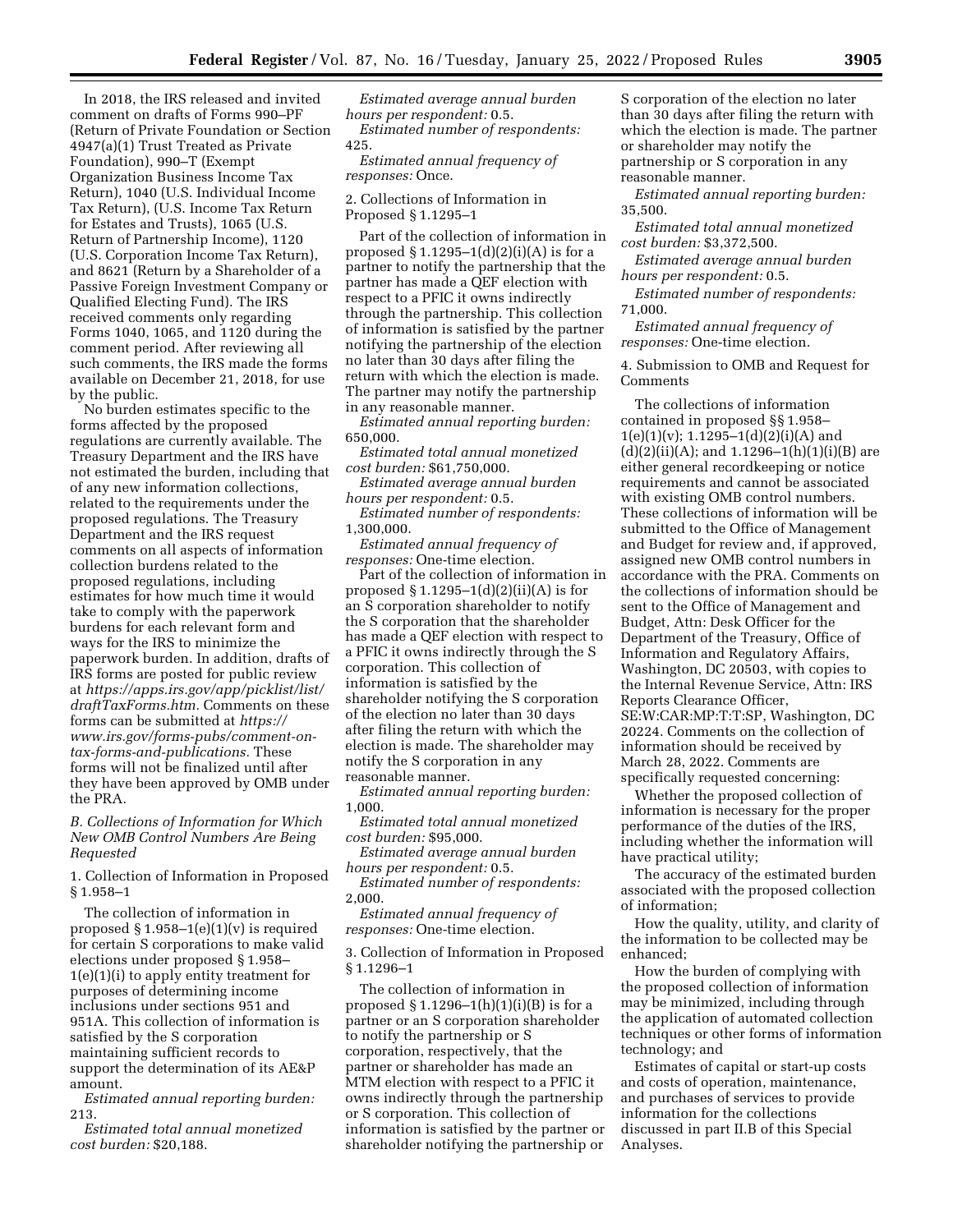#### **III. Regulatory Flexibility Act**

Pursuant to the Regulatory Flexibility Act (5 U.S.C. chapter 6), it is hereby certified that the proposed regulations would not have a significant economic impact on a substantial number of small entities within the meaning of section 601(6) of the Regulatory Flexibility Act (''small entities'').

The Small Business Administration establishes small business size standards (13 CFR part 121) by annual receipts or number of employees. There are several industries that may be identified as small even through their annual receipts are above \$25 million or because of the number of employees. The Treasury Department and the IRS do not have data indicating the number of small entities that will be significantly impacted by the proposed regulations. Nevertheless, regardless of the number of small entities potentially impacted, the Treasury Department and the IRS have concluded that the proposed regulations will not have a significant economic impact on small entities.

First, the proposed regulations provide guidance with respect to domestic partnerships under the PFIC

regime, which generally affects U.S. taxpayers that have ownership interests in certain foreign corporations that are not CFCs. To the extent that a foreign entity might be considered a small entity for purposes of the Regulatory Flexibility Act (because it has a place of business in the United States and makes a significant contribution to the U.S. economy, for example), because the proposed regulations would not affect foreign partnerships, foreign partners of the affected domestic partnerships, or the PFIC itself, there would be no economic impact on those foreign entities. Therefore, a small entity generally would not be affected by the proposed regulations unless it is a U.S. taxpayer that has an ownership interest in a foreign corporation. For purposes of the Regulatory Flexibility Act, natural persons are not considered small entities.

Although data on U.S. businesses that invest in a PFIC is limited, data available to the IRS shows that individuals (Form 1040 filers) make up approximately 70 percent of those who report PFIC income while U.S. businesses of all sizes make up approximately 20 percent of Form 8621

filers. To estimate the magnitude of the taxes currently collected as a result of U.S. businesses investing in PFICs, the Treasury Department and the IRS calculated the ratio of PFIC regime tax to (gross) total income for 2013 through 2018 for corporations that filed Form 1120 (''C corporations'') with a Form 8621 attached. Total income was determined by matching each C corporation filing Form 8621 to its Form 1120. Ordinary QEF income, QEF capital gains, and MTM income were assumed to be taxed at 35 percent (21 percent for 2018), and the section 1291 tax and interest charge tax were included as reported. Only those corporations where a match was found and that had positive total income were included in the analysis. For the approximately 150 to 300 C corporations for which a match was available in a given year, the average annual ratio of the calculated tax to total income was never greater than 0.00035 percent. For the approximately 60 to 200 C corporations per year with \$25 million or less for which a match was available, the average annual ratio was never greater than 1.068 percent.

|                                                 | 2013<br>(\$ millions)       | 2014<br>$($$ millions)        | 2015<br>(\$ millions)                                    | 2016<br>(\$ millions)        | 2017<br>(\$ millions)         | 2018<br>(\$ millions)         |
|-------------------------------------------------|-----------------------------|-------------------------------|----------------------------------------------------------|------------------------------|-------------------------------|-------------------------------|
|                                                 |                             |                               | <b>All C corporations</b>                                |                              |                               |                               |
| Tax<br>Total Income<br>Tax to Total In-<br>come | 5<br>4,204,795<br>$0.000\%$ | 12<br>10,154,520<br>$0.000\%$ | 14<br>19,935,845<br>$0.000\%$                            | 8<br>20,076,876<br>$0.000\%$ | 22<br>21,625,159<br>$0.000\%$ | 42<br>13,317,244<br>$0.000\%$ |
|                                                 |                             |                               | C corporations with total income of \$25 million or less |                              |                               |                               |
| Tax<br>Total Income<br>Tax to Total In-<br>come | (*)<br>463<br>0.060%        | 563<br>0.014%                 | 627<br>0.576%                                            | 573<br>0.689%                | 460<br>1.068%                 | 3<br>741<br>0.400%            |

Source: RAAS, CDW. \* indicates less than \$1 million.

Thus, even if the economic impact of the proposed regulations is interpreted broadly to include the tax liability due under the PFIC regime, which small entities would be required to pay even if the proposed regulations were not issued, the tax-related economic impact should not be regarded as significant under the Regulatory Flexibility Act.

A portion of the economic impact of the proposed regulations derives from the administration of the new rules and the collection of information requirements imposed by the PFICrelated provisions in proposed §§ 1.1295–1(d)(2)(i)(A) and (d)(2)(ii)(A), 1.1296–1(h)(1)(i), and 1.1298–1(b)(1) and (2). For the collections of information in proposed §§ 1.1295–

 $1(d)(2)(i)(A)$  and  $(d)(2)(ii)(A)$  and  $1.1296-1(h)(1)(i)$ , the Treasury Department and the IRS have determined that the average burden is approximately half an hour per response. The IRS's Research, Applied Analytics, and Statistics division estimates that the appropriate wage rate for this set of taxpayers is \$95 per hour. Thus, the annual burden per taxpayer from the collection of information requirement for each of these provisions is approximately \$48. Additionally, these requirements apply only if a taxpayer chooses to make an election. For the collections of information in proposed § 1.1298–1(b)(1) and (2), the Treasury Department and the IRS have determined that the average burden is

approximately 49 hours per response. The IRS's Research, Applied Analytics, and Statistics division estimates that the appropriate wage rate for this set of taxpayers is \$95 per hour. Thus, the annual burden per taxpayer from the collection of information requirement in this provision is approximately \$4,655. This requirement applies to taxpayers required to file Form 8621 with respect to a PFIC. In each case, the compliance burden associated with the PFIC-related provisions in the proposed regulations is generally shifted from the entity level to the owner level. For example, under proposed §§ 1.1295–1(d)(2)(i)(A) and 1.1298–1(b)(1), a domestic partnership no longer makes a QEF election with respect to, and no longer files Form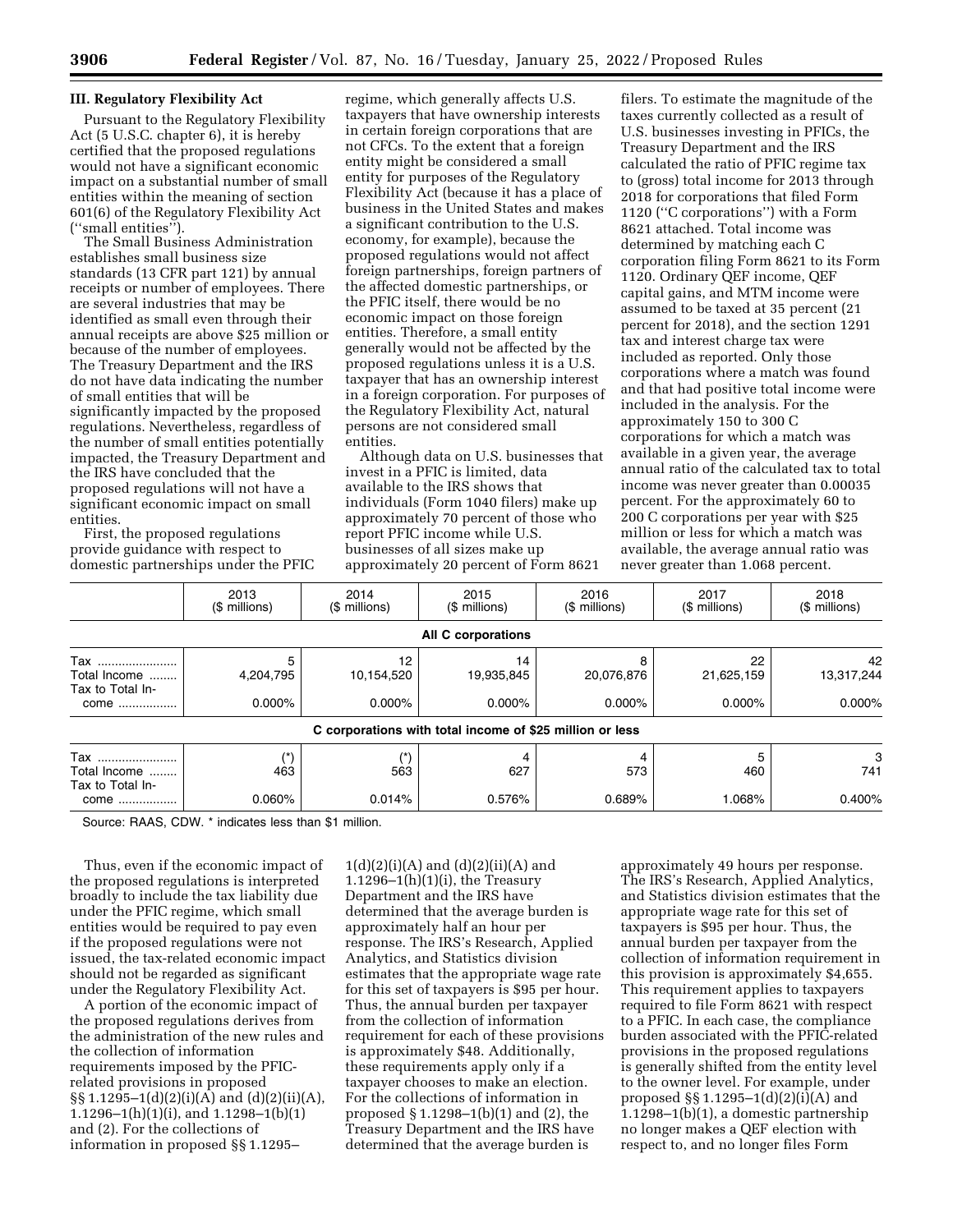8621 for, PFICs it owns; rather, the election and associated Form 8621 will be made and filed, respectively, by the partners. While this shift could result in some duplication of the overall compliance burden associated with the PFIC-related provisions in the proposed regulations, the Treasury Department and the IRS do not believe this shift should have a significant economic impact on taxpayers.

Additionally, the proposed regulations provide guidance with respect to several statutory provisions within subpart F, which generally affect U.S. shareholders of CFCs. To estimate the magnitude of the tax impact of these provisions on small entities, the Treasury Department and the IRS examined the gross receipts of all taxpayers that e-filed Forms 5471 as a Category 4 or 5 filer for 2015 and 2016,

which amounted to approximately 25,000 to 35,000 taxpayers in each year. The Treasury Department and the IRS then determined the tax revenue generated from the approximately 25,000 to 35,000 taxpayers' section 951A inclusions 4 estimated by the Joint Committee on Taxation for businesses of all sizes is less than 0.3 percent of gross receipts, as shown in the table that follows. Based on data for 2015 and 2016, total gross receipts for all businesses with gross receipts under \$25 million is \$60 billion while those over \$25 million is \$49.1 trillion. Given that tax on section 951A inclusions is generally correlated with gross receipts, this results in businesses with less than \$25 million in gross receipts accounting for approximately 0.01 percent of the tax revenue. Additionally, although data are generally not readily available to

determine the sectoral breakdown of these entities, the number of domestic partnerships and S corporations subject to these provisions under the proposed regulations should make up only a portion of the totals. For example, the Treasury Department and the IRS estimate that there were approximately 7,000 domestic partnerships that e-filed at least one Form 5471 as a Category 4 or 5 filer in each of 2015 and 2016, amounting to 28 percent of the low-end estimate of all taxpayers filing Form 5471 as a Category 4 or 5 filer and 20 percent of the high-end estimate. Based on this analysis, the proposed regulations do not impose a significant economic impact on smaller businesses, in particular domestic partnerships and S corporations.

|                                                                 | 2017                | 2018                 | 2019               | 2020                | 2021                | 2022                        | 2023                | 2024                | 2025                | 2026                |
|-----------------------------------------------------------------|---------------------|----------------------|--------------------|---------------------|---------------------|-----------------------------|---------------------|---------------------|---------------------|---------------------|
| Joint Committee on Taxation (JCT) tax   7.7 billion<br>revenue. |                     | 12.5 bil- l<br>lion. | 9.6 billion        | l 9.5 billion       | 9.3 billion         | 9.0 billion                 | 9.2 billion         | 9.3 billion         | 15.1 bil-<br>lion.  | 21.2 bil-<br>lion.  |
|                                                                 | 30727 bil-<br>lion. | 53870<br>billion.    | 566676<br>billion. | 59644 bil-<br>lion. | 62684 bil-<br>lion. | 65865 bil-<br>lion.         | 69201 bil-<br>lion. | 72710 bil-<br>lion. | 76348 bil-<br>lion. | 80094 bil-<br>lion. |
|                                                                 | $0.03$              | $0.02$               | $0.02$             | │ 0.02 ………          | $0.01$              | $\vert 0.01 \ldots \rangle$ | 0.01                | 0.01                | $0.02$              | 0.03.               |

Source: Research, Applied Analytics and Statistics division (IRS), Compliance Data Warehouse (IRS) (E-filed Form 5471, category 4 or 5, C and S corporations and partnerships); Conference Report, at 689.

Thus, even if the economic impact of the proposed regulations is interpreted broadly to include the tax liability due under subpart F, which small entities would be required to pay even if the proposed regulations were not issued, the tax-related economic impact should not be regarded as significant under the Regulatory Flexibility Act.

A portion of the economic impact of the proposed regulations derives from the collection of information requirements imposed by the provisions related to CFCs and other types of foreign corporations in proposed § 1.951A–1(e)(2)(iii), proposed § 1.958–  $1(e)(1)(v)$  and  $(e)(2)$ , and proposed § 1.964–1(c)(3)(ii) and (iii). The Treasury Department and the IRS have determined that the average burden for each of these provisions is approximately half an hour per response. The IRS's Research, Applied Analytics, and Statistics division estimates that the appropriate wage rate for this set of taxpayers is \$95 per hour. Thus, the annual burden per taxpayer from the collection of information requirement for each of these provisions is approximately \$48. These requirements apply only if a taxpayer chooses to make an election with

respect to the CFC or other foreign corporation. In the case of proposed § 1.964–1(c)(3)(ii) and (iii), the compliance burden is generally shifted from the U.S. shareholder partnership level to its U.S. shareholder partners. While this shift could result in some duplication of the overall compliance burden associated with these provisions, the Treasury Department and the IRS do not believe this shift should result in a significant economic impact on taxpayers.

Accordingly, it is hereby certified that the proposed regulations would not have a significant economic impact on a substantial number of small entities.

#### **IV. Section 7805(f)**

Pursuant to section 7805(f), the proposed regulations have been submitted to the Chief Counsel for Advocacy of the Small Business Administration for comment on their impact on small businesses. The Treasury Department and the IRS also request comments from the public on the analysis in part III of the Special Analyses.

#### **V. Unfunded Mandates Reform Act**

Section 202 of the Unfunded Mandates Reform Act of 1995 (UMRA) requires that agencies assess anticipated costs and benefits and take certain other actions before issuing a final rule that includes any Federal mandate that may result in expenditures in any one year by a state, local, or tribal government, in the aggregate, or by the private sector, of \$100 million in 1995 dollars, updated annually for inflation. This rule does not include any Federal mandate that may result in expenditures by state, local, or tribal governments, or by the private sector in excess of that threshold.

# **VI. Executive Order 13132: Federalism**

Executive Order 13132 (entitled ''Federalism'') prohibits an agency from publishing any rule that has federalism implications if the rule either imposes substantial, direct compliance costs on state and local governments, and is not required by statute, or preempts state law, unless the agency meets the consultation and funding requirements of section 6 of the Executive order. These proposed regulations do not have federalism implications and do not impose substantial direct compliance

<sup>4</sup>The Treasury Department and the IRS determined that using section 951A inclusions, rather than section 951 inclusions, would serve as a better indication of the potential tax impact of the

proposed regulations on small entities that own CFCs because the base upon which a U.S. shareholder's section 951A inclusion is computed (a CFC's gross income—with certain exceptions—

less allocable deductions) is generally broader than the base upon which its section 951 inclusion is computed (a CFC's income from specified transactions).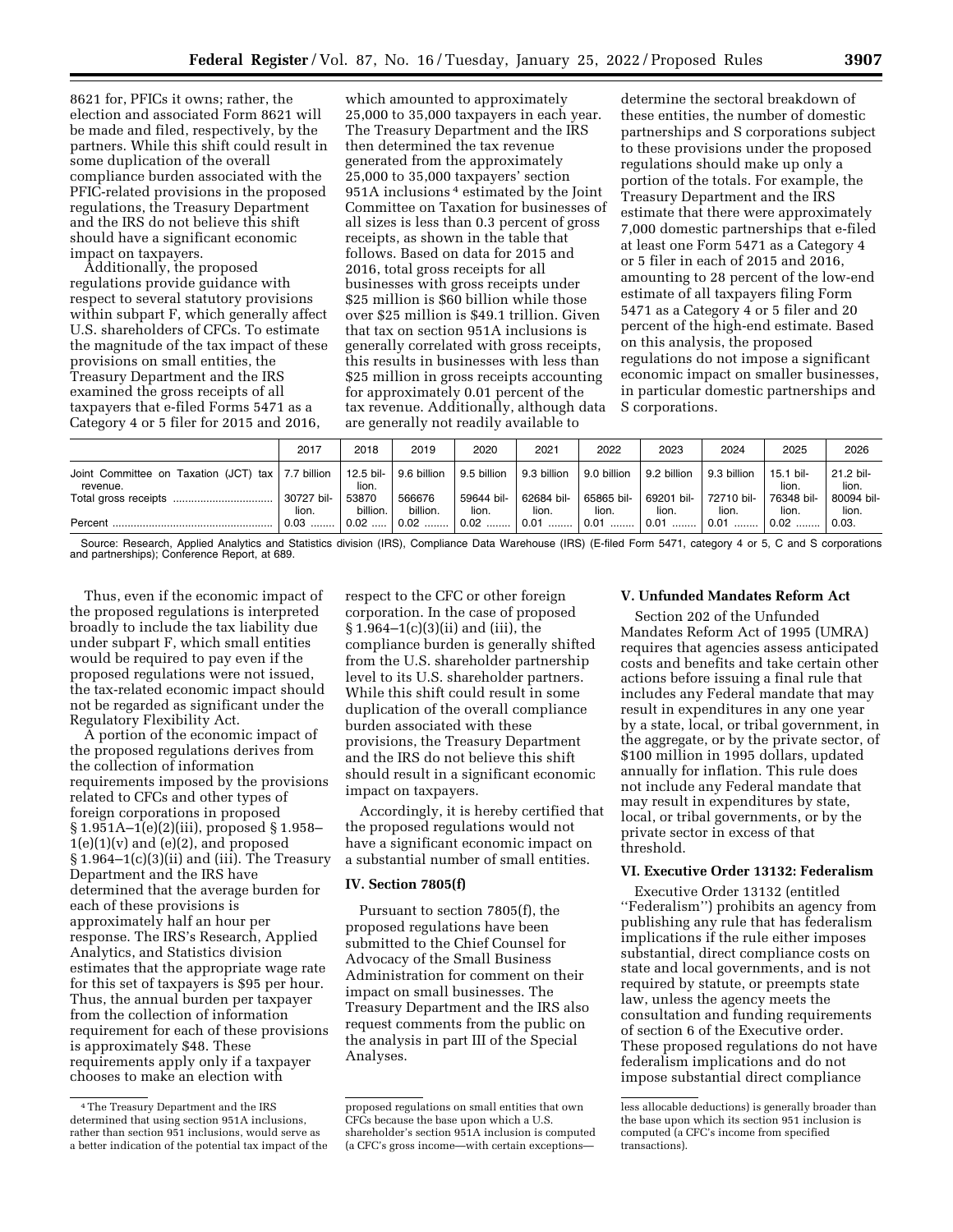costs on state and local governments or preempt state law within the meaning of the Executive order.

## **Comments and Requests for Public Hearing**

Before the proposed amendments are adopted as final regulations, consideration will be given to any comments that are submitted timely to the IRS as prescribed in this preamble under the **ADDRESSES** section. The Treasury Department and the IRS request comments on all aspects of the proposed regulations. See also parts I.B.1 and I.C.1 of the Explanation of Provisions requesting comments related to the possibility of delegating authority to domestic partnerships and S corporations to make QEF and MTM elections on behalf of their owners; part II.D of the Explanation of Provisions requesting comments on (i) whether a U.S. person holding an option to acquire stock (or other non-stock interest) in a RPII CFC should be treated as a related insured, (ii) the allocation of premium payments made by a partnership, (iii) the general application of aggregate principles to RPII, (iv) necessary revisions to forms and instructions to facilitate information sharing and reporting for RPII purposes, and (v) other parts of the 1991 proposed regulations relating to RPII, including whether other parts should be reproposed (such as the exception for indirect ownership through publicly traded corporations); and part III of the Explanation of Provisions requesting comments on the calculation of indirect shareholders' net gain for purposes of section 1411. Any electronic comments submitted, and to the extent practicable any paper comments submitted, will be made available at *[www.regulations.gov](http://www.regulations.gov)*  or upon request.

A public hearing will be scheduled if requested in writing by any person who timely submits electronic or written comments. Requests for a public hearing are also encouraged to be made electronically. If a public hearing is scheduled, notice of the date and time for the public hearing will be published in the **Federal Register**. Announcement 2020–4, 2020–17 IRB 1, provides that until further notice, public hearings conducted by the IRS will be held telephonically. Any telephonic hearing will be made accessible to people with disabilities.

## **Drafting Information**

The principal authors of these regulations are Edward Tracy, Raphael Cohen, and Josephine Firehock of the Office of Associate Chief Counsel (International), and Caroline E. Hay and Jennifer N. Keeney of the Office of Associate Chief Counsel (Passthroughs and Special Industries). However, other personnel from the Treasury Department and the IRS participated in their development.

#### **Statement of Availability of IRS Documents**

IRS Revenue Procedures, Revenue Rulings, Notices, and other guidance cited in this document are published in the Internal Revenue Bulletin or Cumulative Bulletin and are available from the Superintendent of Documents, U.S. Government Publishing Office, Washington, DC 20402, or by visiting the IRS website at *[www.irs.gov.](http://www.irs.gov)* 

## **Partial Withdrawal of Proposed Regulations**

Under the authority of 26 U.S.C. 7805, proposed § 1.953–3(b)(1) and (5) contained in the notice of proposed rulemaking that was published in the **Federal Register** on April 17, 1991 (56 FR 15540), is withdrawn.

## **List of Subjects in 26 CFR Part 1**

Income taxes, Reporting and recordkeeping requirements.

## **Proposed Amendments to the Regulations**

Accordingly, 26 CFR part 1 is proposed to be amended as follows:

## **PART 1—INCOME TAXES**

■ **Paragraph 1.**The authority citation for part 1 is amended by:

■ 1. Adding a sectional authority for

§ 1.953–3 in numerical order;

■ 2. Revising the sectional authorities for §§ 1.1293–1, 1.1295–1, and 1.1296– 1;

■ 3. Adding sectional authorities for §§ 1.1297–0 and 1.1297–3 in numerical order;

■ 4. Arranging the sectional authority for § 1.1298–1 in numerical order and revising the authority; and

■ 5. Adding a sectional authority for

§ 1.1298–3 in numerical order. The additions and revisions read as follows:

**Authority:** 26 U.S.C. 7805 \* \* \*

Section 1.953–3 also issued under 26 U.S.C. 953(c)(8).

\* \* \* \* \* Section 1.1293–1 also issued under 26 U.S.C. 1298(g).

\* \* \* \* \*

Section 1.1295–1 also issued under 26 U.S.C. 1295(b)(2) and 1298(g). \* \* \* \* \*

Section 1.1296–1 also issued under 26 U.S.C. 1298(a)(1)(B) and (g).

\* \* \* \* \*

```
Section 1.1297–0 also issued under 26 
U.S.C. 1298(g). 
* * * * * 
 Section 1.1297–3 also issued under 26 
U.S.C. 1298(g). 
* * * * * 
 Section 1.1298–1 also issued under 26 
U.S.C. 1298(f) and (g). 
* * * * * 
 Section 1.1298–3 also issued under 26 
U.S.C. 1298(g).
```
\* \* \* \* \*

■ **Par. 2.** Section 1.951A–1 is amended by revising paragraph (e) to read as follows:

## **§ 1.951A–1 General provisions.**

\* \* \* \* \* (e) *Stock owned through domestic partnerships and S corporations*—(1) *Cross-references.* See § 1.958–1(d) for rules regarding the ownership of stock of a foreign corporation through a domestic partnership (or S corporation, as defined in section 1361(a)(1), by reason of section 1373(a)) for purposes of section 951A and for purposes of any provision that specifically applies by reference to section 951A or the section 951A regulations. See § 1.958–1(e) for rules regarding an election for certain S corporations to be treated as an entity for purposes of section 951A and the section 951A regulations.

(2) *Application of entity treatment for taxable years ending before June 22, 2019*—(i) *General rule.* If a domestic partnership or S corporation satisfies the notification and reporting requirements in paragraph (e)(2)(iii) of this section, the domestic partnership or S corporation may apply the rules in proposed § 1.951A–5 as if the amendments proposed on October 10, 2018, had been finalized in their entirety (*proposed GILTI rules*), for taxable years ending before June 22, 2019.

(ii) *Inapplicability of penalties.* If a domestic partnership or S corporation satisfies the requirements of paragraph (e)(2)(iii) of this section, penalties for failures described in sections 6698(a), 6699(a), 6722(a), or any similar provision will not apply to the domestic partnership or S corporation to the extent such failures arise from acting consistently with the proposed GILTI rules before June 22, 2019.

(iii) *Notification and reporting requirements*—(A) *Notification.* To be eligible for the rules described in paragraphs (e)(2)(i) and (ii) of this section, a domestic partnership or S corporation must provide the notification described in paragraphs (e)(2)(iii)(A)(*1*) through (*3*) of this section to each partner of the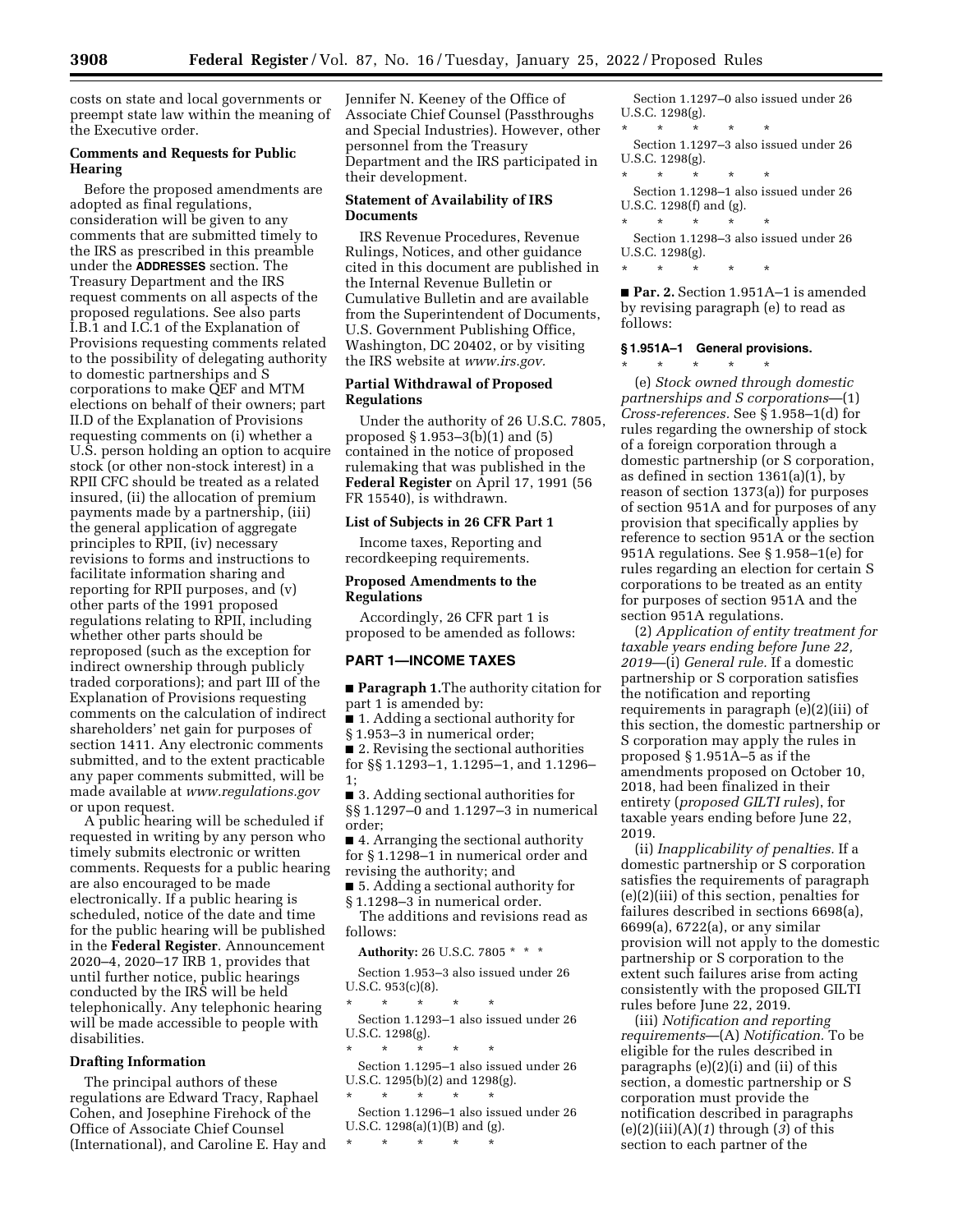partnership or shareholder of the S corporation. Such notification must be provided no later than the due date (taking into account extensions, if any, or any additional time that would have been granted if the domestic partnership or S corporation had made an extension request) of the domestic partnership's or S corporation's tax return for the last taxable year ending before June 22, 2019, and may be provided through any reasonable method, including via mail, email, or posting on a website through which the domestic partnership or S corporation would ordinarily disseminate tax information to its partners or shareholders. The domestic partnership or S corporation must also attach the notification described in this paragraph (e)(2)(iii)(A) and Form 8992, ''U.S. Shareholder Calculation of Global Intangible Low-Taxed Income (GILTI),'' reflecting computations under the proposed GILTI rules to any tax return with respect to which the rules described in paragraph (e)(2)(i) or (ii) of this section are being applied if the tax return has not been filed as of September 9, 2019. The notification required under this paragraph (e)(2)(iii) must provide—

(*1*) That the Schedule K–1, ''Partner's Share of Income, Deductions, Credits, etc.,'' or the Schedule K–1, ''Shareholder's Share of Income, Deductions, Credits, etc.,'' provided to the partner or shareholder, respectively, is consistent with the proposed GILTI rules;

(*2*) Whether the domestic partnership or S corporation filed a Form 1065, ''U.S. Return of Partnership Income,'' or Form 1120–S, ''U.S. Income Tax Return for an S Corporation,'' consistent with the proposed GILTI rules or this paragraph (e); and

(*3*) That the notification is provided in accordance with Notice 2019–46, 2019– 37 I.R.B. 695.

(B) *Schedule K–1 distribution reporting.* If a domestic partnership or S corporation furnished a Schedule K–1 based on the proposed GILTI rules, the domestic partnership or S corporation must separately state on Schedules K– 1 for subsequent taxable years the partner's or shareholder's distributive share or pro rata share of a foreign corporation's distributions to the domestic partnership or S corporation of earnings and profits that relate to the GILTI inclusion amount of the partnership or S corporation that was reflected on the initially provided Schedules K–1. This information must be provided for each taxable year of the domestic partnership or S corporation

following the taxable year to which the first Schedule K–1 relates.

\* \* \* \* \* ■ **Par. 3.** Section 1.951A–7 is amended by adding paragraph (e) to read as follows:

# **§ 1.951A–7 Applicability dates.**

\* \* \* \* \* (e) *Entity treatment of domestic partnerships and S corporations.*  Section 1.951A–1(e)(2) applies to taxable years of foreign corporations ending before June 22, 2019, and to taxable years of United States shareholders in which or with which such taxable years end. ■ **Par. 4.** Section 1.953–3 is revised to read as follows:

#### **§ 1.953–3 Related person insurance income.**

(a) [Reserved]

(b) *Related person insurance income*—(1) *Definition of related person insurance income*—(i) *In general.*  Insurance income under section 953(a) includes related person insurance income under section 953(c)(2). Related person insurance income is premium and investment income attributable to an annuity, insurance, or reinsurance policy that directly or indirectly provides coverage to a related insured as defined in paragraph (b)(1)(ii) of this section. For purposes of this section, the terms *United States shareholder* and *controlled foreign corporation* have the meaning provided in section 953(c)(1).

(ii) *Related insured.* Except as provided in paragraph (b)(5)(ii) of this section, with respect to a foreign corporation, a related insured means any of the following—

(A) A United States shareholder of the foreign corporation;

(B) A person that is related to a United States shareholder within the meaning of section 953(c)(6);

(C) A pass-through entity, if a related insured (other than a pass-through entity) owns stock in the foreign corporation indirectly (within the meaning of section 958(a)) through the pass-through entity; or

(D) A person (other than a publicly traded corporation or publicly traded partnership) that is more than 50 percent owned by United States shareholders of the foreign corporation as described in paragraph (b)(1)(v) of this section.

(iii) *Amount treated as related person insurance income with respect to a pass-through entity*—(A) *In general.* In the case of a pass-through entity that is a related insured, the amount treated as related person insurance income is equal to the insurance income

attributable to the policy that directly or indirectly provides coverage to the passthrough entity multiplied by the fraction described in paragraph (b)(1)(iii)(B) of this section.

(B) *Fraction.* The fraction described in this paragraph (b)(1)(iii)(B) is equal to—

(*1*) The total amount of premiums paid or accrued by the pass-through entity for the policy that is allocated (directly or indirectly, through one or more pass-through entities) to all related insureds (other than pass-through entities); divided by

(*2*) The total amount of premiums paid or accrued by the pass-through entity for the policy.

(C) *Allocation*—(*1*) *Partnerships.* For purposes of paragraph (b)(1)(iii)(B) of this section, the total amount of premiums paid or accrued by a partnership that is allocated to the related insureds is determined in accordance with the partnership agreement and section 704(b).

(*2*) *S corporations.* For purposes of paragraph (b)(1)(iii)(B) of this section, the total amount of premiums paid or accrued by an S corporation that is allocated to the related insureds is determined on a pro rata basis.

(iv) *Pass-through entities.* For purposes of paragraph (b)(1) of this section, a pass-through entity is an S corporation or a domestic or foreign partnership (other than a publicly traded partnership).

(v) *Ownership.* The ownership threshold described in paragraph  $(b)(1)(ii)(D)$  of this section is met if United States shareholders collectively own (after applying the principles of section 958(a) and (b)) more than 50 percent of the stock in a corporation (by vote or value), more than 50 percent of the capital or profits interests in a partnership, or more than 50 percent of the interests in a trust or estate.

(vi) *Stock owned through domestic partnerships or S corporations.* See § 1.958–1(d) for rules regarding the ownership of stock of a foreign corporation through a domestic partnership or S corporation for purposes of section 953(c) and for purposes of any provision that specifically applies by reference to section 953(c) or the regulations in this part under section 953 that relate to section 953(c).

(vii) *Examples.* The following examples illustrate the rules of paragraph (b)(1) of this section.

(A) *Example 1*—(*1*) *Facts.* FC is a foreign corporation engaged in the insurance business. FC is wholly owned by FP, a foreign partnership. DC, a domestic corporation, owns 25% of the interests in FP. The remaining interests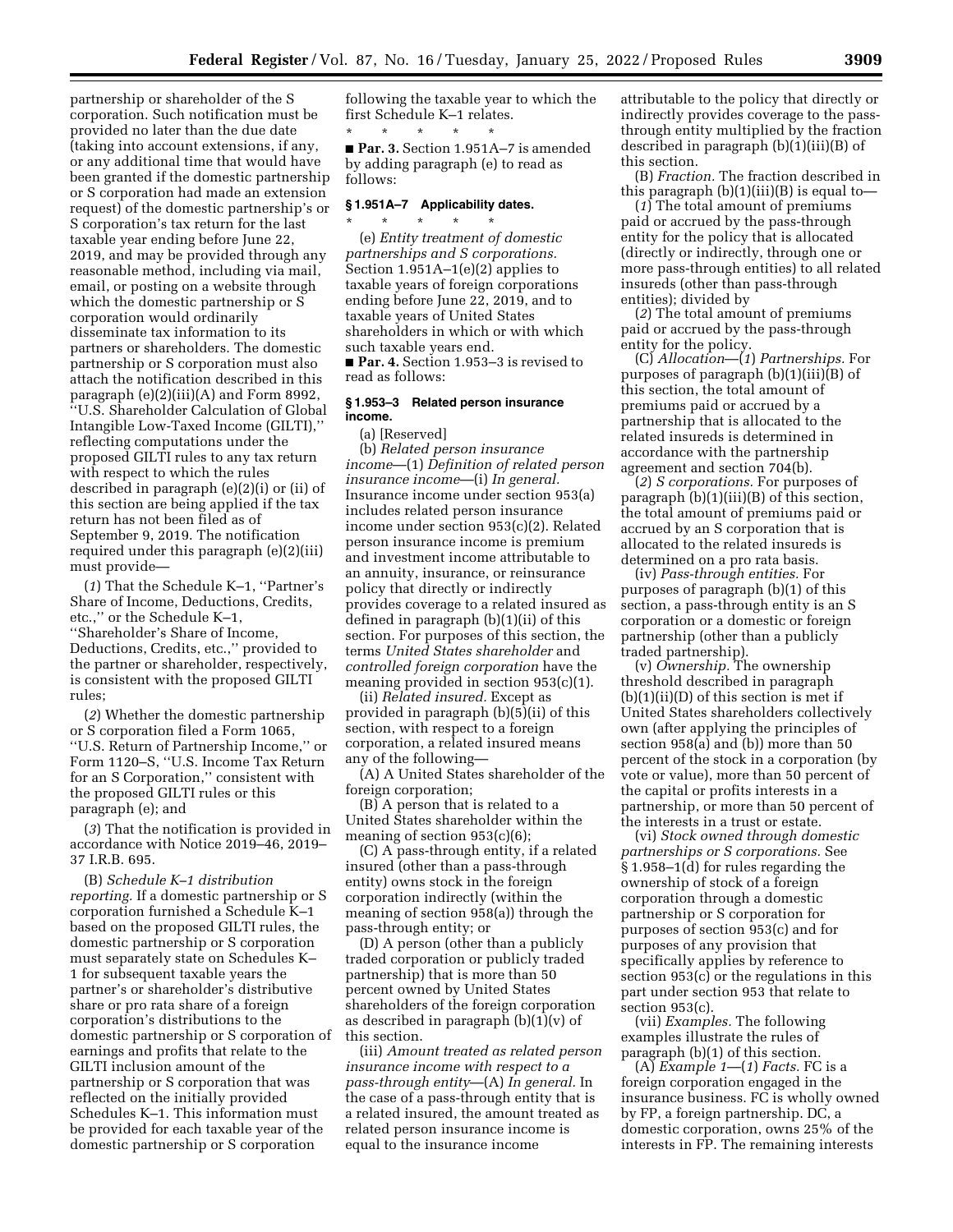in FP are held by unrelated foreign corporations. Under the partnership agreement, all items of income, gain, loss, deduction, and credit are allocated 25% to DC and 75% to the other partners. In Year 1, FC issues the FP policy, under which FP is insured. FP pays a premium of \$80 for the FP policy. The insurance income attributable to the FP policy (including both premium and investment income) is \$100. FC earns an additional \$1,000 of income that is treated as related person insurance income. Under section 704(b), DC would be allocated \$20 (25%) of the premium paid or accrued by FP.

(*2*) *Result.* Under paragraph (b)(1)(ii)(C) of this section, FP is treated as a related insured with respect to FC because it is a pass-through entity through which DC indirectly owns stock in FC. Therefore, under paragraph (b)(1)(i) of this section, a portion of the insurance income attributable to the FP policy is treated as related person insurance income. Under paragraph  $(b)(1)(iii)(A)$  of this section, the amount of related person insurance income with respect to FP is equal to the insurance income attributable to the FP policy (\$100) multiplied by the fraction described in paragraph (b)(1)(iii)(B) of this section. That fraction is equal to the portion of the premium paid by FP that is allocable to DC (\$20) divided by the total premium paid by FP (\$80), or 25%. Therefore, FC has \$25 of related person insurance income under section 953(c)(2) attributable to the FP policy in Year 1.

(B) *Example 2*—(*1*) *Facts.* FC is a foreign corporation engaged in the insurance business. Two domestic corporations, DC1 and DC2, each own 50% of the stock of FC. In addition, DC1 and DC2 each own 50% of the stock in DC3, a domestic corporation. In Year 1, FC issues the DC3 policy, under which DC3 is insured. The insurance income attributable to the DC3 policy is \$100. FC earns an additional \$1,000 of income that is treated as related person insurance income.

(*2*) *Result.* DC3 meets the requirements of paragraph (b)(1)(v) of this section because United States shareholders of FC (DC1 and DC2) collectively own all the stock of DC3. Therefore, under paragraph (b)(1)(ii)(D) of this section, DC3 is treated as a related insured with respect to FC. Consequently, under paragraph (b)(1)(i) of this section, all of FC's \$100 of insurance income attributable to the DC3 policy is treated as related person insurance income under section 953(c)(2).

(2) through (4) [Reserved]

(5) *Cross-insurance arrangements*—(i) *In general.* Related person insurance income includes insurance income attributable to an arrangement (or a substantially similar arrangement with a similar degree of cooperative risk sharing) whereby a foreign corporation issues an insurance, reinsurance, or annuity contract to a person other than a related insured and, as part of the arrangement (involving one or more other persons), another person issues an insurance, reinsurance, or annuity contract to a related insured of the foreign corporation.

(ii) *Related insured.* For purposes of applying paragraph (b)(5)(i) of this section before the applicability date described in paragraph (c)(1) of this section, the term *related insured* means, with respect to a foreign corporation, a United States shareholder of the foreign corporation or a person that is related to a United States shareholder within the meaning of section 953(c)(6).

(iii) *Example.* Controlled foreign corporation X is owned by 30 unrelated United States shareholders. Controlled foreign corporation Y is owned by 30 unrelated United States shareholders (that is, unrelated to X and Y and the shareholders of X and Y). X agrees to provide insurance protection to Y's shareholders, and  $\bar{Y}$  agrees to provide insurance to X's shareholders. The insurance income of both X and Y that is attributable to insuring the shareholders of the other corporation constitutes related person insurance income.

(c) *Applicability date*—(1) *In general.*  Paragraph (b)(1) of this section applies to taxable years of foreign corporations beginning on or after [date of publication of the Treasury decision adopting these rules as final regulations in the **Federal Register**], and to taxable years of United States persons in which or with which such taxable years of foreign corporations end.

(2) *Cross-insurance rule.* Paragraph (b)(5) of this section applies to taxable years of foreign corporations ending on or after January 24, 2022, and to taxable years of United States persons in which or with which such taxable years of foreign corporations end (in each case without regard to when the arrangement was entered into).

■ **Par. 5.** Section 1.958–1, as amended in a final rule published elsewhere in this issue of the **Federal Register**, effective January 25, 2022, is amended by:

■ 1. Revising the first sentence of paragraph (d)(1);

■ 2. Revising paragraph  $(d)(2)(v)$ ; ■ 3. Adding a sentence to the end of paragraph (d)(4)(i); and

■ 4. Adding paragraph (e). The revisions and addition read as follows:

## **§ 1.958–1 Direct and indirect ownership of stock.**

\* \* \* \* \*

(d) \* \* \* (1) \* \* \* Except as otherwise provided in paragraph (d)(2) of this section, for purposes of sections 951, 951A, 953(c), and 956(a) and § 1.964–1(c), and for purposes of any provision that specifically applies by reference to any of such sections or the regulations in this part under section 951, 951A, 953, or 956 (but only as the regulations in this part under section 953 or section 956 relate to section 953(c) or section 956(a), respectively), a domestic partnership is not treated as owning stock of a foreign corporation within the meaning of section 958(a). \* \* \*

 $(2) * * * *$ 

(v) Applying section  $953(c)(1)(A)$  for purposes of determining whether any foreign corporation is a controlled foreign corporation as defined in sections 953(c)(1)(B), 953(c)(3)(E), or  $953(d)(1)(A)$ .

- \* \* \* \* \*
- (4) \* \* \*

 $(i) * * *$  Notwithstanding the prior sentences, paragraph  $(d)(2)(v)$  of this section and the inclusion of the references to section 953(c) and § 1.964– 1(c) in paragraph (d)(1) of this section apply to taxable years of foreign corporations beginning on or after [date of publication of the Treasury decision adopting these rules as final regulations in the **Federal Register**], and to taxable years of United States persons in which or with which such taxable years of foreign corporations end.

\* \* \* \* \*

(e) *Elective entity treatment for certain S corporations*—(1) *In general.* Except as otherwise provided in this paragraph (e), with respect to an S corporation (as defined in section 1361(a)(1)), paragraph (d)(1) of this section shall not apply, and such S corporation shall be treated as owning stock of a foreign corporation within the meaning of section 958(a), if—

(i) The S corporation and its shareholders (where applicable) make the election described in paragraph (e)(2) of this section;

(ii) The S corporation made its election under section 1362(a) before June 22, 2019;

(iii) The S corporation would have been treated as owning stock of a controlled foreign corporation within the meaning of section 958(a) on June 22, 2019, if § 1.951A–1(e) (as in effect and contained in 26 CFR part 1, as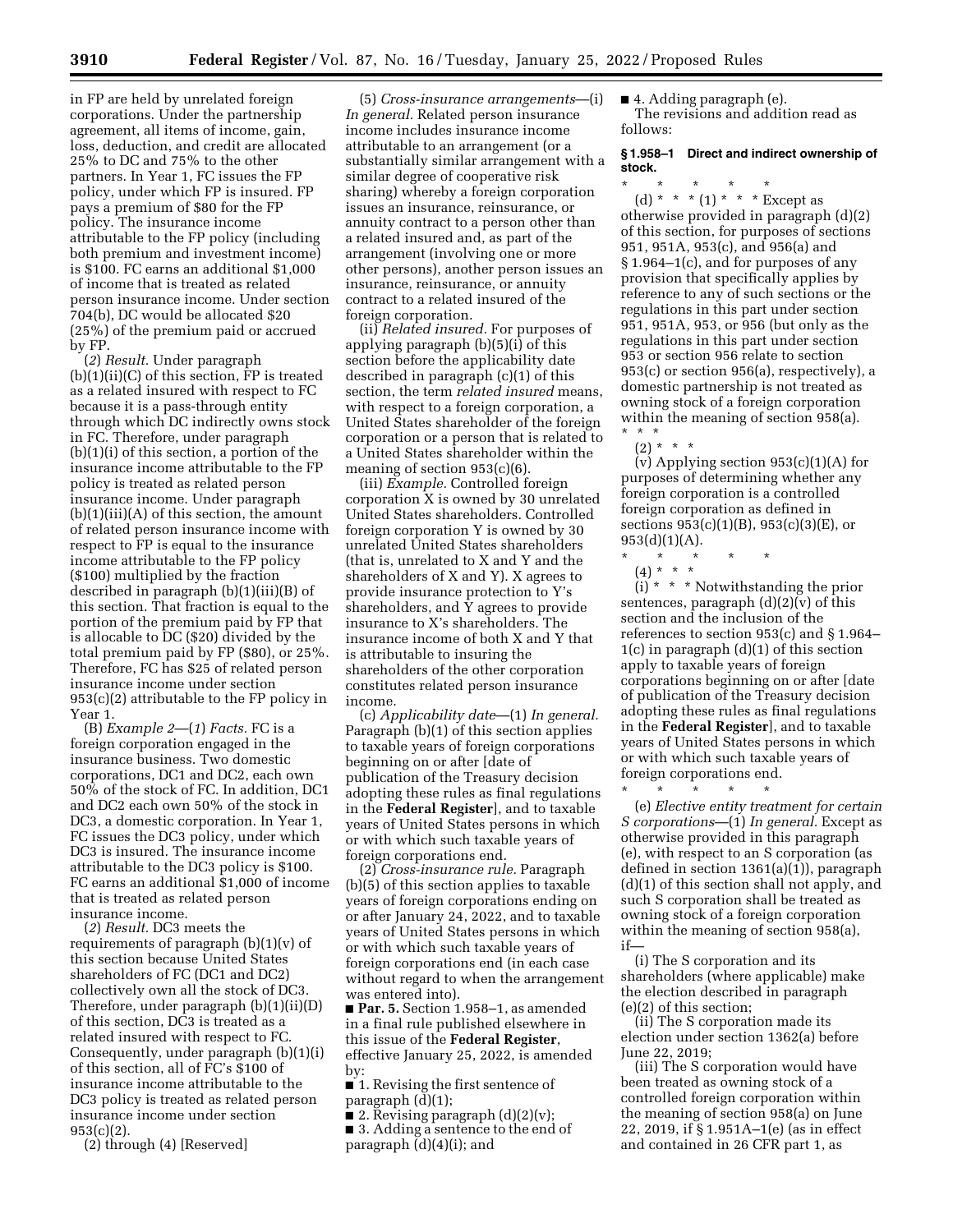revised April 1, 2021) did not apply to it;

(iv) The S corporation had transition accumulated earnings and profits (as defined in paragraph (e)(3) of this section) on September 1, 2020, or on the first day of any subsequent taxable year; and

(v) The S corporation maintains sufficient records to support the determination of the transition accumulated earnings and profits amount.

(2) *Election*—(i) *Time and manner of making election.* With respect to the first taxable year ending on or after September 1, 2020, an S corporation may irrevocably elect to apply the provisions of paragraph (e)(1) of this section on a timely-filed (including extensions) original Form 1120–S, ''U.S. Income Tax Return for an S Corporation,'' by attaching a statement to such return including the contents of paragraph (e)(2)(ii) of this section. For taxable years of an S corporation ending before September 1, 2020, and after June 21, 2019, the S corporation and all of its shareholders may irrevocably elect to apply the provisions of paragraph (e)(1) of this section on timely-filed (including extensions) original returns or on amended returns filed by March 15, 2021, by attaching a statement including the contents of paragraph (e)(2)(ii) of this section thereto. An election described in Section 3.02 of Notice 2020–69, 2020–39 I.R.B. 604 that is filed (in the time and manner specified in Section 3.02 of Notice 2020–69) on or before [date of publication of the Treasury decision adopting these rules as final regulations in the **Federal Register**] is deemed to satisfy the election requirement of this paragraph (e)(2).

(ii) *Contents of election statement.*  The statement described in paragraph (e)(2)(i) of this section must:

(A) Identify that the S corporation and its shareholders (where applicable) are electing for the S corporation to be treated as owning stock of a foreign corporation within the meaning of section 958(a) under paragraph (e)(2) of this section;

(B) Include the amount of transition accumulated earnings and profits (as defined in paragraph (e)(3) of this section); and

(C) Where applicable, be signed by a person authorized to sign the S corporation's return that is required to be filed under section 6037.

(3) *Transition accumulated earnings and profits*—(i) *In general.* For purposes of this section, the term *transition accumulated earnings and profits*  means, with respect to an S corporation

and its shareholders, the amount of accumulated earnings and profits of the S corporation calculated as of September 1, 2020, reduced as described in paragraph (e)(3)(ii) of this section. Transition accumulated earnings and profits are not increased as a result of transactions occurring (or entity classification elections described in § 301.7701–3 of this chapter filed) after September 1, 2020. For purposes of this section, transition accumulated earnings and profits are not transferable to another person under any provision of the Code.

(ii) *Reduction solely by distributions.*  An S corporation with transition accumulated earnings and profits is treated as having no transition accumulated earnings and profits if, beginning after September 1, 2020, the S corporation distributes in one or more distributions a cumulative amount of accumulated earnings and profits equal to or greater than the amount of the S corporation's transition accumulated earnings and profits as of September 1, 2020.

(4) *Required aggregate treatment.* In the case of an S corporation that has made an election under paragraph (e)(2) of this section and which satisfies the additional requirements of paragraph (e)(1) of this section, paragraph (d) of this section shall apply beginning with the S corporation's first taxable year for which the S corporation has no transition accumulated earnings and profits on the first day of that year, and to each subsequent taxable year of the S corporation.

(5) *Examples.* The following examples illustrate the application of paragraph (e).

(i) *Example 1*—(A) *Facts.* Individual A and Individual B, each a United States citizen, respectively own 5% and 95% of the single class of stock of SCX, an S corporation. SCX's sole asset is 100% of the single class of stock of FC, a controlled foreign corporation, which SCX has held since June 1, 2019. None of SCX, Individual A, or Individual B own shares, directly or indirectly, in any other controlled foreign corporation. Individual A, Individual B, SCX, and FC all use the calendar year as their taxable year. On January 1, 2021, SCX has transition accumulated earnings and profits of \$100x and AAA of \$0. SCX elects to apply the transition rules under paragraph (e)(1) of this section. During the 2021 taxable year, FC has \$200x of tested income (within the meaning of  $\S 1.951A - 2(b)(1)$  and  $\S 0$ of qualified business asset investment (QBAI) (within the meaning of § 1.951A–3(b)).

(B) *Analysis*—(*1*) *S corporation level.*  As an electing S corporation with transition accumulated earnings and profits on the first day of the taxable year (January 1, 2021), SCX is treated as owning (within the meaning of section 958(a)) all the stock of FC for purposes of applying sections 951 and 951A and any provision that applies specifically by reference thereto. Accordingly, SCX, a United States shareholder of FC, determines its GILTI inclusion amount under § 1.951A–1(c)(1) for its 2021 taxable year. SCX's pro rata share of FC's tested income is \$200x, and its pro rata share of FC's QBAI is \$0. SCX's net CFC tested income (within the meaning of § 1.951A–1(c)(2)) is \$200x, and its net deemed tangible income return (within the meaning of  $\S 1.951A-1(c)(3)$  is \$0. As a result, SCX's GILTI inclusion amount for 2021 is \$200x. At the end of 2021, SCX increases its AAA by \$200x to reflect the GILTI inclusion amount. Because SCX computes its income as an individual under section 1363(b), it cannot take a section 250 deduction for any GILTI inclusion amount. See  $§ 1.250(a)-1(c)(1).$ 

(*2*) *S corporation shareholder level.*  Neither Individual A nor Individual B is treated as owning the stock in FC within the meaning of section 958(a). Accordingly, Individual A and Individual B include in gross income their pro rata shares of SCX's GILTI inclusion amount as described in section 1366(a), which is  $$10x$  (\$200x  $\times$ 5%) for Individual A and \$190x (\$200x  $\times$  95%) for Individual B.

(ii) *Example 2*—(A) *Facts.* The facts are the same as in paragraph (e)(5)(i) of this section, except that, on December 31, 2021, SCX distributes \$300x to its shareholders. In addition, FC has an additional \$200x of tested income (within the meaning of  $\S 1.951A - 2(b)(1)$ ) and \$0 of QBAI (within the meaning of § 1.951A–3(b)) during the 2022 taxable year.

(B) *Analysis*—(*1*) *Determination of transition accumulated earnings and profits.* Before taking into account the distribution on December 31, 2021, the results for taxable year 2021 are the same as in paragraph  $(e)(5)(i)(B)$  of this section. For 2021, \$200x, the portion of SCX's \$300x distribution that does not exceed AAA, is subject to section 1368(c)(1). The remaining distribution of \$100x is treated as a dividend under section 316 to the extent of SCX's accumulated earnings and profits. As of January 1, 2022, SCX has \$0 of transition accumulated earnings and profits under paragraph (e)(3) of this section because the cumulative amount of SCX's distributions out of accumulated earnings and profits after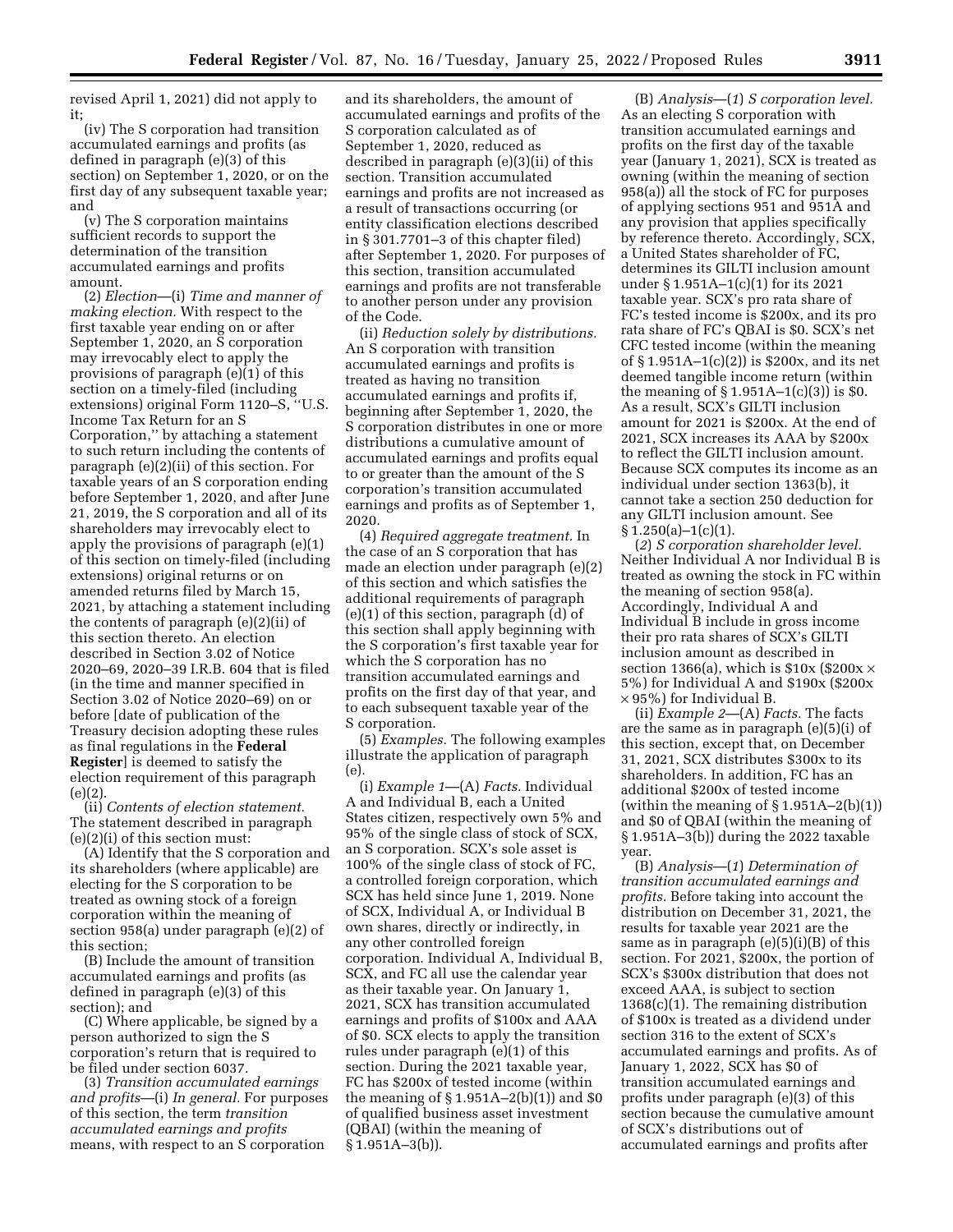September 1, 2020, equals or exceeds the amount of SCX's transition accumulated earnings and profits as of September 1, 2020.

(*2*) *S corporation level.* Because SCX has no transition accumulated earnings and profits as of January 1, 2022, paragraph (d) of this section applies to SCX for its taxable year 2022 and for each subsequent taxable year. As a result, for purposes of determining a GILTI inclusion amount in its taxable year 2022, SCX is not treated as owning (within the meaning of section 958(a)) the FC stock; instead, SCX is treated in the same manner as a foreign partnership for purposes of determining the FC stock owned by Individual A and Individual B under section 958(a)(2). Accordingly, SCX does not have a GILTI inclusion amount for its 2022 taxable year (or for any subsequent taxable year) and therefore will not increase its AAA as a result of GILTI inclusion amounts attributable to FC stock for its taxable year 2022 (or for any subsequent taxable year).

(*3*) *S corporation shareholder level.*  With respect to Individual A, for purposes of determining the GILTI inclusion amount for taxable year 2022, Individual A is treated as owning 5% of the FC stock under section 958(a). Individual A is not a United States shareholder of FC because Individual A owns (within the meaning of section 958(a) and (b)) less than 10% of the FC stock. Accordingly, Individual A does not have a GILTI inclusion amount for taxable year 2022. With respect to Individual B, for purposes of determining the GILTI inclusion amount for taxable year 2022, Individual B is treated as owning 95% of the FC stock under section 958(a). In addition, Individual B is a United States shareholder of FC because Individual B owns (within the meaning of section 958(a) and (b)) at least 10% of the FC stock. Accordingly, Individual B's pro rata share of FC's tested income is \$190x  $(\$200x \times 95\%)$ , and Individual B's pro rata share of FC's QBAI is \$0. Individual B's net CFC tested income is \$190x, and Individual B's net deemed tangible income return is \$0. As a result, Individual B's GILTI inclusion amount for taxable year 2022 is \$190x.

(6) *Applicability date.* This paragraph (e) applies to taxable years of S corporations ending on or after September 1, 2020. Taxpayers may choose to apply this paragraph (e) to taxable years of S corporations ending on or after June 22, 2019, provided that the S corporation and its shareholders that are United States shareholders consistently apply the rules set forth in this paragraph (e) with respect to all

controlled foreign corporations whose stock the S corporation owns within the meaning of section 958(a).

\* \* \* \* \* ■ **Par. 6.** Section 1.964–1 is amended by:

- 1. Revising the first sentence of paragraph (c)(2);
- 2. Removing the language ''domestic shareholders'' in the first sentence of paragraph (c)(3)(ii) and adding ''United States persons'' in its place;

■ 3. Revising paragraph (c)(3)(iii);

■ 4. Removing the language ''noncontrolled section 902 corporation'' in paragraphs (c)(4)(i)(B) and (c)(4)(ii) and adding ''noncontrolled foreign corporation'' in its place;

■ 5. Revising paragraph  $(c)(5)(ii)$ ; ■ 6. Redesignating paragraph (c)(8) as paragraph (c)(9);

■ 7. Adding a new paragraph (c)(8); and  $\blacksquare$  8. In paragraph  $(d)$ :

■ i. Revising the heading; ■ ii. Removing ''Paragraphs (c)(1)(v) through (c)(6),'' ''26 CFR 1.964–  $1T(c)(1)(v)$  through  $(c)(6)$ ," and "paragraphs  $(c)(1)(v)$  through  $(c)(6)$ " everywhere they appear and adding "Paragraphs  $(c)(1)(v)$  and  $(vi)$  and  $(c)(2)$ 

through  $(6)$ ," "26 CFR 1.964–1T $(c)(1)(v)$ and (vi) and  $(c)(2)$  through  $(6)$ ," and "paragraphs  $(c)(1)(v)$  and  $(vi)$  and  $(c)(2)$ through (6)'' in their places, respectively; and

■ iii. Adding two sentences to the end of the paragraph.

The revisions and additions read as follows:

## **§ 1.964–1 Determination of the earnings and profits of a foreign corporation.**

## \* \* \* \* \* (c) \* \* \*

 $(2)$  \* \* \* For the first taxable year of a foreign corporation in which such foreign corporation first qualifies as a controlled foreign corporation (as defined in section 957 or 953) or a foreign corporation (other than a controlled foreign corporation as defined in section 957 or 953) as to which a United States person that is a United States shareholder (within the meaning of section 951(b)) owns stock (within the meaning of section 958(a)) (such corporation, a ''noncontrolled foreign corporation''), any method of accounting or taxable year allowable under this section may be adopted, and any election allowable under this section may be made, by such foreign corporation or on its behalf notwithstanding that, in previous years, its books or financial statements were prepared on a different basis, and notwithstanding that such election is required by the Code or regulations in this chapter to be made in a prior taxable year. \* \* \*

 $(3) * * * *$ 

(iii) *Notice*—(A) *In general.* Except as otherwise provided in paragraph  $(c)(3)(iii)(B)$  of this section, on or before the filing date described in paragraph (c)(3)(ii) of this section, the controlling domestic shareholders must provide written notice of the election made or the adoption or change of method or taxable year effected to all other persons known by them to be United States persons that own (within the meaning of section 958(a)) stock of the foreign corporation (*domestic shareholders*) and to any other United States person that is a ''Category 4 filer'' of Form 5471, ''Information Return of U.S. Persons With Respect to Certain Foreign Corporations,'' with respect to the foreign corporation (that is, certain United States persons that control, within the meaning of section 6038(e), the foreign corporation). Thus, for example, this notice is required to be provided to domestic shareholders that own (within the meaning of section 958(a)) stock in the foreign corporation through one or more domestic partnerships. The notice required in this paragraph (c)(3)(iii)(A) must set forth the name, country of organization, and U.S. employer identification number (if applicable) of the foreign corporation, and the names, addresses, and stock interests of the controlling domestic shareholders. Such notice must also describe the nature of the action taken on behalf of the foreign corporation and the taxable year for which made, and identify a designated shareholder that retains a jointly executed consent confirming that such action has been approved by all of the controlling domestic shareholders and containing the signature of a principal officer of each such shareholder (or its common parent). However, the failure of the controlling domestic shareholders to provide such notice to a person required to be notified does not invalidate the election made or the adoption or change of method or taxable year effected.

(B) *Special rule for domestic partnerships.* A controlling domestic shareholder will be deemed to satisfy the notice requirement of paragraph (c)(3)(iii)(A) of this section with respect to any domestic shareholder that is a partner in a domestic partnership by providing notice to a domestic partnership (known to the controlling domestic shareholder) through which the domestic shareholder owns stock of the foreign corporation, instead of to the domestic shareholder.

\* \* \* \* \*

 $(5) * * * *$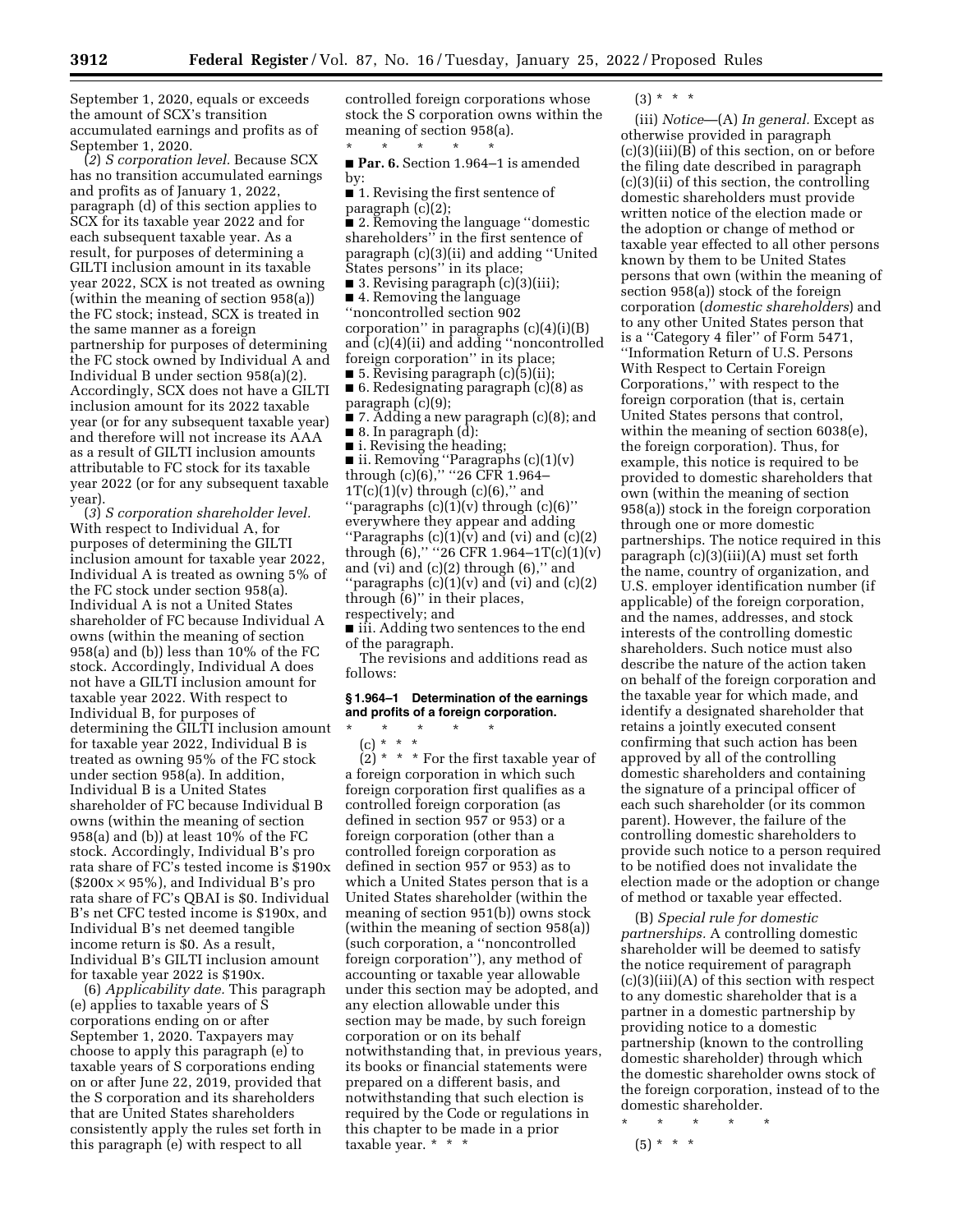(ii) *Noncontrolled foreign corporations.* For purposes of this paragraph (c), the controlling domestic shareholders of a noncontrolled foreign corporation are its majority domestic shareholders. The majority domestic shareholders of a noncontrolled foreign corporation are those United States shareholders (within the meaning of section 951(b)) that own (within the meaning of section 958(a)) stock in the noncontrolled foreign corporation and that, in the aggregate, own (within the meaning of section 958(a)), or are considered as owning by applying the rules of section 958(b), more than 50 percent of the combined voting power of all of the voting stock of the noncontrolled foreign corporation that is owned by all United States shareholders that own (within the meaning of section 958(a)), or are considered as owning by applying the rules of section 958(b), stock of the noncontrolled foreign corporation.

\* \* \* \* \* (8) *Stock owned through domestic partnerships.* See § 1.958–1(d) for rules regarding the ownership of stock of a foreign corporation through a domestic partnership for purposes of paragraph (c) of this section and for purposes of any provision that specifically applies by reference to paragraph (c) of this section.

\* \* \* \* \*

(d) *Applicability dates.* \* \* \* Notwithstanding the preceding sentences in this paragraph (d), paragraphs  $(c)(2)$ ,  $(c)(3)(ii)$  and  $(iii)$ ,  $(c)(4)(i)(B)$ ,  $(c)(4)(ii)$ ,  $(c)(5)(ii)$ , and  $(c)(8)$ of this section apply to taxable years of foreign corporations beginning on or after [date of publication of the Treasury decision adopting these rules as final regulations in the **Federal Register**], and to taxable years of United States persons in which or with which such taxable years end. For taxable years of foreign corporations beginning before [date of publication of the Treasury decision adopting these rules as final regulations in the **Federal Register**], and to taxable years of foreign United States persons in which or with which such taxable years end, see § 1.964–1(c)(2), (c)(3)(ii) and (iii),  $(c)(4)(i)(B)$ ,  $(c)(4)(ii)$ , and  $(c)(5)(ii)$ as in effect and contained in 26 CFR part 1, as revised April 1, 2021.

■ **Par. 7.** Section 1.1291–1 is amended by:

■ 1. Revising paragraphs  $(b)(7)$ ,  $(c)(4)(i)$ , and  $(c)(4)(ii)(A)$  and  $(B);$ 

 $\blacksquare$  2. Adding paragraph (c)(5);

■ 3. Removing the language "Paragraphs  $(c)(3)$  and  $(4)$ " in paragraph  $(j)(1)$  and adding ''Paragraph (c)(3)'' in its place;

■ 4. Removing the language "paragraphs (b)(2)(ii) and (v), (b)(7) and (8), and  $(e)(2)$  of this section" in paragraph  $(j)(3)$ and adding ''paragraphs (b)(2)(ii) and (v),  $(b)(8)$ , and  $(e)(2)$  of this section" in its place; and

■ 5. Adding paragraph (j)(5). The revisions and additions read as follows:

## **§ 1.1291–1 Taxation of U.S. persons that are shareholders of section 1291 funds.**

\* \* \* \* \*

(b) \* \* \* (7) *Shareholder.* Except as otherwise provided in this paragraph (b)(7) or paragraph (e) of this section, a shareholder of a PFIC is a United States person that directly owns stock of a PFIC (a direct shareholder), or that is an indirect shareholder (as defined in paragraph (b)(8) of this section). Notwithstanding the previous sentence, neither a domestic partnership nor an S corporation (as defined in section 1361(a)(1)) is treated as a shareholder of a PFIC. In addition, to the extent that a person is treated under sections 671 through 678 as the owner of a portion of a domestic trust, the trust is not treated as a shareholder of a PFIC with respect to PFIC stock held by that portion of the trust, except for purposes of the information reporting requirements of  $\S 1.1298-1(b)(3)(i)$ (imposing an information reporting requirement on domestic liquidating trusts and fixed investment trusts). \* \* \* \* \*

(c) \* \* \*

 $(4)$  \* \* \* (i) In general. If PFIC stock is marked to market for any taxable year under section 475 or any other provision of chapter 1 of the Internal Revenue Code, other than section 1296, regardless of whether the application of such provision is mandatory or results from an election by the shareholder (as defined in paragraph (b)(7) of this section) or another person, then, except as provided in paragraph (c)(4)(ii) of this section, section 1291 and the regulations in this part thereunder do not apply to any distribution with respect to such PFIC stock or to any disposition of such PFIC stock for such taxable year. See §§ 1.1295–1(i)(3) and 1.1296–1(h)(3)(i) for rules regarding the automatic termination of an existing election under section 1295 or section 1296 when a shareholder marks to market PFIC stock under section 475 or any other provision of chapter 1 of the Internal Revenue Code.

(ii)  $*$   $*$   $*$  (A) Notwithstanding any provision in this section to the contrary, with respect to a shareholder (as defined in paragraph (b)(7) of this section), the rule of paragraph (c)(4)(ii)(B) of this

section applies to the first taxable year in which the shareholder's PFIC stock is marked to market under a provision of chapter 1 of the Internal Revenue Code, other than section 1296, if such foreign corporation was a PFIC for any taxable year before the taxable year in which the PFIC stock is marked to market, which is during the shareholder's holding period (as defined in section 1291(a)(3)(A) and § 1.1296–1(f)) in such stock, and for which such corporation was not treated as a QEF with respect to such shareholder.

(B) For the first taxable year of a shareholder in which the shareholder's PFIC stock is marked to market under any provision of chapter 1 of the Internal Revenue Code, other than section 1296, such shareholder, in lieu of the rules under which the stock is marked to market, applies the rules of § 1.1296–1(i)(2) and (3) as if an election had been made under section 1296 for such first taxable year.

(5) *Coordination with section 1297(d)*—(i) *In general.* For purposes of section 1297(d), with respect to a partner or S corporation shareholder that would be considered an indirect shareholder, through its ownership in a domestic partnership or S corporation, with respect to a foreign corporation that is a PFIC and a controlled foreign corporation (as defined in section 957), the term ''qualified portion'' does not include any portion of such indirect shareholder's holding period during which it was not a United States shareholder (as defined in section 951(b)) with respect to the foreign corporation.

(ii) *Transition rule.* For taxable years of shareholders beginning before [date of publication of the Treasury decision adopting these rules as final regulations in the **Federal Register**], or for taxable years of shareholders of an S corporation in which the S corporation elects to apply § 1.958–1(e), for purposes of section 1297(d), a partner's or S corporation shareholder's qualified portion with respect to the foreign corporation includes the portion of its holding period during which it—

(A) Is an indirect shareholder under paragraph  $(b)(8)(iii)(A)$  or  $(B)$  of this section with respect to the foreign corporation; and

(B) Included in gross income its distributive or pro rata share of any amount that the domestic partnership or S corporation, respectively, included under sections  $951(a)(1)$  and  $951A(a)$ with respect to stock in the foreign corporation (treating the requirement in this paragraph (c)(5)(ii)(B) as not satisfied to the extent  $\S 1.958-1(d)(1)$ through (3) is applied with respect to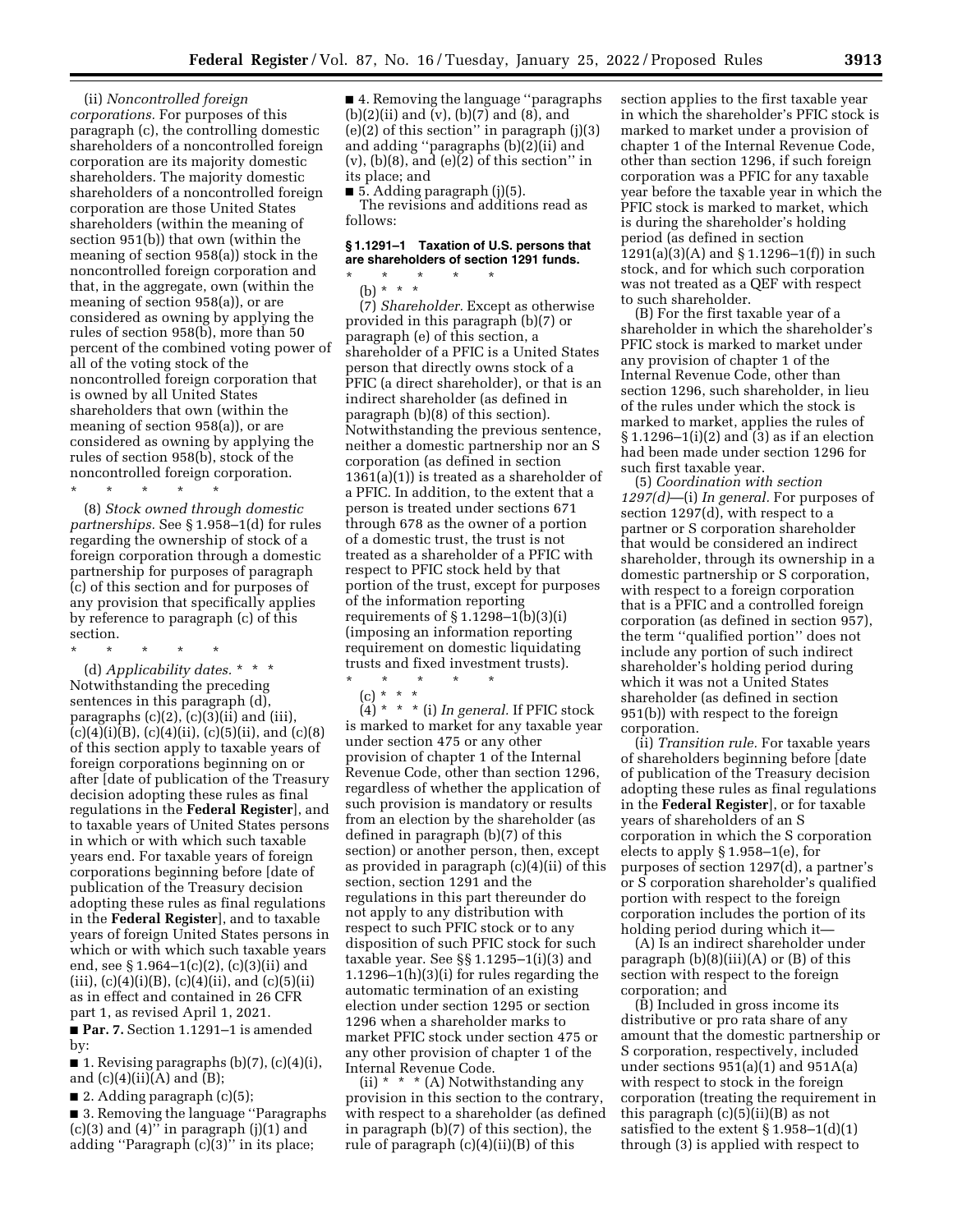the domestic partnership or S corporation before their general applicability date under § 1.958–1(d)(4) or the domestic partnership or S corporation relied on the earlier proposed version of such provisions). See, for example, § 1.951A–1(e)(2).

\* \* \* \* \* (j) \* \* \*

(5) Paragraphs (b)(7), (c)(4)(i),  $(c)(4)(ii)(A)$  and  $(B)$ , and  $(c)(5)$  of this section apply to taxable years of shareholders beginning on or after [date of publication of the Treasury decision adopting these rules as final regulations in the **Federal Register**]. For taxable years of shareholders beginning before [date of publication of the Treasury decision adopting these rules as final regulations in the **Federal Register**], see  $\S 1.1291 - 1(b)(7)$ , (c)(4)(i), and  $(c)(4)(ii)(A)$  and  $(B)$  as in effect and contained in 26 CFR part 1, as revised April 1, 2021.

## **§ 1.1291–9 [Amended]**

■ **Par. 8.** Section 1.1291–9 is amended by:

■ 1. Removing the language "the undistributed earnings and profits, within the meaning of section 902(c)(1)'' in paragraph (a)(2)(i) and adding ''the amount of the earnings and profits of the foreign corporation (computed in accordance with sections 964(a) and 986)'' in its place;

■ 2. Removing the language ''section 1297(e) PFIC'' in paragraphs (i) and (j)(2)(v) introductory text and adding ''section 1297(d) PFIC'' in its place wherever it appears; and

■ 3. Removing the language "section 1297(e)(2)" in paragraph (j)(2)(v)(A) and adding ''section 1297(d)(2)'' in its place. ■ **Par. 9.** Section 1.1293–1 is amended by:

 $\blacksquare$  1. Adding paragraphs (a)(3) and (4);

■ 2. Revising paragraphs (c)(1) and (2);

■ 3. Redesignating paragraph (c)(3) as paragraph (c)(4);

■ 4. Adding a new paragraph (c)(3); and ■ 5. Revising newly redesignated paragraph (c)(4).

The additions and revisions read as follows:

#### **§ 1.1293–1 Current taxation of income from qualified electing funds.**

 $(a) * * * *$ 

(3) *Pass-through entity defined.* For purposes of this section, the term *passthrough entity* has the meaning provided in § 1.1295–1(j)(2).

(4) *Applicability dates.* Paragraph (a)(3) of this section applies to taxable years of shareholders beginning on or after [date of publication of the Treasury decision adopting these rules as final regulations in the **Federal Register**].

\* \* \* \* \*

(c) \* \* \* (1) *In general.* Except as otherwise provided in this paragraph (c), a shareholder that makes a section 1295 election as provided in § 1.1295– 1(d)(2) with respect to stock in a PFIC that it is treated as owning by reason of an interest in a pass-through entity, or a shareholder that is treated as owning stock in a QEF by reason of an interest in a domestic partnership that has made a preexisting partnership section 1295 election (within the meaning of  $§ 1.1295-1(d)(2)(i)(B))$  or in an S corporation that has made a preexisting S corporation section 1295 election (within the meaning of § 1.1295– 1(d)(2)(ii)(B)), includes in income its pro rata share of ordinary earnings and net capital gain attributable to the QEF stock as if the shareholder directly owned its share of the QEF stock held by the pass-through entity.

(2) *Section 1295 election made by domestic nongrantor trust or domestic estate.* Notwithstanding paragraph (c)(1) of this section, if a domestic nongrantor trust or domestic estate makes a section 1295 election as provided in § 1.1295– 1(d)(2)(iii)(A)(*1*) with respect to PFIC stock that it owns, the domestic nongrantor trust or domestic estate includes in income its pro rata share of ordinary earnings and net capital gain attributable to the QEF stock. A shareholder that is treated as owning such QEF stock by reason of an interest in the domestic nongrantor trust or domestic estate accounts for its pro rata share of ordinary earnings and net capital gain attributable to such stock according to the general rules applicable to inclusions of income from the domestic nongrantor trust or domestic estate.

(3) *QEF stock transferred to a passthrough entity*—(i) *In general.* Except as otherwise provided in this paragraph (c)(3), if a shareholder transfers stock in a PFIC subject to a section 1295 election to a pass-through entity in which it is an interest holder, such shareholder continues to include in income its pro rata share of ordinary earnings and net capital gain attributable to the QEF stock held by the transferee passthrough entity, under paragraph (c)(1) of this section. Proper adjustments to reflect an inclusion in income under section 1293 by the indirect shareholder must be made, under the principles of § 1.1291–9(f), to the basis of the indirect shareholder's interest in the passthrough entity.

(ii) *Shareholders other than the transferor.* Except as otherwise provided in this paragraph (c)(3), if a shareholder transfers stock in a PFIC subject to a section 1295 election to a pass-through entity and such stock is not subject to

a preexisting QEF election made by the pass-through entity, any other person that becomes a shareholder of such PFIC as a result of the transfer will be subject to the income inclusion rules of this section only if such person makes a section 1295 election with respect to the transferred PFIC stock under § 1.1295–  $1(d)(2)$ .

(iii) *QEF stock transferred to domestic nongrantor trust.* Notwithstanding paragraphs (c)(3)(i) and (ii) of this section, if a shareholder transfers stock in a PFIC subject to a section 1295 election to a domestic nongrantor trust in which it is a beneficiary, and the transferee domestic nongrantor trust makes a section 1295 election with respect to that stock pursuant to § 1.1295–1(d)(2)(iii)(A)(*1*), the domestic nongrantor trust, and the transferor and any person that becomes a shareholder of the QEF as a result of the transfer, take into account their share of ordinary earnings and net capital gain attributable to the QEF shares under paragraph (c)(2) of this section. If the transferee domestic nongrantor trust does not make a section 1295 election with respect to the transferred PFIC stock, the transferor continues to be subject, in its capacity as an indirect shareholder, to the income inclusion rules of paragraph (c)(1) of this section.

(4) *Applicability date.* Paragraph (c) of this section applies to taxable years of shareholders beginning on or after [date of publication of the Treasury decision adopting these rules as final regulations in the **Federal Register**]. For taxable years of shareholders beginning before [date of publication of the Treasury decision adopting these rules as final regulations in the **Federal Register**], see § 1.1293–1(c), as in effect and contained in 26 CFR part 1, as revised April 1, 2021.

■ **Par. 10.** Section 1.1295-1 is amended by:

■ 1. Revising paragraph (b)(3); ■ 2. Removing the language "are defined in paragraph (j) of this section''

in paragraph (c)(1) and adding ''are defined in paragraphs (j)(3) and (4) of this section, respectively'' in its place; ■ 3. Removing the language "(as defined in paragraph  $(i)$  of this section)" in paragraph (c)(2)(iv) and adding ''(as defined in paragraph (j)(2) of this section)" in its place;

■ 4. Revising paragraphs (d)(1),  $(d)(2)(i)(A)$  and  $(B)$ , and  $(d)(2)(ii)$ ; ■ 5. In paragraph (d)(2)(iii)(A)(*1*):

■ i. Removing the language ''§ 1.1293– 1(c)(1)'' and adding ''§ 1.1293–1(c)(2)'' in its place; and

■ ii. Removing the language "domestic trust or estate'' and adding ''domestic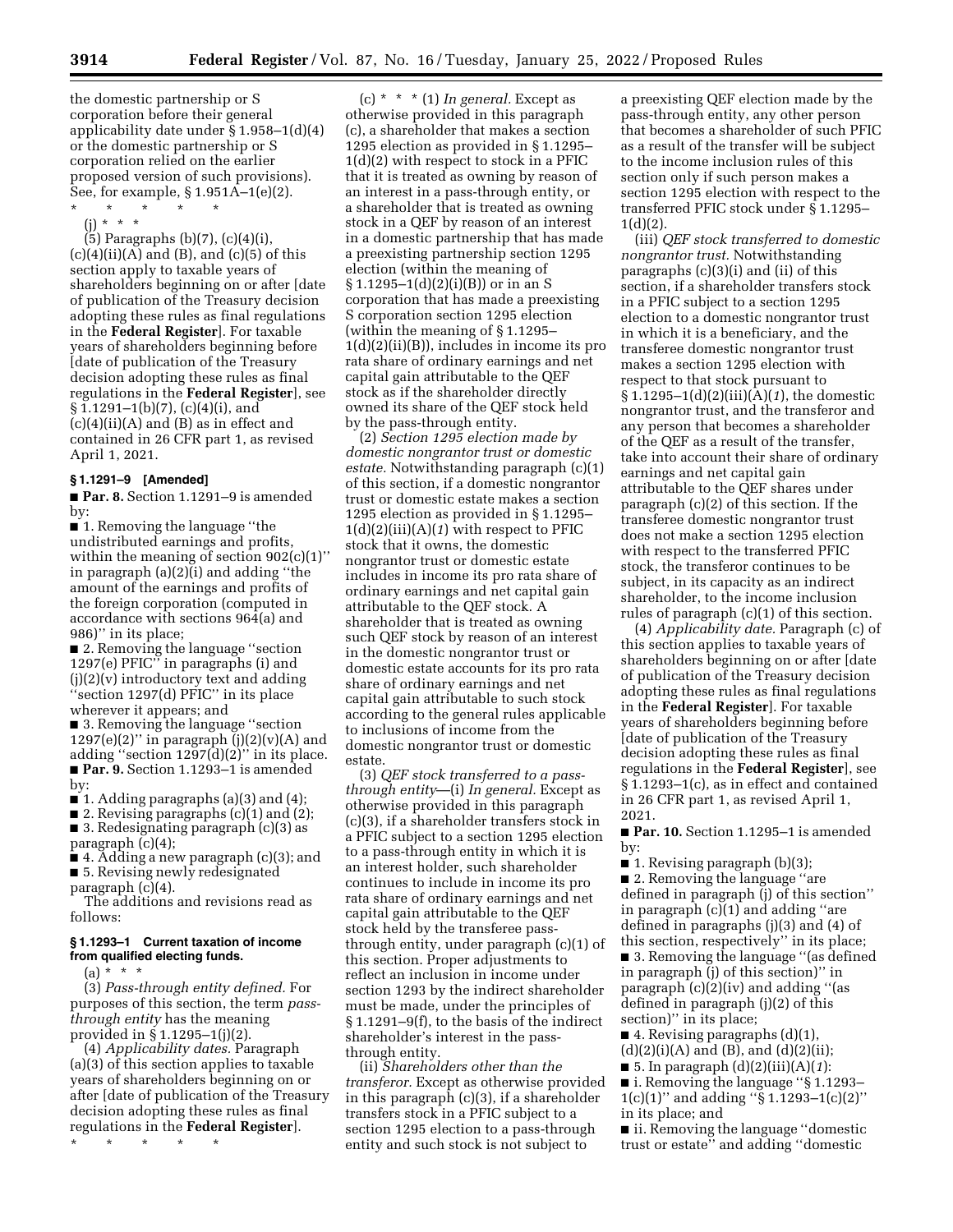nongrantor trust or domestic estate'' in its place;

■ 6. Revising paragraph  $(f)(2)(i)$ 

introductory text;

■ 7. Redesignating paragraph (f)(3) as paragraph (f)(5);

■ 8. Adding a new paragraph (f)(3) and paragraph (f)(4);

■ 9. Removing the language "as defined in paragraph (j) of this section'' in paragraph (g)(3) and adding ''as defined in paragraph (j)(1) of this section'' in its place;

■ 10. Removing the language "(as defined in paragraph (j) of this section)'' and ''§ 1.1295–1'' in paragraph (h) and adding ''(as defined in paragraph (j)(4) of this section)'' and ''this section'' in their places, respectively;

■ 11. Removing and reserving paragraph  $(i)(1)(ii);$ 

■ 12. Revising paragraph (j); and

■ 13. In paragraph (k):

■ i. Revising the heading;

■ ii. Removing the language "(b)(3)," in the first sentence;

■ iii. Removing the language "and (c) through (j) of this section'' in the first sentence and adding ''(c), (d)(2)(iv), (d)(3) through (d)(6), (e), (f)(1), (f)(2)(ii),  $(g)$ ,  $(h)$ ,  $(i)(1)(i)$  and  $(iii)$ , and  $(i)(2)$ 

through (5) of this section'' in its place; ■ iv. Removing the language "(f) and (g) of this section'' in the second sentence of and adding " $(f)(1)$ ,  $(f)(2)(ii)$ , and  $(g)$  of this section'' in its place;

■ v. Removing the third sentence; and

■ vi. Adding two sentences at the end of the paragraph.

The revisions and additions read as follows:

## **§ 1.1295–1 Qualified electing funds.**

\* \* \* \* \*

(b) \* \* \*

(3) *Application of general rules to stock held by a pass through entity*—(i) *Stock subject to a section 1295 election transferred to a domestic nongrantor trust or domestic estate.* A shareholder's section 1295 election will not apply to a domestic nongrantor trust or domestic estate to which the shareholder transfers stock subject to a section 1295 election, or to any other United States person that is a beneficiary of the domestic nongrantor trust or estate. However, as provided in paragraph (c)(2)(iv) of this section (relating to a transfer to a domestic pass through entity of stock subject to a section 1295 election), a shareholder that transfers stock subject to a section 1295 election to a domestic nongrantor trust or domestic estate will continue to be subject to the section 1295 election with respect to the stock indirectly owned through the domestic nongrantor trust or domestic estate and any other stock of that PFIC owned by the shareholder.

(ii) *Limitation on application of domestic nongrantor trust's or domestic estate's section 1295 election.* Except as provided in paragraph (c)(2)(iv) of this section, a section 1295 election made by a domestic nongrantor trust or domestic estate does not apply to other stock of the PFIC held directly or indirectly by the beneficiary.

(iii) *Effect of partnership termination on preexisting partnership section 1295 election.* The termination of a preexisting partnership section 1295 election (within the meaning of paragraph (d)(2)(i)(B) of this section) by reason of the termination of the partnership under section 708(b) will not terminate the section 1295 election with respect to partners of the terminated partnership that are partners of the new partnership (continuing partners). The stock of the PFIC of which a new partner (partners other than continuing partners) is an indirect shareholder will be treated as stock of a QEF with respect to such partner only if the new partner makes or has made a section 1295 election with respect to that stock under paragraph  $(d)(2)(i)(A)$ of this section.

(iv) *Characterization of stock held through a pass-through entity.* Stock of a PFIC held through a pass-through entity will be treated as stock of a pedigreed QEF with respect to a shareholder (as defined in paragraph (j)(3) of this section) that is treated as owning such stock by reason of an interest in the pass-through entity only if—

(A) In the case of PFIC stock acquired (other than in a transaction in which gain is not fully recognized, including pursuant to regulations in this part under section 1291(f)) and held by a domestic pass-through entity, the domestic pass-through entity has made a preexisting section 1295 election under paragraph (d)(2)(i)(B) or  $(d)(2)(ii)(B)$  of this section, or makes an election under paragraph (d)(2)(iii)(A)(*1*) of this section, and the PFIC has been a QEF with respect to the pass-through entity for all taxable years that are included in the pass-through entity's holding period of the PFIC stock and during which the foreign corporation was a PFIC within the meaning of  $§ 1.1291 - 9(j)(1);$ 

(B) In the case of PFIC stock acquired (other than in a transaction in which gain is not fully recognized, including pursuant to regulations in this part under section 1291(f)) and held by a domestic pass-through entity, other than PFIC stock described in paragraph  $(b)(3)(iv)(A)$  of this section, through which the shareholder is treated as owning such PFIC stock, the

shareholder makes the section 1295 election under paragraph (d)(2)(i)(A), (d)(2)(ii)(A), (d)(2)(iii)(A)(*2*), or (d)(2)(iii)(B) of this section, and the PFIC has been a QEF with respect to the shareholder for all taxable years that are included in the shareholder's holding period for the PFIC stock, and during which the foreign corporation was a PFIC within the meaning of § 1.1291–  $9(j)(1);$  or

(C) In the case of PFIC stock transferred by an interest holder or beneficiary to a pass-through entity in a transaction in which gain is not fully recognized (including pursuant to regulations in this part under section 1291(f)), if the pass-through entity made a preexisting section 1295 election under paragraph (d)(2)(i)(B) or  $(d)(2)(ii)(B)$  of this section with respect to the PFIC stock, or the shareholder or pass-through entity, as applicable, makes a section 1295 election under paragraph  $(d)(2)(i)(A)$ ,  $(d)(2)(ii)(A)$ , (d)(2)(iii)(A)(*1*) or (*2*), or (d)(2)(iii)(B) of this section, in each case for the taxable year in which the transfer was made, or the shareholder's section 1295 election continues pursuant to paragraph (c)(2)(iv) of this section. If the foreign corporation was a PFIC within the meaning of § 1.1291–9(j) at the time of the transfer, the PFIC stock transferred will be treated as stock of a pedigreed QEF with respect to a transferor, however, only if that stock was treated as stock of a pedigreed QEF with respect to the transferor at the time of the transfer. In all cases subject to this paragraph (b)(3)(iv)(C), the PFIC stock will be treated as stock of a pedigreed QEF only if the PFIC has been a QEF for all taxable years of the PFIC that are included wholly or partly in the shareholder's holding period of the PFIC stock during which the foreign corporation was a PFIC within the meaning of § 1.1291–9(j).

(v) *Characterization of stock distributed by a partnership.* In the case of PFIC stock distributed by a partnership to one or more partners in a transaction in which gain is not fully recognized (including pursuant to regulations in this part under section 1291(f)), the PFIC stock will be treated as stock of a pedigreed QEF by a shareholder only if that stock was treated as stock of a pedigreed QEF with respect to the shareholder immediately before the distribution, or, in the case of a distribution of PFIC stock by a partnership to one or more partners in the first year of the distributee partner or partners' holding period of the PFIC stock, the distributee partner or partners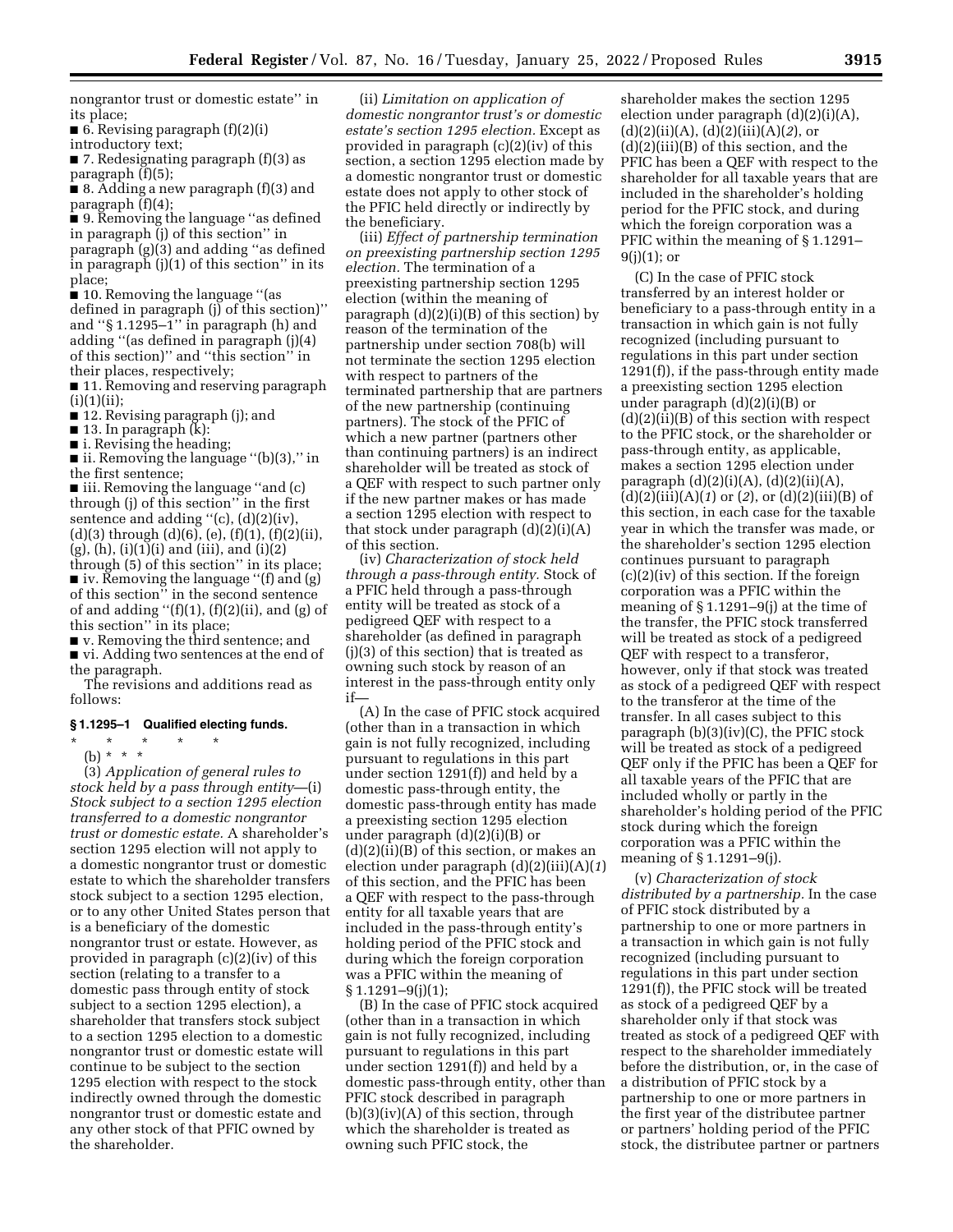make an election as provided in paragraph (d)(2) of this section.

\* \* \* \* \* (d) \* \* \* (1) *General rule.* Except as otherwise provided in this paragraph (d), any shareholder (as defined in paragraph (j)(3) of this section) of a PFIC, including a shareholder that holds stock of a PFIC in bearer form, may make a section 1295 election with respect to that PFIC. The shareholder need not own directly or indirectly any stock of the PFIC when the shareholder makes the section 1295 election provided the shareholder is a shareholder of the PFIC during the taxable year of the PFIC that ends with or within the taxable year of the shareholder for which the section 1295 election is made.

(2) \* \* \* (i) \* \* \* (A) *In general.* If a partnership (domestic or foreign) holds stock of a PFIC, the section 1295 election with respect to such PFIC is made by a shareholder (as defined in paragraph (j)(3) of this section) indirectly owning the PFIC stock by reason of its interest in the partnership. A section 1295 election made by a shareholder under this paragraph (d)(2)(i)(A) applies to the stock of the PFIC indirectly owned by the shareholder by reason of its interest in the partnership and to any other stock of the PFIC owned by the shareholder. A shareholder making an election under this paragraph (d)(2)(i)(A) must do so in the form and manner provided in paragraph (f) of this section. The shareholder must also notify the partnership of the election no later than 30 days after filing the return in which the election is made; the shareholder may notify the partnership in any reasonable manner. However, the failure of the shareholder to notify the partnership of its election does not invalidate an otherwise valid election under this paragraph  $(d)(2)(i)(A)$ . A shareholder making an election under this paragraph  $(d)(2)(i)(A)$  accounts for its pro rata share of ordinary earnings and net capital gain attributable to the QEF stock as provided in § 1.1293–  $1(c)(1)$ .

(B) *Preexisting section 1295 election by domestic partnership.* Any section 1295 election made by a domestic partnership with respect to a PFIC effective for taxable years of the PFIC ending on or before [date of publication of the Treasury decision adopting these rules as final regulations in the **Federal Register**] (*preexisting partnership section 1295 election*) will be treated as if it were made by each shareholder that is treated as owning stock in the PFIC by reason of its interest in the domestic

partnership on or before such date, and the stock in the PFIC will continue to be treated as stock in a QEF to such shareholder; any partner that becomes a shareholder of the PFIC by acquiring an interest in the domestic partnership after [date of publication of the Treasury decision adopting these rules as final regulations in the **Federal Register**] and wishes to have a section 1295 election applicable with respect to the PFIC may make a section 1295 election under paragraph  $(d)(2)(i)(A)$  of this section with respect to stock treated as owned by reason of its interest in the domestic partnership. A shareholder that is treated as owning stock of a QEF by reason of an interest in a domestic partnership that has made a preexisting partnership section 1295 election accounts for its pro rata share of the ordinary earnings and net capital gain attributable to such QEF stock as provided in § 1.1293–1(c)(1).

(ii) *S corporation*—(A) *In general.* If an S corporation holds stock of a PFIC, the section 1295 election with respect to such PFIC is made by a shareholder (as defined in paragraph (j)(3) of this section) indirectly owning the PFIC stock by reason of its interest in the S corporation. A section 1295 election made by a shareholder under this paragraph  $(d)(2)(ii)(A)$  applies to the stock of the PFIC held by the shareholder by reason of its interest in the S corporation and to any other stock of the PFIC held by the shareholder. A shareholder making an election under this paragraph  $(d)(2)(ii)(A)$  must do so in the form and manner provided in paragraph (f) of this section. The shareholder must also notify the S corporation of the election no later than 30 days after filing the return in which the election is made; the shareholder may notify the S corporation in any reasonable manner. However, the failure of the shareholder to notify the S corporation of its election does not invalidate an otherwise valid election under this paragraph (d)(2)(ii)(A). A shareholder making an election under this paragraph  $(d)(2)(ii)(A)$  accounts for its pro rata share of ordinary earnings and net capital gain attributable to the QEF stock as provided in § 1.1293–  $1(c)(1)$ .

(B) *Preexisting section 1295 election by S corporation.* Any section 1295 election made by an S corporation with respect to a PFIC effective for taxable years of such PFIC ending on or before [date of publication of the Treasury decision adopting these rules as final regulations in the **Federal Register**] (*preexisting S corporation section 1295 election*) will be treated as if it were made by each shareholder that is treated

as owning stock in the PFIC by reason of its interest in the S corporation on or before such date, and the stock in the PFIC will continue to be treated as stock in a QEF to such shareholder; any S corporation shareholder that becomes a shareholder of the PFIC by acquiring an interest in the S corporation after [date of publication of the Treasury decision adopting these rules as final regulations in the **Federal Register**] and wishes to have a section 1295 election applicable with respect to the PFIC may make a section 1295 election under paragraph  $(d)(2)(ii)(A)$  of this section with respect to stock treated as owned by reason of its interest in the S corporation. A shareholder that is treated as owning stock of a QEF by reason of an interest in an S corporation that has made a preexisting S corporation section 1295 election accounts for its pro rata share of the ordinary earnings and net capital gain attributable to the QEF stock as provided in § 1.1293–1(c)(1).

\* \* \* \* \*

(f) \* \* \* (2) \* \* \* (i) *In general.* A shareholder that makes a section 1295 election with respect to a PFIC, or a shareholder that is treated as owning stock in a QEF by reason of an interest in a domestic partnership that has made a preexisting partnership section 1295 election (within the meaning of paragraph  $(d)(2)(i)(B)$  of this section) or by reason of an interest in an S corporation that has made a preexisting S corporation section 1295 election (within the meaning of paragraph (d)(2)(ii)(B) of this section), for each taxable year to which the section 1295 election applies, must—

\* \* \* \* \*

(3) *Preexisting partnership or S corporation section 1295 election.* A shareholder that is treated as owning stock in a QEF by reason of an interest in a domestic partnership that has made a preexisting partnership section 1295 election or by reason of an interest in an S corporation that has made a preexisting S corporation section 1295 election does not need to make a section 1295 election with respect to such QEF under the rules of paragraph (f)(1) of this section. However, such shareholder must comply with the annual election requirements as provided in paragraph (f)(2) of this section.

(4) *Notice requirement for partners and S corporation shareholders.* See paragraphs  $(d)(2)(i)(A)$  and  $(d)(2)(ii)(A)$ of this section for a notice requirement for partners and S corporation shareholders making a section 1295 election under this section.

\* \* \* \* \*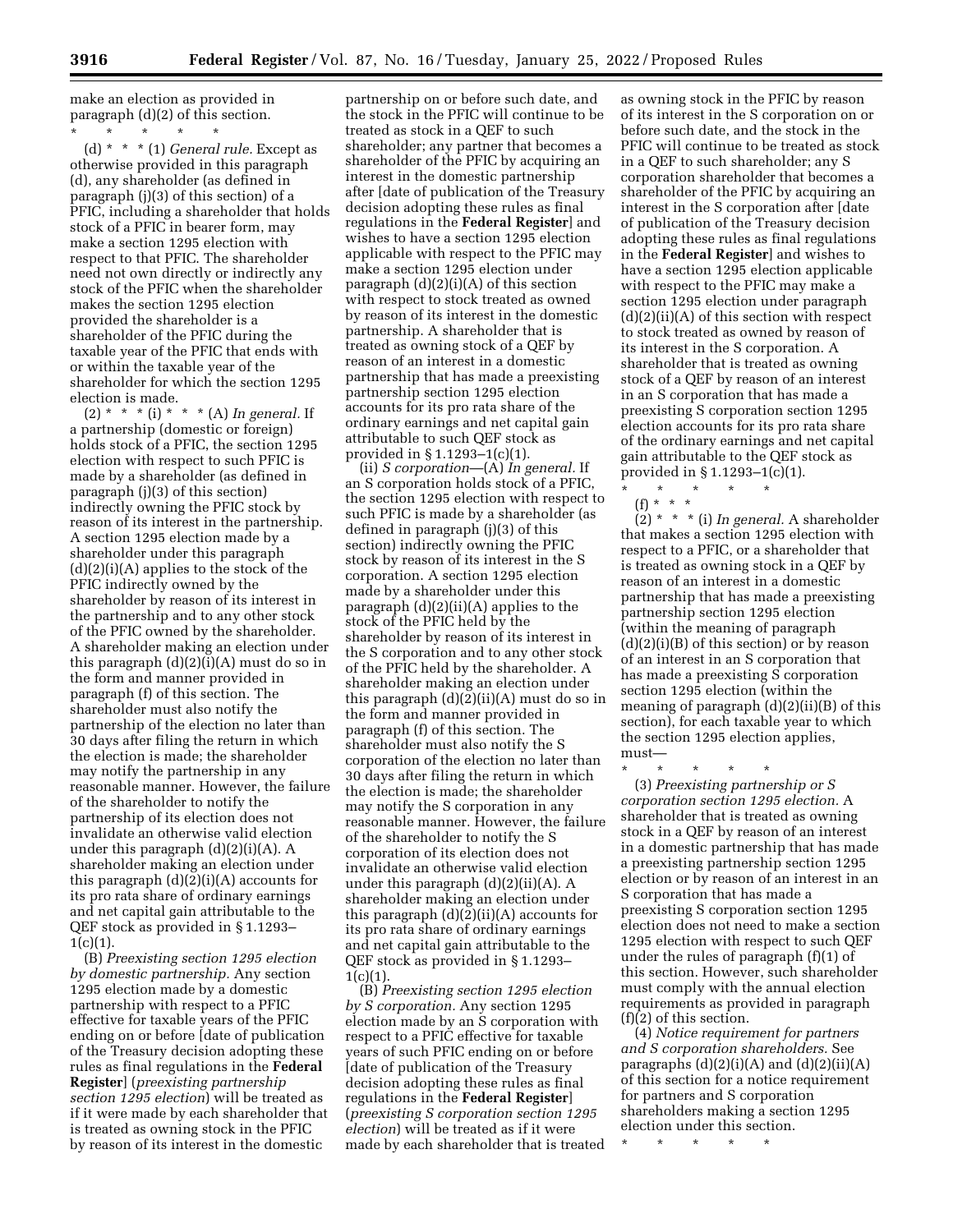(j) *Definitions.* For purposes of this section—

(1) *Intermediary.* The term *intermediary* means a nominee or shareholder of record that holds stock on behalf of the shareholder or on behalf of another person in a chain of ownership between the shareholder and the PFIC, and any direct or indirect beneficial owner of PFIC stock (including a beneficial owner that is a pass-through entity) in the chain of ownership between the shareholder and the PFIC.

(2) *Pass-through entity.* The term *pass-through entity* means a partnership, S corporation, trust, or estate.

(3) *Shareholder.* The term *shareholder*  has the meaning provided in § 1.1291– 1(b)(7).

(4) *Shareholder's election year.* The term *shareholder's election year* means the taxable year of the shareholder for which it makes the section 1295 election.

(k) *Applicability dates.* \* \* \* Paragraphs (b)(3), (d)(1), (d)(2)(i) and (ii),  $(f)(2)(i)$ ,  $(f)(3)$  and  $(4)$ , and  $(j)$  of this section apply to taxable years of shareholders beginning on or after [date of publication of the Treasury decision adopting these rules as final regulations in the **Federal Register**]. For taxable years of shareholders beginning before [date of publication of the Treasury

decision adopting these rules as final regulations in the **Federal Register**], see § 1.1295–1(b)(3), (d)(1), (d)(2)(i) and (ii),  $(f)(2)(i)$ ,  $(i)(1)(ii)$ , and  $(j)$  as in effect and contained in 26 CFR part 1, as revised April 1, 2021.

■ **Par. 11.** Section 1.1296–1 is amended by:

- 1. Adding paragraph  $(a)(4)$ ;
- 2. Revising paragraph (e)(1);
- 3. Removing paragraph (g)(3);
- $\blacksquare$  4. Revising paragraphs  $(h)(1)(i)$  and  $(j)$ ; and

■ 5. For each paragraph listed in the following table, removing the language in the ''Remove'' column and adding in its place the language in the ''Add'' column.

| Paragraph                             | Remove | Add                                     |  |
|---------------------------------------|--------|-----------------------------------------|--|
|                                       |        | shareholder.                            |  |
|                                       |        | shareholder.                            |  |
|                                       |        | shareholder.                            |  |
|                                       |        | shareholder.                            |  |
|                                       |        | shareholder's.                          |  |
|                                       |        | shareholder's.                          |  |
|                                       |        | shareholder owns directly.              |  |
|                                       |        | shareholder's.                          |  |
|                                       |        | shareholder.                            |  |
|                                       |        | shareholder's.                          |  |
|                                       |        | such shareholder.                       |  |
|                                       |        | shareholder.                            |  |
|                                       |        | shareholder.                            |  |
|                                       |        | pass-through entities.                  |  |
|                                       |        | shareholder.                            |  |
|                                       |        | pass-through entities.                  |  |
|                                       |        | entity.                                 |  |
|                                       |        | shareholder's.                          |  |
|                                       |        | pass-through entities.                  |  |
|                                       |        | shareholder.                            |  |
|                                       |        | shareholder's.                          |  |
|                                       |        | shareholder.                            |  |
|                                       |        | shareholder.                            |  |
|                                       |        | shareholder.                            |  |
|                                       |        | controlling domestic share-<br>holders. |  |
|                                       |        | shareholder.                            |  |
|                                       |        | shareholder's.                          |  |
|                                       |        | shareholder's.                          |  |
|                                       |        | shareholder.                            |  |
|                                       |        | shareholder.                            |  |
|                                       |        | shareholder's.                          |  |
| (i)(1)                                |        | shareholder.                            |  |
|                                       |        | shareholder.                            |  |
| (i)(2)(ii) …………………………………………………………………… |        | shareholder's.                          |  |
| (i)(2)(ii) …………………………………………………………………… |        | shareholder's.                          |  |

The addition and revisions read as follows:

## **§ 1.1296–1 Mark to market election for marketable stock.**

 $(a) * * * *$ 

(4) *Shareholder.* The term *shareholder*  has the meaning provided in § 1.1291–  $1(b)(7)$ .

\* \* \* \* \*

(e) \* \* \* (1) *In general.* Except as provided in paragraph (e)(2) of this section, the following rules apply in determining stock ownership for purposes of this section. PFIC stock owned, directly or indirectly, by or for a partnership (domestic or foreign), S corporation, foreign trust (other than a foreign trust that is described in sections 671 through 679), or foreign estate is considered as being owned proportionately by its partners, shareholders, or beneficiaries, respectively. PFIC stock owned, directly or indirectly, by or for a trust (domestic

or foreign) described in sections 671 through 679 is considered as being owned proportionately by its grantors or other persons treated as owners under sections 671 through 679 of any portion of the trust that includes the stock. The determination of a person's proportionate interest in a partnership, S corporation, trust, or estate will be made on the basis of all the facts and circumstances. Stock considered owned by a person by reason of this paragraph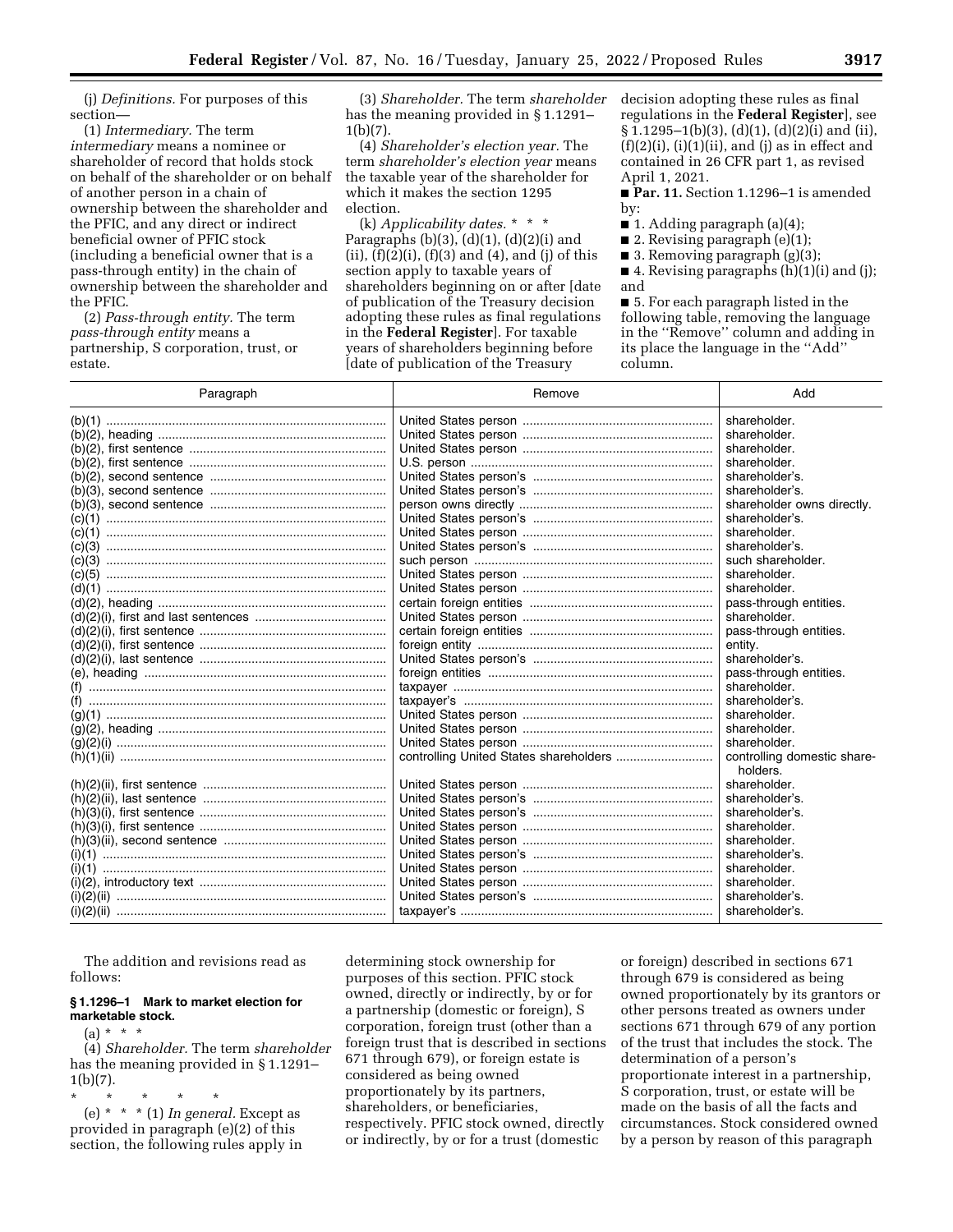is treated as actually owned by such person for purposes of applying the rules of this section.

\* \* \* \* \* (h) \* \* \* (1) \* \* \* (i) *Shareholders.*  Except as otherwise provided in this paragraph (h), a shareholder (as defined in paragraph (a)(4) of this section) that owns marketable stock in a PFIC, or is treated as owning marketable stock under paragraph (e) of this section, on the last day of the shareholder's taxable year, must make a section 1296 election for such taxable year on or before the due date (including extensions) of its income tax return for that year. The section 1296 election must be made on the Form 8621, "Return by a Shareholder of a Passive Foreign Investment Company or Qualified Electing Fund'' (or successor form), included with the original or superseding tax return of the shareholder for that year.

(A) *Preexisting section 1296 election.*  Notwithstanding paragraph (h)(1)(i) of this section, any section 1296 election with respect to a PFIC made by a domestic partnership or S corporation effective for taxable years of the PFIC ending on or before [date of publication of the Treasury decision adopting these rules as final regulations in the **Federal Register**] (*preexisting section 1296 election*) will continue to apply, and any stock in the PFIC that a shareholder is treated as owning by reason of its interest in the domestic partnership or S corporation on or before such date will continue to be treated as section 1296 stock to such shareholder; any person that becomes a shareholder of the PFIC by acquiring an interest in the domestic partnership or S corporation after such date that wishes for a section 1296 election to apply with respect to the PFIC may make a section 1296 election as provided in paragraphs (b)(1) and (h)(1)(i) of this section. A shareholder that is treated as owning section 1296 stock by reason of an interest in a domestic partnership or S corporation that has made a preexisting 1296 election under this paragraph  $(h)(1)(i)(A)$  accounts for its share, through its ownership in the domestic partnership or S corporation, of any mark to market gain recognized under paragraph (c)(1) of this section and any mark to market loss under paragraph (c)(3) of this section as if it owned the section 1296 stock directly.

(B) *Notice.* A shareholder that makes a section 1296 election with respect to section 1296 stock owned through a partnership or S corporation must notify the partnership or S corporation of the election no later than 30 days after filing the return in which the election is made; the shareholder may provide such notification in any reasonable manner. However, the failure of the shareholder to notify the partnership or S corporation of its election will not invalidate an otherwise valid section 1296 election.

\* \* \* \* \* (j) *Applicability date.* Except as otherwise provided in this paragraph (j), the provisions in this section apply to taxable years beginning on or after May 3, 2004. The provisions of paragraph (d)(4) of this section relating to section 1022 apply on and after January 19, 2017. The provisions of paragraphs  $(a)(4)$ ; (b) $(1)$  through  $(3)$ ; (c) $(1)$ ,  $(3)$ , and  $(5)$ ; (d)(1) and (d)(2)(i); (e)(1); (f); (g)(1),  $(g)(2)(i)$ , and  $(g)(3)$ ;  $(h)(1)(i)$  and  $(ii)$ ,  $(h)(2)(ii)$ , and  $(h)(3)(i)$  and  $(ii)$ ; and  $(i)(1)$ , (i)(2) introductory text, and (i)(2)(ii) apply to taxable years of shareholders beginning on or after [date of publication of the Treasury decision adopting these rules as final regulations in the **Federal Register**]. For taxable years of shareholders beginning before [date of publication of the Treasury decision adopting these rules as final regulations in the **Federal Register**], see § 1.1296–1(b)(1) through (3); (c)(1), (3), and (5); (d)(1) and (d)(2)(i); (e)(1); (f);  $(g)(1)$ ,  $(g)(2)(i)$ , and  $(g)(3)$ ;  $(h)(1)(i)$  and  $(ii)$ ,  $(h)(2)(ii)$ , and  $(h)(3)(i)$  and  $(ii)$ ; and  $(i)(1)$ ,  $(i)(2)$  introductory text, and (i)(2)(ii) as in effect and contained in 26 CFR part 1, as revised April 1, 2021.

## **§ 1.1297–0 [Amended]**

■ **Par. 12.** Section 1.1297-0 is amended by removing the language ''section 1297(e) PFIC'' from the heading for the entry for § 1.1297–3 and adding ''section 1297(d) PFIC'' in its place.

■ **Par. 13.** Section 1.1297–3 is amended by:

■ 1. Revising the section heading; ■ 2. Removing the language "section 1297(e)'' in paragraph (a) and adding "section 1297(d)" in its place;

■ 3. Removing the language "section 1297(e) PFIC" in paragraphs  $(b)(1)$  and (2) and adding ''section 1297(d) PFIC'' in its place;

■ 4. Removing the language "section  $1297(e)(2)$ " in paragraph (b)(2) and adding ''section 1297(d)(2)'' in its place; ■ 5. Removing the language ''section 1297(e) PFIC'' in paragraphs (c)(1) and (2) and adding ''section 1297(d) PFIC'' in its place;

■ 6. Removing the language "section 1297(e)(2)" in paragraph  $\overline{c}$ (c)(2) and adding ''section 1297(d)(2)'' in its place; ■ 7. Removing the language ''the post-1986 undistributed earnings, within the meaning of section 902(c)(1) (determined without regard to section

 $902(c)(3)$ )" in paragraphs  $(c)(3)(i)(A)$  and (B) and adding ''the amount of the earnings and profits of the foreign corporation (computed in accordance with sections 964(a) and 986)'' in its place; and

■ 8. Removing the language "section 1297(e) PFIC'' in paragraphs (d) and (e)(1) and adding ''section 1297(d) PFIC" in its place.

The revision reads as follows:

## **§ 1.1297–3 Deemed sale or deemed dividend election by a U.S. person that is a shareholder of a section 1297(d) PFIC.**

\* \* \* \* \* ■ **Par. 14.** Section 1.1298–1 is amended by:

 $\blacksquare$  1. Revising paragraphs (b)(1), (b)(2) heading, (b)(2)(i) introductory text, and (b)(2)(ii);

■ 2. Removing paragraph  $(c)(6)$ ;

■ 3. Redesignating paragraphs (c)(7) through (9) as paragraphs (c)(6) through (8), respectively;

■ 4. Removing the language "Except as provided in paragraph (h)(2) of this section'' in paragraph (h)(1) and adding ''Except as provided in paragraph (h)(2) or (3) of this section'' in its place; ■ 5. Removing the language "Paragraph (c)(9)'' in paragraph (h)(2) and adding ''Paragraph (c)(8)'' in its place; and

■ 6. Adding paragraph (h)(3).

The revisions and addition read as follows:

#### **§ 1.1298–1 Section 1298(f) annual reporting requirements for United States persons that are shareholders of a passive foreign investment company.**

\* \* \* \* \* (b) \* \* \* (1) *General rule.* Except as otherwise provided in this section, a United States person that is a shareholder of a PFIC (as defined in § 1.1291–1(b)(7)) must complete and file Form 8621, ''Information Return by a Shareholder of a Passive Foreign Investment Company or Qualified Electing Fund'' (or successor form), under section 1298(f) and this section for the PFIC if, during the shareholder's taxable year, the shareholder—

(i) Directly owns stock of the PFIC; or (ii) Is an indirect shareholder under § 1.1291–1(b)(8) that holds any interest in the PFIC through one or more entities, domestic or foreign, each of which is not a shareholder of such PFIC within the meaning of  $\S 1.1291-1(b)(7)$ .

(2) *Additional requirement to file for certain beneficiaries of domestic estates and domestic nongrantor trusts*—(i) *General rule.* Except as otherwise provided in this section, an indirect shareholder that owns an interest in a PFIC by reason of an interest in a domestic estate or domestic nongrantor trust (as described in § 1.1291–